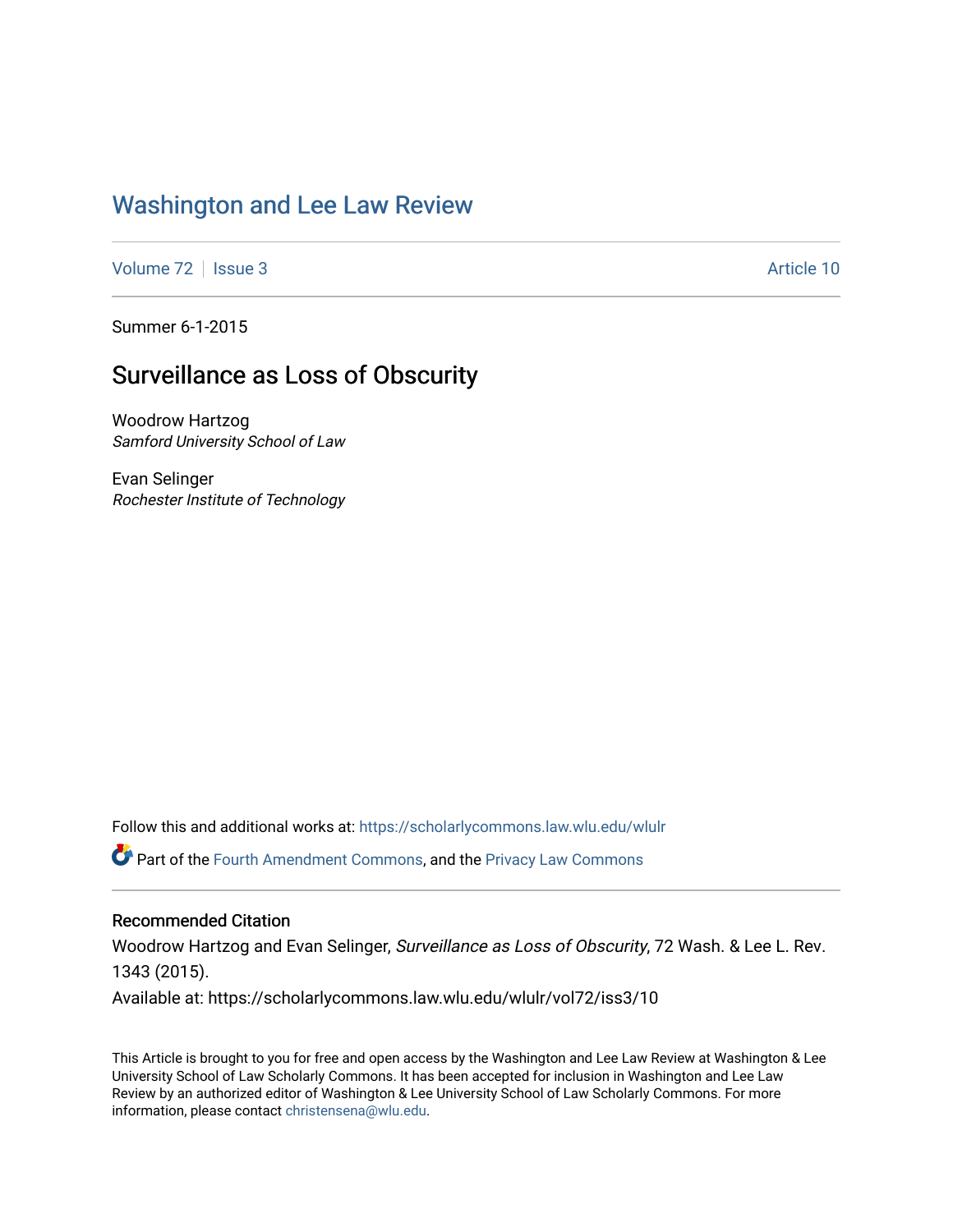# Surveillance as Loss of Obscurity

Woodrow Hartzog Evan Selinger

*Table of Contents*

| II. Surveillance and Theory: Many Concerns, Little                                        |  |
|-------------------------------------------------------------------------------------------|--|
|                                                                                           |  |
| IV. Obscurity Should Be at the Center of the<br>A. Obscurity and the Fourth Amendment1370 |  |
|                                                                                           |  |

#### *I. Introduction*

Everyone seems concerned about government surveillance, yet we have a hard time agreeing when and why it is a problem and what we should do about it. When is surveillance in public unjustified? Does metadata raise privacy concerns? Should encrypted devices have a backdoor for law enforcement officials? Despite increased attention, surveillance jurisprudence and theory still struggle for coherence.<sup>1</sup> Different kinds of surveillance are often not grouped together as part of the same problem, like facial recognition technologies and portals for viewing ISP records.

Associate Professor, Samford University's Cumberland School of Law, Affiliate Scholar, The Center for Internet and Society at Stanford Law School.

Professor of Philosophy, Rochester Institute of Technology. The authors wish to thank Julie Brill, Danielle Citron, Patrick Gamez, Melinda Gromely, Don Howard, Mark McKenna, and Neil Richards. The authors would also like to thank Lydia Wimberly and Megan Fitzpatrick for their research assistance.

<sup>1</sup>*. See infra* note[s 14](#page-7-0)–[15](#page-8-0) and accompanying text (collecting cases).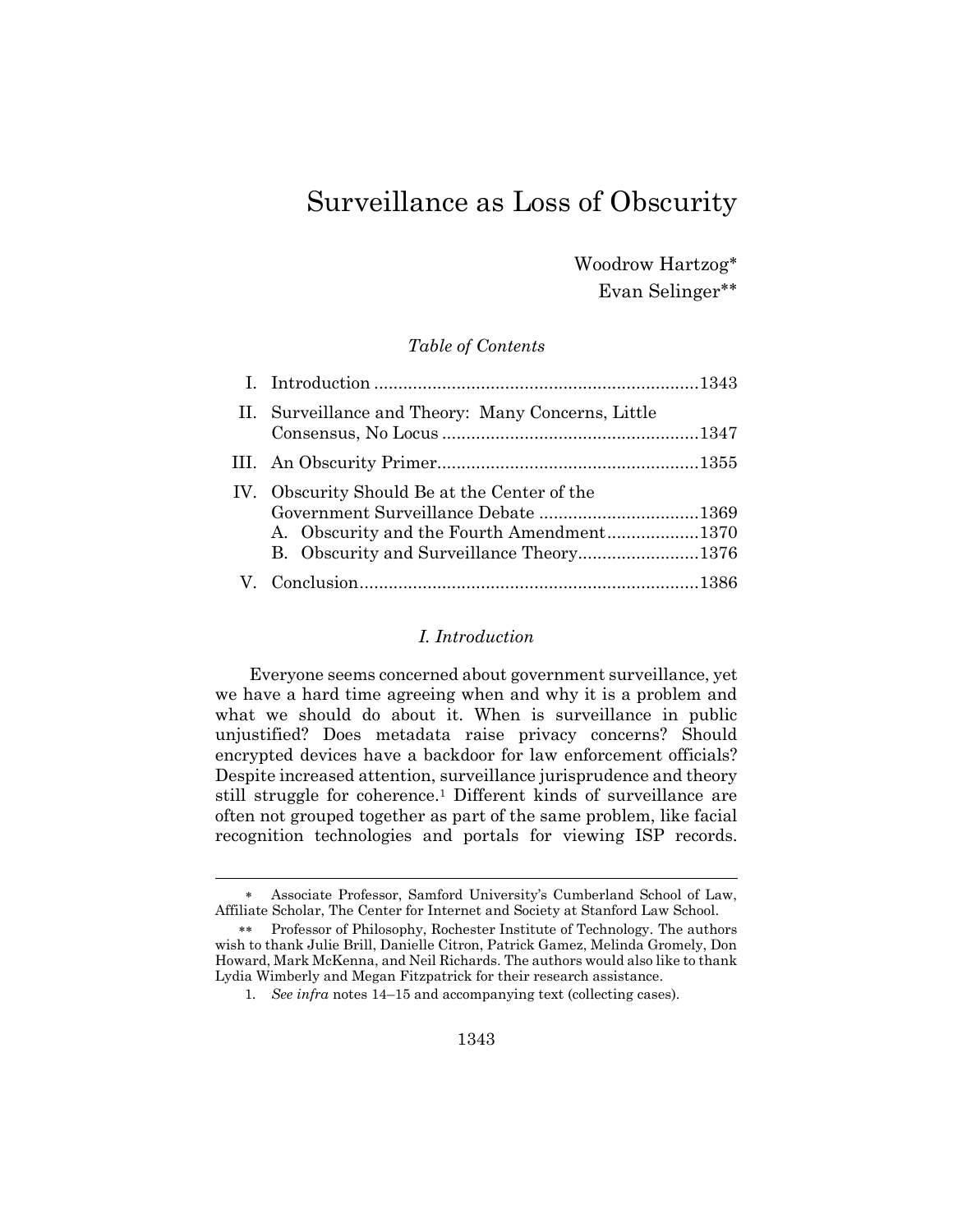Proposed remedies also vary according to who is the watcher, the thing being surveilled, and the regulatory system in place to monitor the surveillance. In short, a common thread for modern surveillance problems has been difficult to find.

At the heart of the surveillance debate are contested uses of technology that continuously and indiscriminately collect, use, and analyze information that people choose to share with others, such as automatic license plate readers that track all vehicles, software that scrapes and analyzes the social web, and drones that can effortlessly track multiple targets in public for long durations.<sup>2</sup> In these cases, questions arise as to whether privacy violations occur when technology makes formerly manpower-intensive legitimized surveillance cheap and easy—ostensibly too easy.

Yet, despite the widespread concern and extensive academic treatment of surveillance issues, the language and framing used in surveillance debate is diverse, inconsistent, and over-generalized.<sup>3</sup> When people try to identify what it means to live in a surveillance society, they usually say something like: "There is more data than ever before and it is increasingly easier for the government to access this data and understand what it means."

Theorists have responded in numerous ways, giving surveillance extensive academic attention. The literature links surveillance to issues of autonomy, trust, power, dignity, respect, identity, anonymity, disparate impact, and exploitation, among others.<sup>4</sup> Scholars have proposed theories based on property, intellectual privacy, quantitative privacy, and others to help understand why and how surveillance is dangerous.<sup>5</sup> Reform efforts have focused on pragmatism, bright-line time restrictions, curtilage, trespass, and a host of other strategies.<sup>6</sup>

In particular, concepts like the "plain view" and "third party" doctrines, which enable surveillance of things and activities

<sup>2</sup>*. See infra* note[s 9](#page-5-0)–[11](#page-6-0) (listing modern surveillance technologies).

<sup>3</sup>*. See infra* notes [14](#page-7-0)–[15](#page-8-0) and accompanying text (collecting cases and discussing variance in judicial opinions regarding surveillance).

<sup>4</sup>*. See infra* notes [34](#page-11-0)–[44](#page-12-0) and accompanying text (summarizing academic discussion on surveillance).

<sup>5</sup>*. See infra* notes [138](#page-36-0)–[141](#page-36-1) (discussing the impact of surveillance on intellectual property).

<sup>6</sup>*. See infra* notes [34](#page-11-0)–[44](#page-12-0) and accompanying text (summarizing academic discussion on surveillance).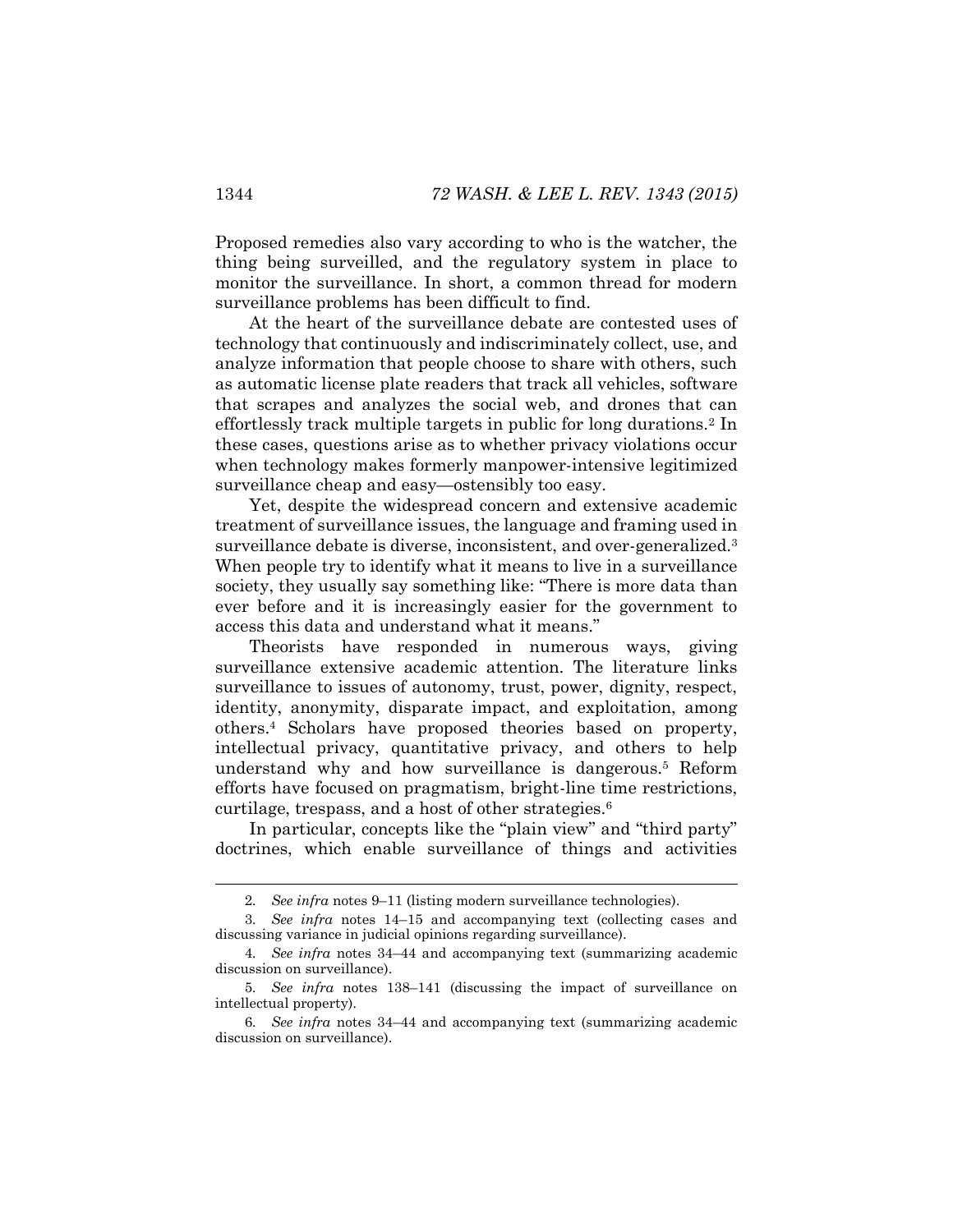exposed or shared with others, conflict with modern notions of privacy. Most people bristle at the idea that there is absolutely "no privacy in public." Critics have assailed the notion of indiscriminate public surveillance. Yet, other than the stilldeveloping "mosaic theory," which recognizes the revelatory power of aggregated surveillance, little headway has been made regarding reform for many modern forms of government surveillance.<sup>7</sup>

Ideas about preventing the surveillance society from going too far usually focus on three desirable outcomes: (1) prevent certain groups from ever having access to certain types of information; (2) prevent certain groups from being able to use certain types of information in select contexts or in certain ways; and (3) make it harder for certain groups to be able to access or interpret information.

Government surveillance debates primarily revolve around the third strategy—making government surveillance hard but possible. Government surveillance concerns are rarely about prohibiting the government from ever being able to access any particular information, save issues like professional confidences, evidentiary privileges, and rights to resist self-incrimination. Nor are government surveillance concerns primarily about preventing the government from discriminating against us on the basis of information it should not be allowed to use, unless there is debate about what data should be considered fair game for consideration when creating things like the no-fly list.

Instead, the main source of anxiety about government surveillance is about how easy it is for the government to access our information: how readily government agents can access our phones, our e-mail, our information stored in the cloud, our metadata, our geo-location data, and the like. Big concerns also exist about how easily the government can combine readily accessible data to form revealing profiles.

We think the government's relative difficulty in finding information is central to advancing the debate over government surveillance. In this Article we argue that the concept of "obscurity," which deals with the transaction costs involved in

<sup>7</sup>*. See infra* notes [123](#page-33-0)–[124](#page-33-1) and accompanying text (explaining the mosaic theory).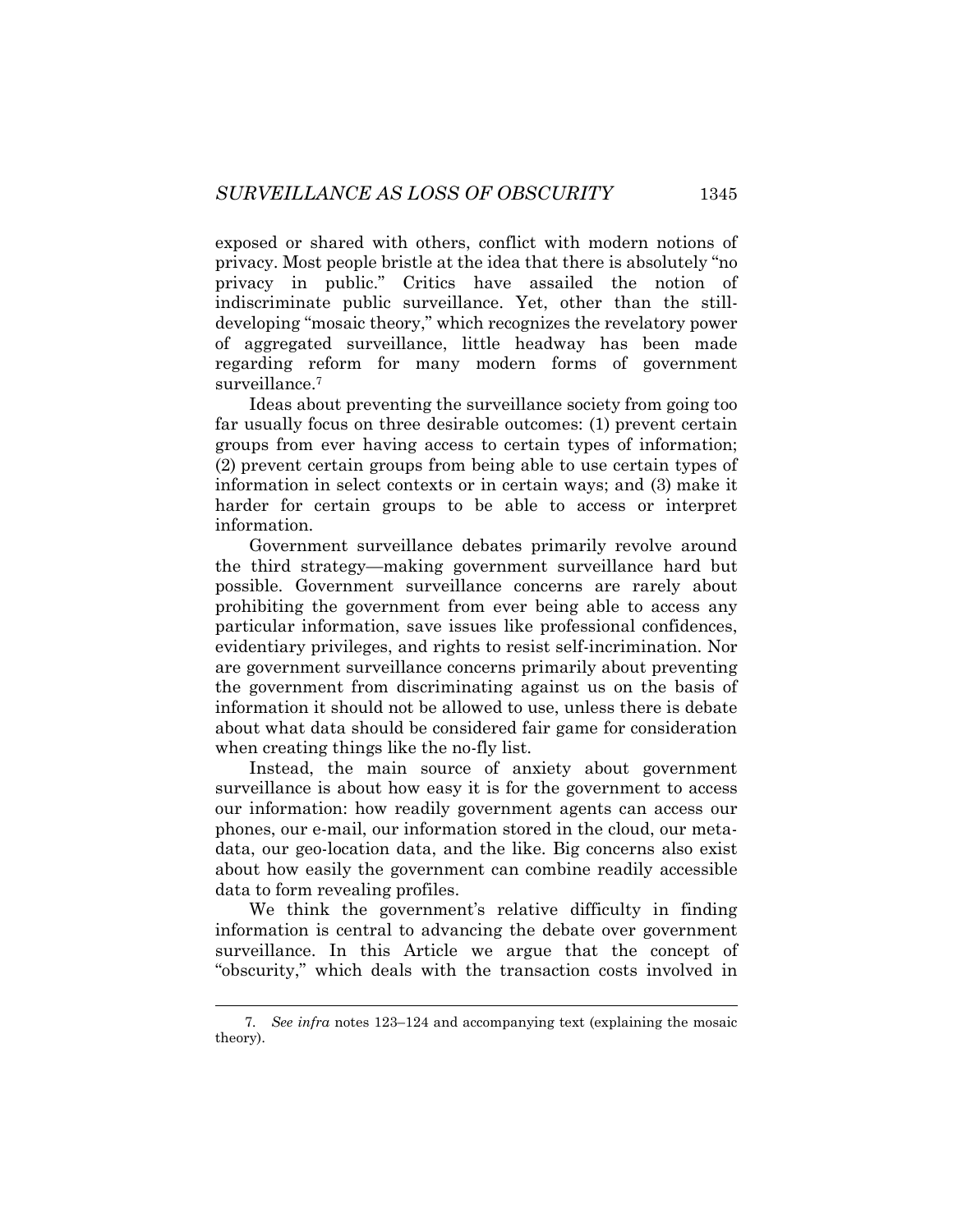finding or understanding information, is the key to understanding and uniting modern debates about government surveillance.<sup>8</sup> Obscurity can do several things for privacy theorists and policymakers in the debate over government surveillance.

First, obscurity can explain why making surveillance hard but possible is the central issue in the government surveillance debates. Second, obscurity can be used to help identify different areas where transactions costs for surveillance are operative and explain why they are central components of the debate. Third, obscurity can explain why the solutions to the government surveillance problem revolve around a common dynamic: introducing more transaction costs through friction and inefficiency into process, whether it be legally through procedural requirements like warrants or technologies like robust encryption. Ultimately, obscurity can provide a clearer picture of why and when government surveillance is troubling. Appeals to obscurity can also cultivate an appreciation for why and how transaction costs might be introduced into domains that have until now been regulated by policies like the third-party doctrine.

Although these might seem like overly ambitious outcomes for applying a novel and fundamentally descriptive concept, the way we frame problems can affect how they are structured and resolved. Obscurity is a desirable locus for reform efforts because the concept translates well across different prescriptive surveillance theories. In part, this is because normative dimensions of surveillance theory have advanced more quickly than the vocabulary that is needed to identify when surveillance practices endanger values that the normative theories justify as being important to protect.

A benefit of obscurity discourse having widespread theoretical applicability is that it can further diverse reform goals. By agreeing on a common descriptive theory of surveillance, reform advocates have a common thread for reform efforts. Academics can use obscurity to support normative surveillance theories. For example, obscurity can enhance the quality of arguments for rights of "intellectual privacy" and "quantitative privacy."

<sup>8</sup>*. See infra* Part III (defining and discussing obscurity in the context of surveillance).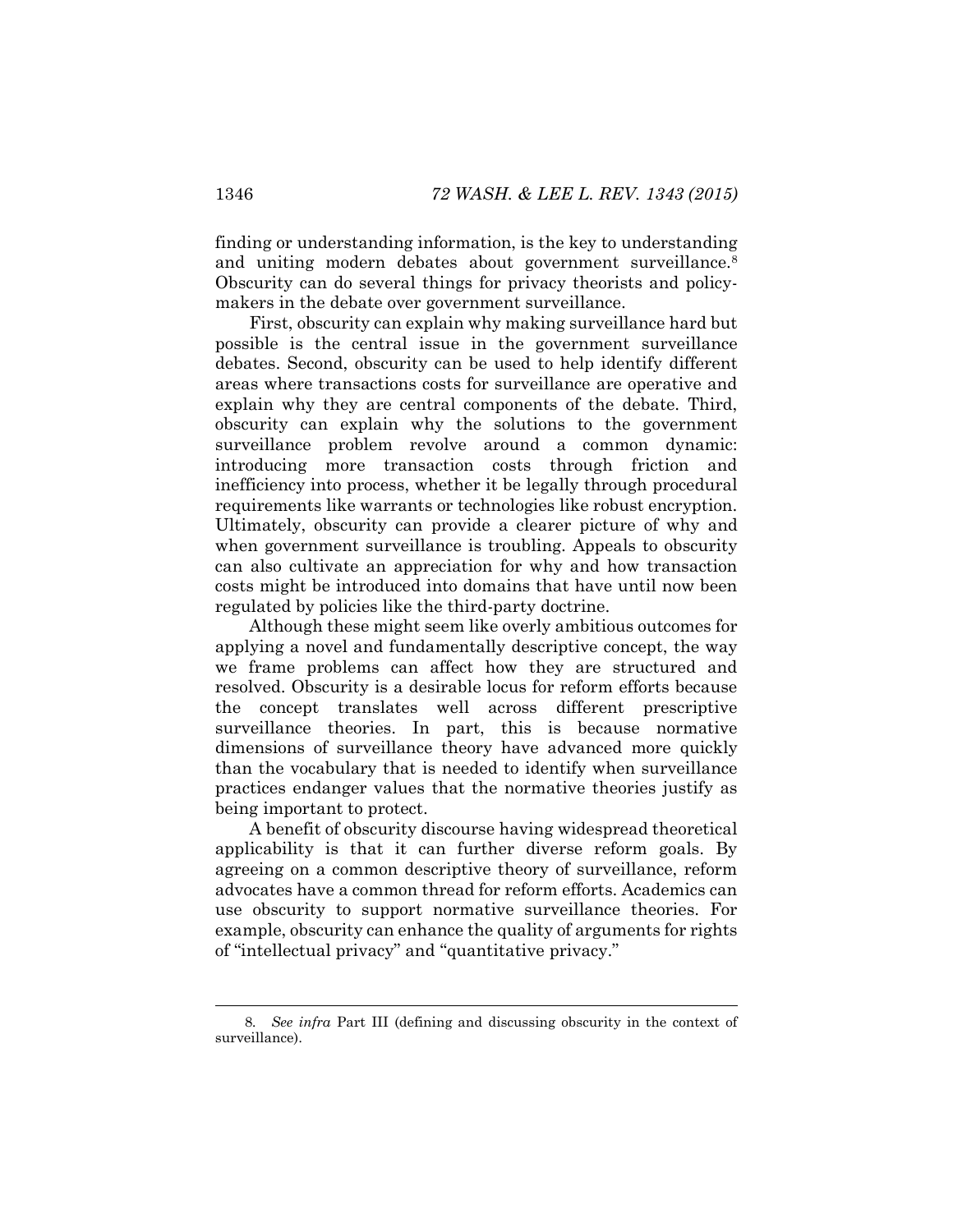This Article proceeds in three parts. In Part II, we describe the failure of the law to form a consistent, holistic response to surveillance. We demonstrate that while justices, advocates, policy-makers, and citizens intuitively understand surveillance problems, they often struggle to articulate how or why such surveillance is problematic. This inability to clearly describe the problem and find coherence among the diverse theories of surveillance has hindered consensus for reform.

In Part III, we introduce the concept of obscurity and explain the important role that transaction costs for finding and understanding information have played in shaping our societal notions about privacy. We demonstrate that while the logic of obscurity preservation has been articulated in a number of judicial opinions regarding government surveillance, progress requires a more explicit adoption of the framing. In Part IV, we argue that obscurity should be the center of gravity for modern surveillance theory. As a descriptive concept, obscurity can explain when and how government surveillance is problematic. It provides a common thread for disparate surveillance theories. Finally, obscurity can be used to direct surveillance reform.

# *II. Surveillance and Theory: Many Concerns, Little Consensus, No Locus*

Every week there is seemingly a new story concerning a troubling new surveillance practice or technology. Beyond the Snowden disclosures, the past few years have seen widespread use of cellphone-tower-mimicking technologies like the Stingray that allows police to intercept phone conversations, <sup>9</sup> expansion of the FBI's next generation facial-recognition technology system,<sup>10</sup>

<span id="page-5-0"></span><sup>9</sup>*. See* John Kelly, *Cellphone Data Spying: It's Not Just the NSA*, USA TODAY (June 13, 2014), http://www.usatoday.com/story/news/nation/2013/12/08 /cellphone-data-spying-nsa-police/3902809 (last visited June 12, 2015) ("Armed with new technologies, including mobile devices that tap into cellphone data in real time, dozens of local and state police agencies are capturing information about thousands of cellphone users at a time, whether they are targets of an investigation or not  $\dots$ .") (on file with the Washington and Lee Law Review).

<sup>10</sup>*. See* Rishi Iyengar, *New FBI Software Can Process up to 52 Million Facial Images*, TIME (Sept. 17, 2014), http://time.com/3389559/fbi-facial-recognitionsoftware-interstate-photo-system-ips-next-generation-identification-ngi (last visited June 12, 2015) ("A Freedom of Information Act lawsuit filed by the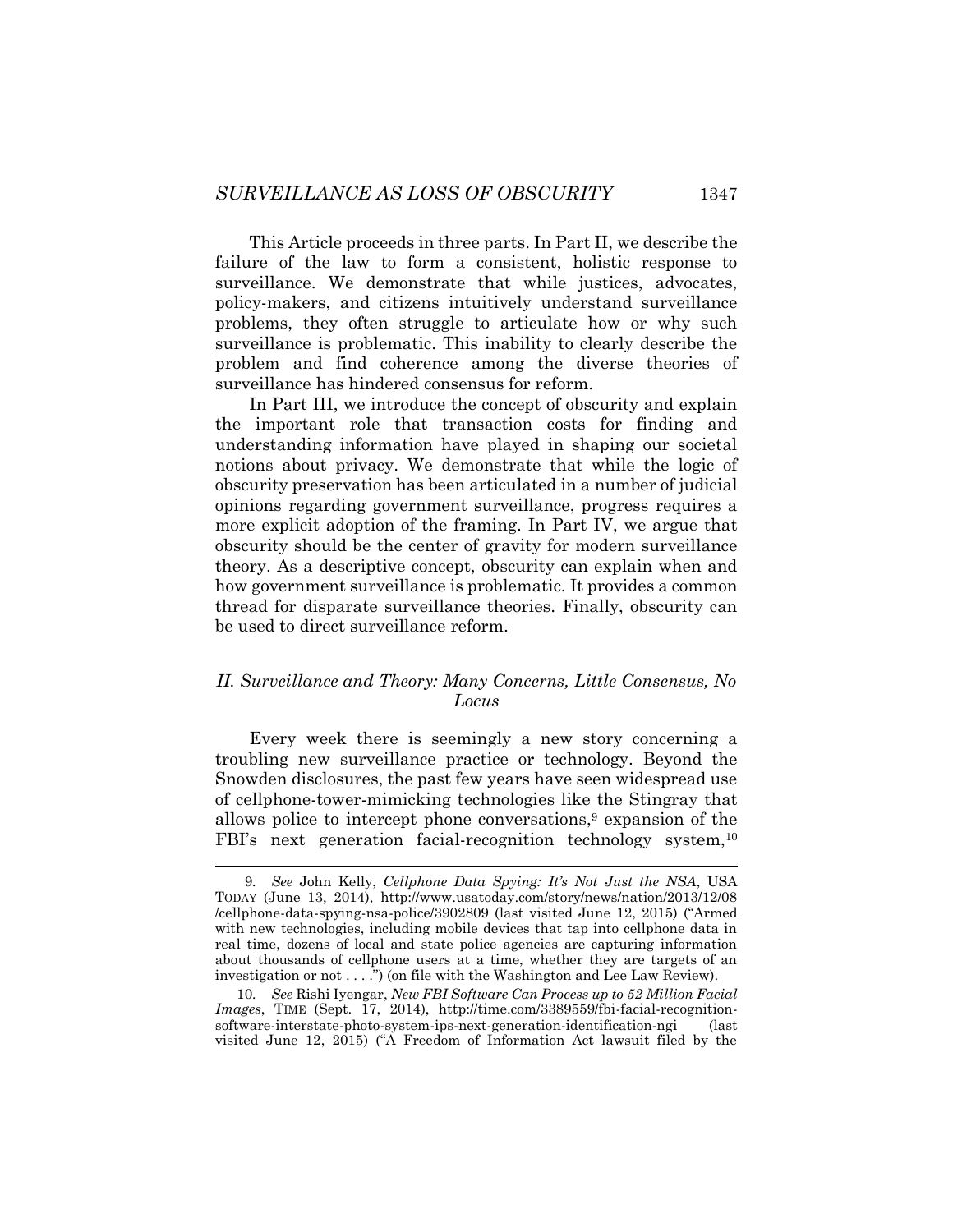<span id="page-6-0"></span>license plate readers that allow both police and private parties to keep tabs on vehicles' whereabouts, $11$  and drones are enabling more persistent and elusive public and private sector surveillance.<sup>12</sup> These stories raise a general anxiety over a surveillance nation, yet they are different enough not to be grouped together both in terms of why they are problematic, as well as what to do about them.

Facial-recognition technologies are often seen as problematic because it is impractical to hide your face when in public or change it as a surveillance countermeasure. Biometrics create a new class of "searchable" information. License plate readers, which simply record the location of a vehicle on a public road, create a different problem. Discussions surrounding license plate readers almost exclusively focus on the aggregated nature of such information. While observation of a single car's license plate is seen as freely permissible, effortlessly recording hundreds of thousands of such observations and discerning patterns over time create a separate problem.

foundation in April revealed that the system could process up to 52 million facial images, including millions of pictures taken for noncriminal purposes.") (on file with the Washington and Lee Law Review).

<sup>11</sup>*. See* Devlin Barrett, *U.S. Spies on Millions of Drivers*, WALL ST. J. (Jan. 26, 2015), http://www.wsj.com/articles/u-s-spies-on-millions-of-cars-1422314779 (last visited June 12, 2015) ("The Justice Department has been building a national database to track in real time the movement of vehicles around the U.S., a secret domestic intelligence-gathering program that scans and stores hundreds of millions of records about motorists, according to current and former officials and government documents.") (on file with the Washington and Lee Law Review).

<sup>12.</sup> *See* Tom Loftus, *Concerns Rise About Growing Use of Domestic Drones*, USA TODAY (July 18, 2013), http://www.usatoday.com/story/tech/ 2013/07/18/drone-concerns-rules-regulations/2552999 (last visited June 12, 2015) ("[G]overnment agencies and universities can apply to the FAA for a certificate of authority to fly a drone—large or small. Commercial drone usage is prohibited now but is expected to take off after September 2015, a deadline Congress gave the FAA to create a plan to integrate unmanned aircraft into the airspace.") (on file with the Washington and Lee Law Review); *see also* Dan Roberts, *FBI Admits to Using Surveillance Drones over US Soil*, THE GUARDIAN (June 19, 2013), http://www.theguardian.com/world/2013/jun/19/fbi-drones-domestic-surveillance (last visited June 12, 2015) ("However, the potential for growing drone use either in the US, or involving US citizens abroad, is an increasingly charged issue in Congress, and the FBI acknowledged there may need to be legal restrictions placed on their use to protect privacy.") (on file with the Washington and Lee Law Review).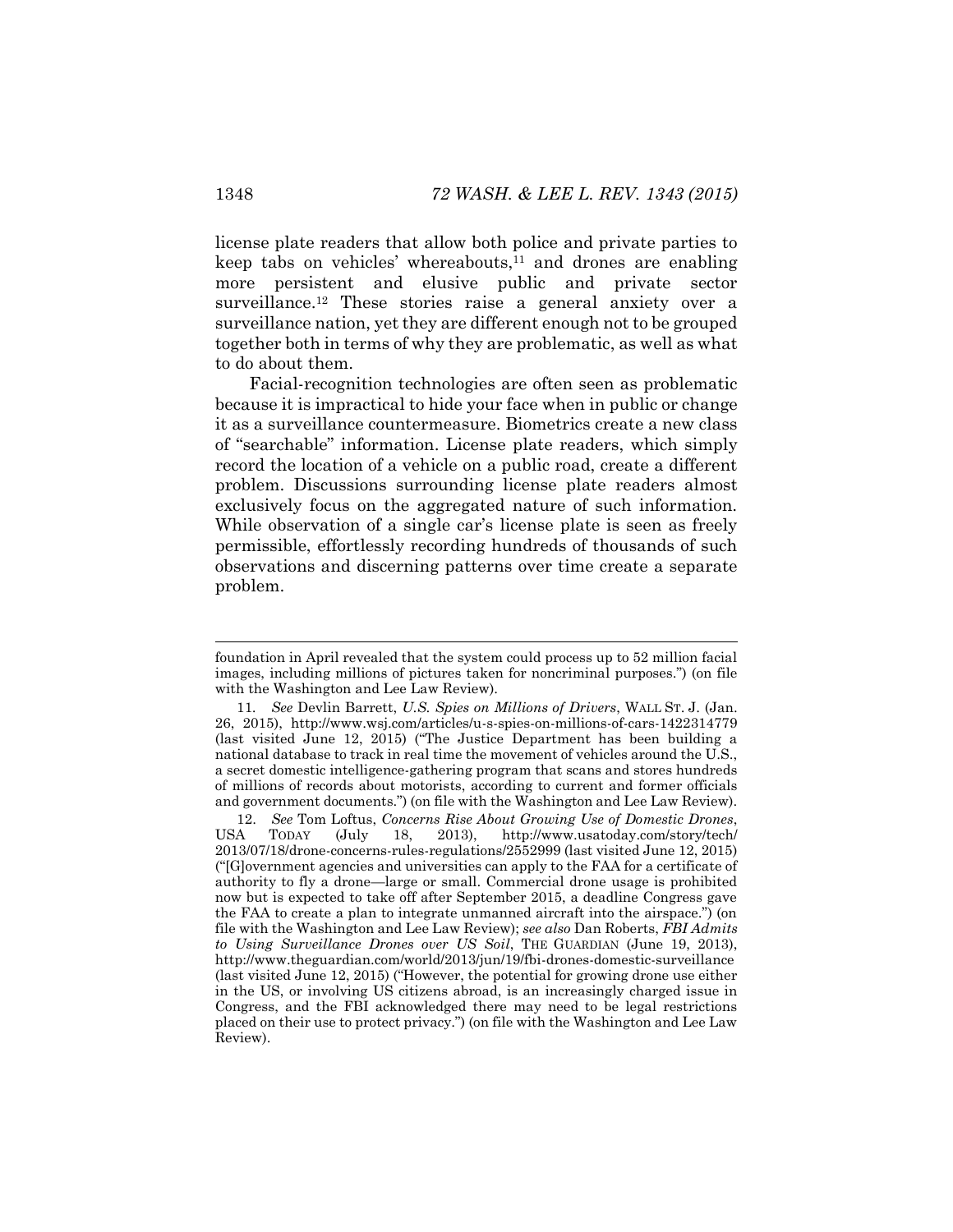Still different is drone surveillance, which is often categorized as a "peeping tom" problem.<sup>13</sup> Drones provide access to information that would have been unable or unlikely to be viewed by the naked eye before. Yet concerns about peeping drones are still different than debates surrounding cleavage, upskirt, and "creeper" photos in public. Here, the concern is not aggregation or newly enabled access to private spaces, but rather the fixation of a moment otherwise destined to be fleeting and forgotten. Unlike license plate readers, even one such instance can be problematic, even though people exposed themselves to the public. Yet, unlike peeping drones, cleavage and upskirt photos are often taken in public spaces.

Thus, modern surveillance can be problematic because it involves secrets, fleeting public exposure, aggregated information, and unchangeable biological identifiers. This is to say nothing of the traditionally problematic surveillance issues involving the interception or requisition of communications and stored information.

It is thus no surprise that it has been difficult to find a common center of gravity for surveillance policy and discourse. Focusing on aggregated information excludes consideration of single-instance surveillance. Focusing on the interception of communications can overshadow concerns about biometrics and genetic data. The lack of commonality among the many different issues has resulted in inconsistent and confusing policy, as well as discrete and diverse reform attempts.

<span id="page-7-0"></span>For example, the law of public surveillance is increasingly a mess. Courts and policy-makers regularly affirm that there is no "privacy in public."<sup>14</sup> Entire concepts like the "public view" doctrine

l

press%20order.pdf ("This court finds that no individual clothed and positioned in such a manner in a public area in broad daylight in the presence of countless

<sup>13.</sup> *See* Mary-Ann Russon, *Are Flying Drones a Peeping Tom's Dream Tool?*, INT'L BUS. TIMES (June 11, 2014), http://www.ibtimes.co.uk/are-flying-dronespeeping-toms-dream-tool-1452278 (last visited June 12, 2015) ("Fears are growing that helicopter drones could be used to sexually harass women and take secret photographs of them.") (on file with the Washington and Lee Law Review).

<sup>14</sup>*. See, e.g.*, Chadwell v. Brewer*,* 59 F. Supp. 3d 756, 763 (W.D. Va. 2014) (discussing a public school teacher's expectation of privacy in an office he shared with another teacher); Order to Suppress Physical Evidence and Statements at 3, United States v. Cleveland, No. 18 DVM 1341 (Sup. Ct. D.C. Sept. 4, 2014), http://pdfserver.amlaw.com/nlj/Cleveland%20motion%20to%20sup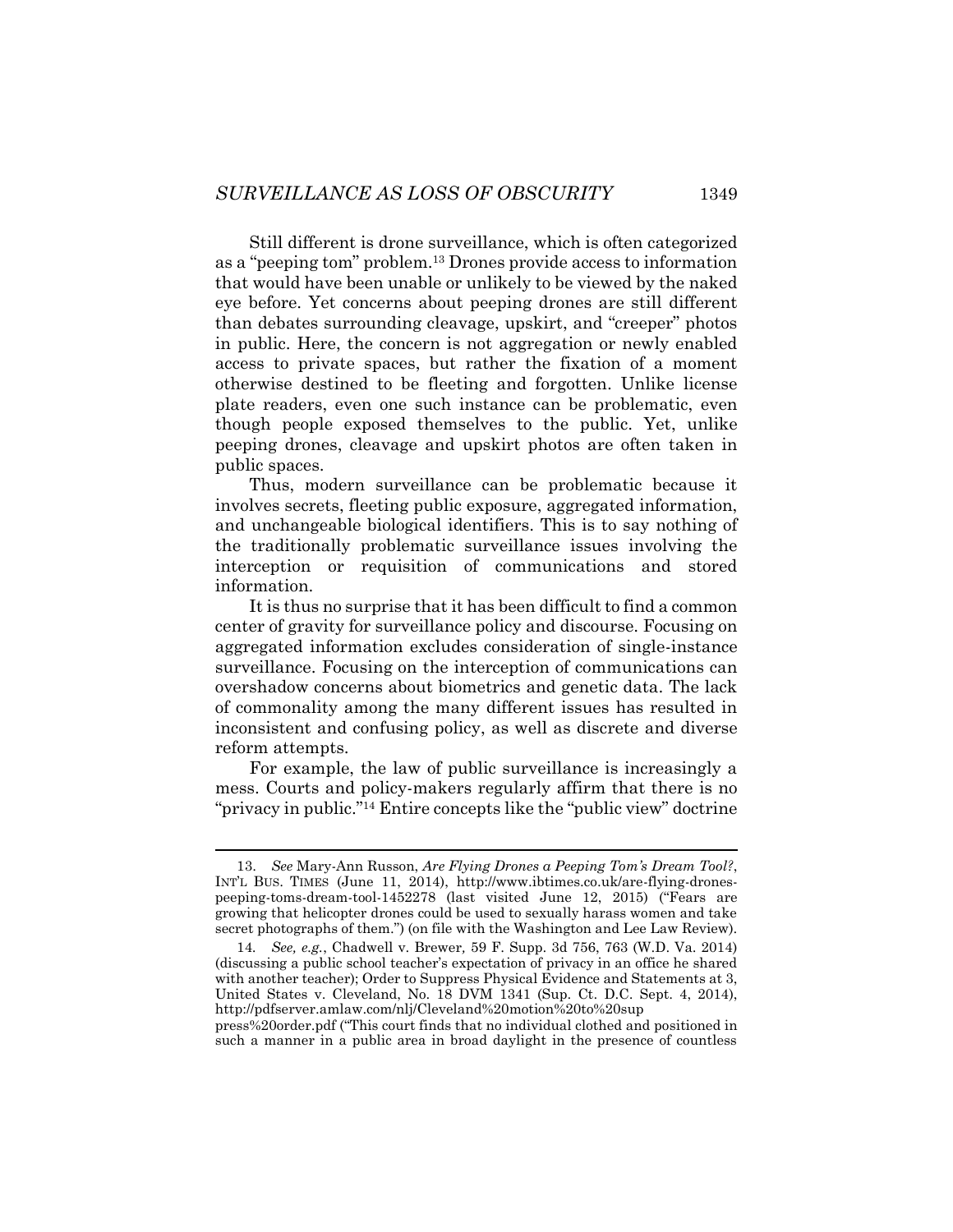<span id="page-8-0"></span>and "third party" doctrine enable this truth in surveillance law.<sup>15</sup> The concept of a "reasonable expectation of privacy" is the critical and central concept that determines the scope of a number of different critical privacy protections.<sup>16</sup> It governs the scope of Fourth Amendment protections, as well as the torts of intrusion upon seclusion and the public disclosure of private facts, Fourth Amendment,<sup>17</sup> and the Electronic Communications Privacy Act (ECPA). <sup>18</sup> Courts and lawmakers have consistently established that there is no reasonable expectation of privacy in public information.<sup>19</sup>

In the landmark case *Katz v. United States*, <sup>20</sup> Justice Stewart wrote that "[w]hat a person knowingly exposes to the public, even in his own home or office, is not a subject of Fourth Amendment protection."<sup>21</sup> Yet the Justice then went on to muddy the

16. *See supra* note [15](#page-8-0) and accompanying text (discussing the role of a reasonable expectation of privacy in the fourth amendment context); *see also* Daniel J. Solove, *Fourth Amendment Pragmatism*, 51 B.C. L. REV. 1511, 1512 (2010) ("U.S. Supreme Court decisions applying the reasonable expectation of privacy test have been attacked as 'unstable' and 'illogical,' and even as engendering 'pandemonium.'").

17*. See e.g.*, Coolidge v. New Hampshire, 403 U.S. 443, 466 (1971) ("[T]he 'plain view' doctrine may not be used to extend a general exploratory search from one object to another until something incriminating at last emerges."); United States v. Miller, 425 U.S. 435, 443 (1976) ("[T]he Fourth Amendment does not prohibit the obtaining of information revealed to a third party . . . , even if the information is revealed on the assumption that it will be used only for a limited purpose and the confidence placed in the third party will not be betrayed.").

18. Electronic Communications Privacy Act, 18 U.S.C. § 2510 et seq. (2012).

19*. See* McCormick v. England, 494 S.E.2d 431, 437–38 (S.C. Ct. App. 1997) ("Invasion of privacy consists of the public disclosure of private facts about the plaintiff . . . . The defendant must intentionally reveal facts which are of no legitimate public interest, as there is *no right of privacy in public matters*." (emphasis added)); State v. Frost, 634 N.E.2d 272, 272 (Ohio Ct. App. 1994) ("The young ladies had no right of privacy at a public beach, and they probably expected to be observed in their bikini bathing suits.").

20. 389 U.S. 347 (1967).

other individuals could have a reasonable expectation of privacy.").

<sup>15</sup>*. See* Orin S. Kerr, *The Case for the Third-Party Doctrine*, 107 MICH. L. REV. 561, 563 (2009) ("[A] person cannot have a reasonable expectation of privacy in information disclosed to a third party."); *see also* Orin S. Kerr, *The Mosaic Theory of the Fourth Amendment*, 111 MICH. L. REV. 311, 317 (2012) ("[C]onduct does not violate a reasonable expectation of privacy when it consists of observing the outside of property, observing what has already been exposed to the public, or observing public spaces where anyone may travel.").

<sup>21</sup>*. Id.* at 351 (citing Lewis v. United States, 385 U.S. 206, 210 (1966)).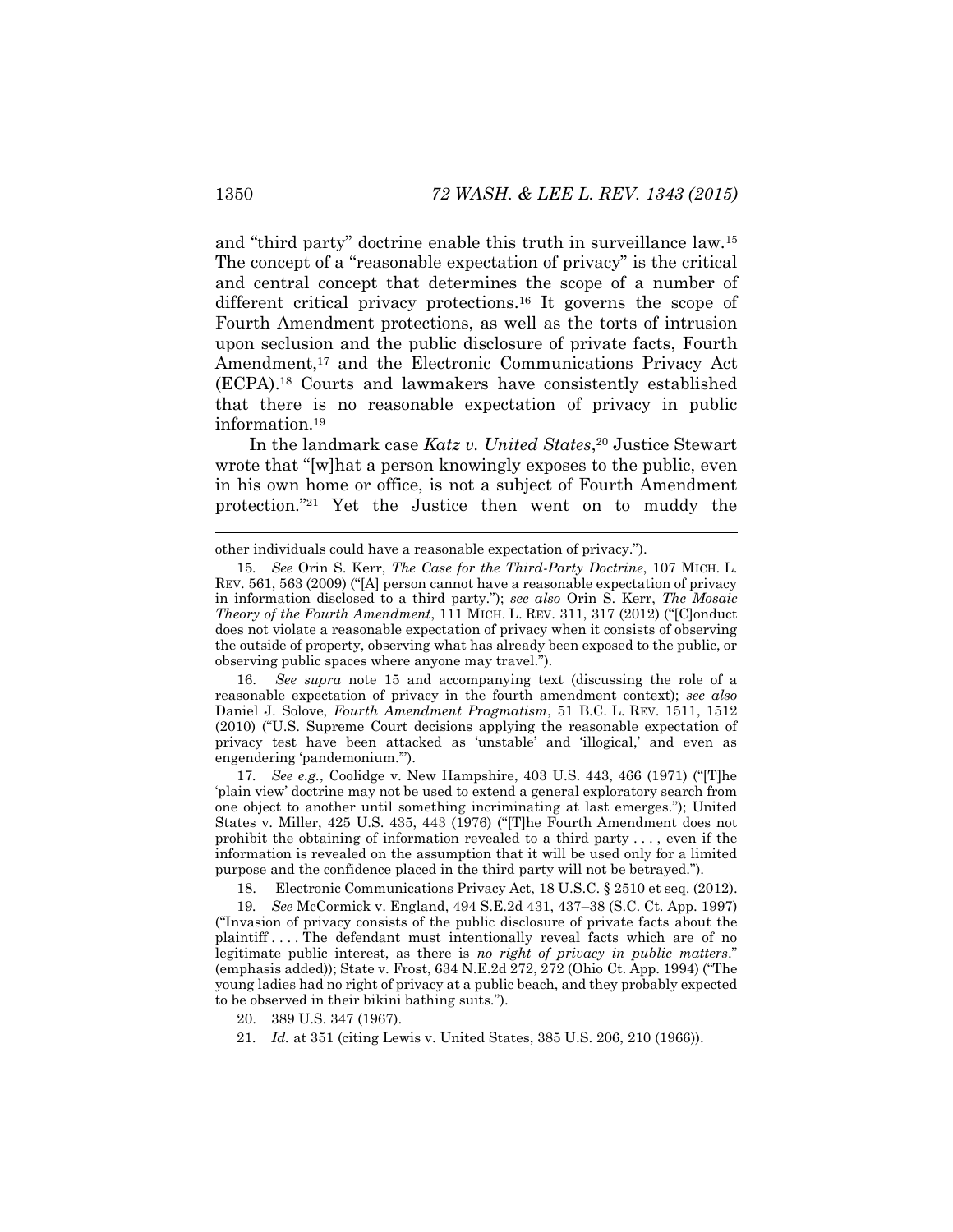conceptual waters by stating in the next sentence: "But what he seeks to preserve as private, even in an area accessible to the public, may be constitutionally protected."<sup>22</sup> *Katz* extended the pronounced trend of courts to bluntly exclaim that there can be no privacy in publicly shared information, yet completely failed to conceptualize public information. Commenting on the trend exacerbated by *Katz*, Brian Serr wrote:

[T]he Court has made little effort to refine [the reasonable expectation of privacy] test; instead, the Court has focused primarily on the 'knowingly exposes to the public' language that the Katz majority used. Regrettably, the Court has severed that language from its context and used it as a talisman, ruling that any objects, statements, or activities exposed to the public even if exposed only to a very limited degree—do not deserve fourth amendment protection.<sup>23</sup>

In *California v. Ciraolo*, <sup>24</sup> the Supreme Court wrote:

The Fourth Amendment protection of the home has never been extended to require law enforcement officers to shield their eyes when passing by a home on public thoroughfares. Nor does the mere fact that an individual has taken measures to restrict some views of his activities preclude an officer's observations from a public vantage point where he has a right to be and which renders the activities clearly visible.<sup>25</sup>

The Court noted that because aircraft could reasonably be expected to fly over one's house at any time, "it is unreasonable for respondent to expect that his marijuana plants were constitutionally protected from being observed with the naked eye from an altitude of 1,000 feet."<sup>26</sup> The Court observed that "[t]he Fourth Amendment simply does not require the police traveling in the public airways at this altitude to obtain a warrant in order to observe what is visible to the naked eye."<sup>27</sup>

<sup>22</sup>*. Id.*

<sup>23.</sup> Brian J. Serr, *Great Expectations of Privacy: A New Model for Fourth Amendment Protection*, 73 MINN. L. REV. 583, 597–98 (1989).

<sup>24.</sup> 476 U.S. 207 (1986).

<sup>25</sup>*. Id.* at 213.

<sup>26</sup>*. Id*.

<sup>27.</sup> *Id.* at 215.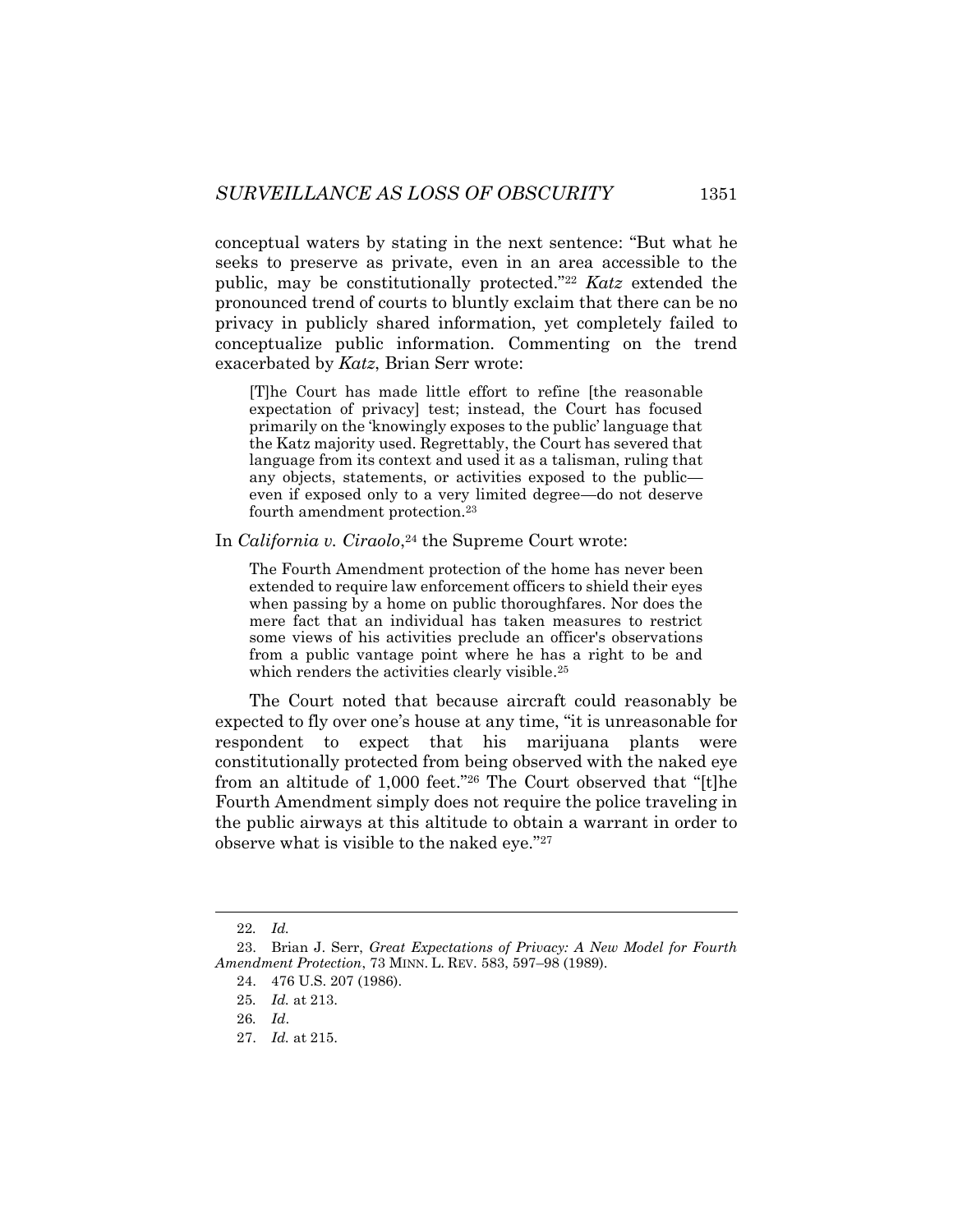In *United States v. Knotts*, <sup>28</sup> the Supreme Court similarly held that "[a] person travelling in an automobile on public thoroughfares has no reasonable expectation of privacy in his movements from one place to another."<sup>29</sup> The Court reasoned that walking down the street voluntarily conveys to "anyone who wanted to look the fact that he was travelling over particular roads in a particular direction, the fact of whatever stops he made, and the fact of his final destination when he exited from public roads onto private property."<sup>30</sup>

But this line of reasoning is problematic. Consider the confusion the "no privacy in public" assertion causes within the tort of public disclosure of private facts.<sup>31</sup> Courts often look to the location of where information is disclosed, yet there is no set definition for the term "public."<sup>32</sup> Public roads are obviously public, but what about indoor shopping malls? Offices in buildings? When are structures with four walls and a roof "public?"

Academic and societal criticism has also failed to converge around a common discourse or set of principles for critique and reform. While such different theories and approaches are useful, the lack of common ground means that possibly related topics are spoken of in different ways and treated differently in law and policy.

For example, scholars and the general public have revolted at the idea that there is no privacy in public and that the law should support such a notion.<sup>33</sup> But the logic of such criticism and proposed reform is diverse. For example, Andrew Guthrie

32*. See id.* (demonstrating the difficulty of distinguishing public places from private places).

33*. See* Andrew E. Taslitz, *The Fourth Amendment in the Twenty-First Century: Technology, Privacy, and Human Emotions*, 65 L. & CONTEMP. PROBS. 125, 169 (2002) ("Privacy, when defined as the boundary-maintenance necessary to individual and group definition, recognizes . . . that the 'private' can happen in 'public.' We do not shed all privacy expectations simply because we walk on a public street, or enter a classroom, or attend a ball game.").

<sup>28.</sup> 460 U.S. 276 (1983).

<sup>29</sup>*. Id.* at 281–82.

<sup>30.</sup> *Id.*

<sup>31</sup>*. See* Diane L. Zimmerman, *Requiem for a Heavyweight: A Farewell to Warren and Brandeis's Privacy Tort*, 68 CORNELL L. REV. 291, 347 (1983) (citing numerous court decisions stating "that information individuals reveal about themselves in public places is by definition not private").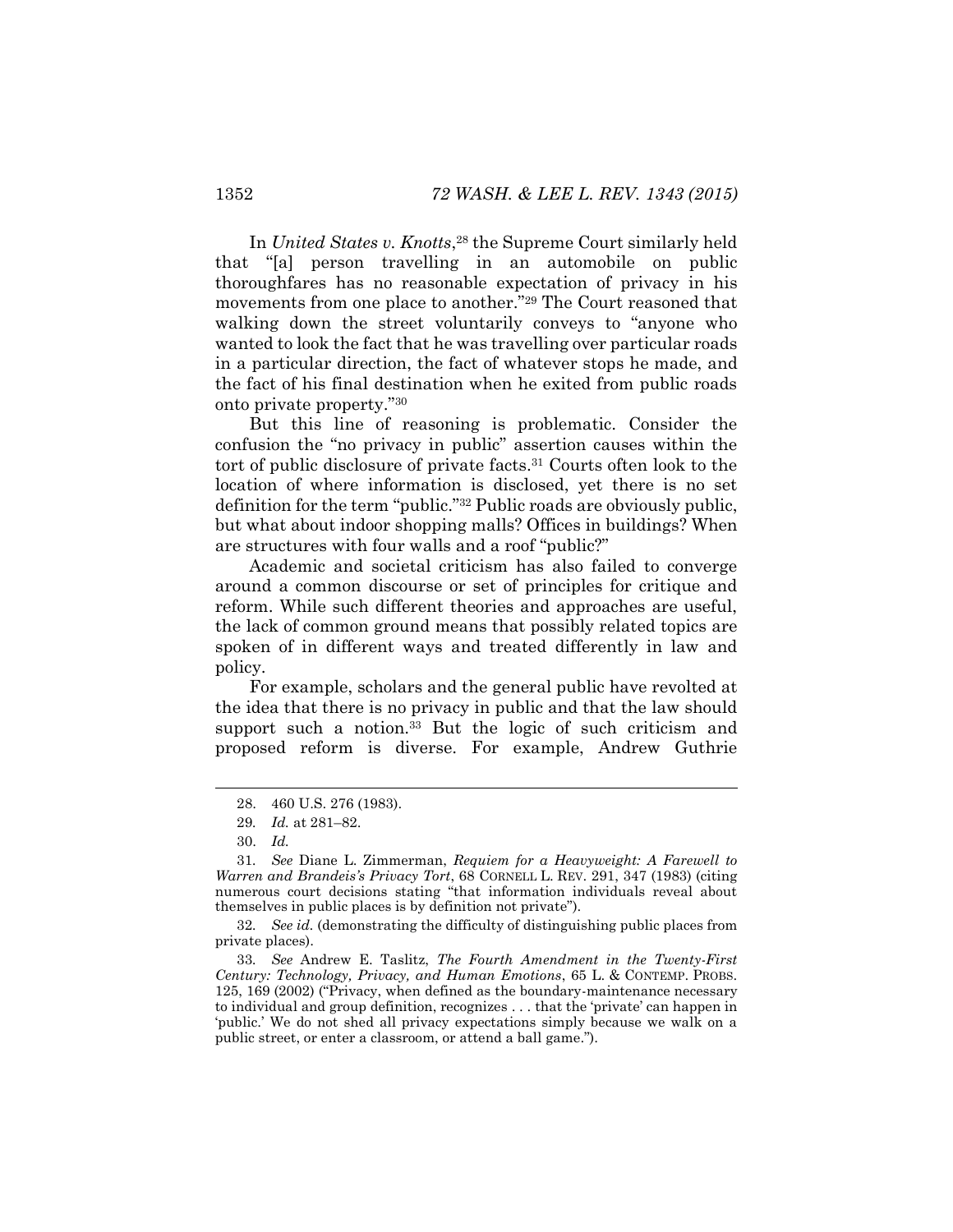<span id="page-11-0"></span>Ferguson has proposed looking to the curtilage concept to resolve problematic questions of public surveillance.<sup>34</sup> According to Ferguson, "the theory of personal curtilage turns on persons being able to control the constitutionally protected areas of their lives in public by signifying that they intend for an area to be secure from physical and sense-enhancing invasion."<sup>35</sup> This account of surveillance focuses on concepts like property and control.<sup>36</sup>

For Helen Nissenbaum, public surveillance is all about context. Nissenbaum has theorized that privacy violations occur when "context-relative informational norms" are not respected when sharing information.<sup>37</sup> In proposing a theory of privacy as contextual integrity, Nissenbaum has proposed that "when violations of norms are widespread and systematic as in public surveillance, when strong incentives of self-interest are behind these violations, when the parties involved are of radically unequal power and wealth, then the violations take on political significance and call for political response."<sup>38</sup>

In addressing the notion of privacy in public, Joel Reidenbuerg has proposed:

[T]he transformation of information flows through three stages of development, which fundamentally undermines the concept of a 'reasonable expectation of privacy.' Information that was once private through obscurity now becomes technologically accessible. Information that was once merely accessible now becomes transparent and receives wide publicity. These

<sup>34</sup>*. See, e.g.*, Andrew Guthrie Ferguson, *Personal Curtilage: Fourth Amendment Security in Public*, 55 WM. & MARY L. REV. 1283, 1290 (2014) ("This Article applies the theory of Fourth Amendment curtilage to persons acting in public."). According to Ferguson, "[c]urtilage has long been understood as a legal fiction that expands the protection of the home beyond the formal structures of the house. Curtilage recognizes a buffer zone beyond the four walls of the home that deserves protection even in areas observable to the public." *Id.*

<sup>35</sup>*. Id.* at 1287–88.

<sup>36</sup>*. See id.* ("Based on custom and law protecting against both nosy neighbors and the government, courts defined curtilage by the actions the property owner took to signal a protected space.").

<sup>37.</sup> HELEN NISSENBAUM, PRIVACY IN CONTEXT 129 (2010) (stating that the framework of contextual integrity provides that "finely calibrated systems of social norms, or rules, govern the flow of personal information in distinct social contexts (e.g., education, health care, and politics)").

<sup>38.</sup> Helen Nissenbaum, *Privacy as Contextual Integrity*, 79 WASH. L. REV. 119, 156 (2004).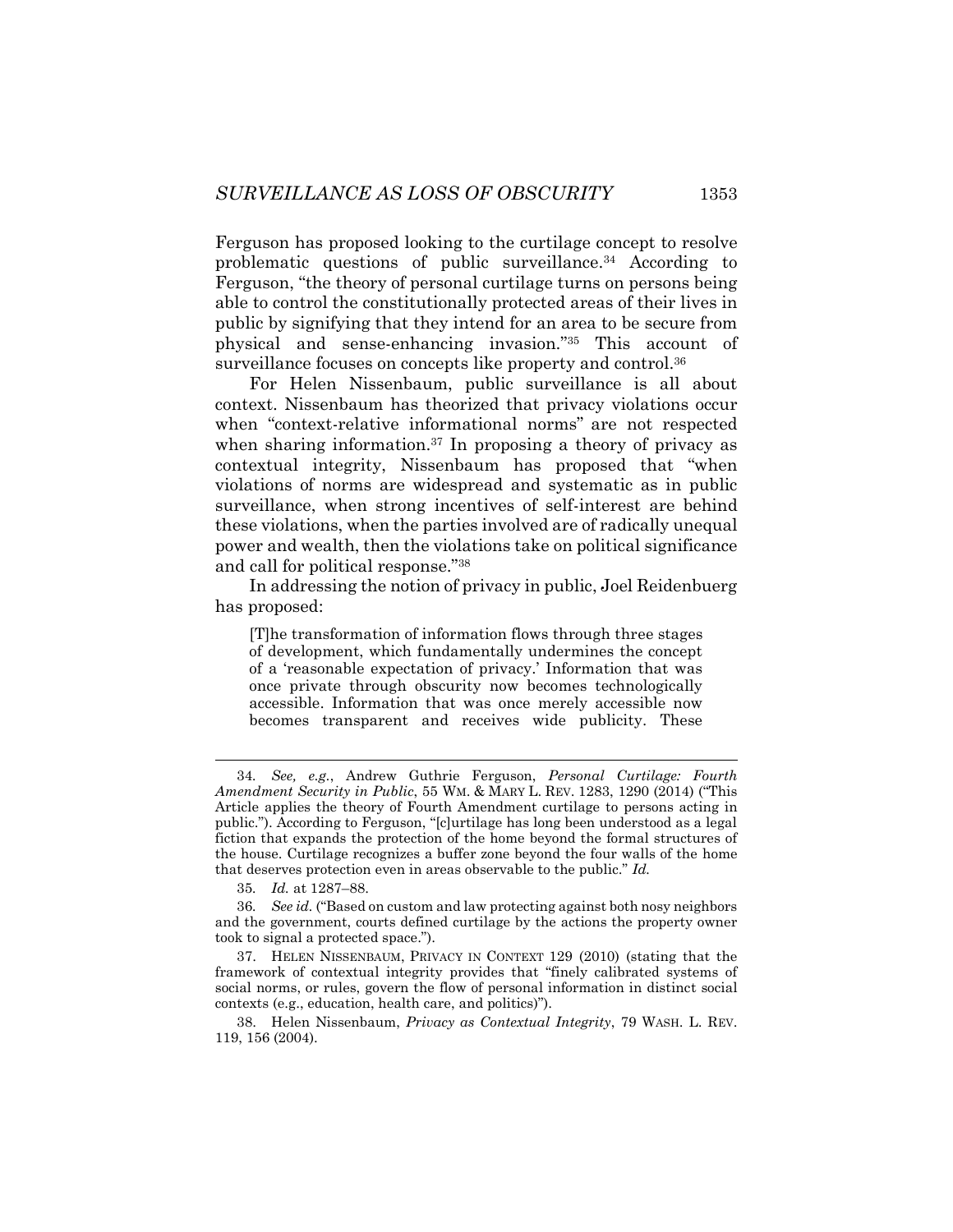parameter changes no longer fit within traditional court jurisprudence on privacy."<sup>39</sup>

According to Reidenberg, "constitutional democracy depends on spheres of privacy in public to preserve public safety and fair governance."<sup>40</sup> To create those spheres of privacy in public, Reidenberg proposed that "privacy protection be framed in terms of 'governance-related' and 'nongovernance-related' acts."<sup>41</sup> Thus, Reidenberg's account of surveillance is dependent upon the nature of the acts being surveilled.

Chris Slobogin has framed the issue of privacy in public as one of anonymity.<sup>42</sup> In a different article, Slobogin proposes a solution to the problem of aggregated pieces of surveillance based upon the proportionality principle, "the idea that the justification for a search should be roughly proportional to the intrusiveness of the search" and "John Hart Ely's political process theory."<sup>43</sup> According to Slobogin, "as applied to searches, this theory counsels that courts should generally defer to legislation authorizing searches of groups when the affected groups have meaningful access to the legislative process and the search is implemented in an evenhanded fashion."<sup>44</sup>

<span id="page-12-0"></span>

42*. See* Christopher Slobogin, *Public Privacy: Camera Surveillance of Public Places and the Right to Anonymity*, 72 MISS. L.J. 213, 217 (2002) ("The Fourth Amendment should be construed to recognize the right to public anonymity as a part of the privacy expectations that, to use the Supreme Court's well-known phrase, 'society is prepared to recognize as reasonable.'").

43. Christopher Slobogin, *Making the Most of* United States v. Jones *in a Surveillance Society: A Statutory Implementation of Mosaic Theory*, 8 DUKE J. CONST. L. & PUB. POL'Y 1, 4 (2012).

44*. Id.* Slobogin proposes specific language for the codification as follows:

(a) A targeted public search that lasts longer than 48 hours in aggregate requires probable cause, and a warrant unless exigent circumstances exist.

(b) A targeted public search that lasts longer than 20 minutes in aggregate but no longer than 48 hours in aggregate requires reasonable suspicion, and a court order unless exigent circumstances exist.

(c) A targeted public search that does not last longer than 20 minutes in aggregate may occur at a law enforcement officer's discretion whenever the officer believes in good faith that the search can

<sup>39.</sup> Joel R. Reidenburg, *Privacy in Public*, 69 U. MIAMI L. REV. 141, 143 (2014).

<sup>40</sup>*. Id.*

<sup>41</sup>*. Id.*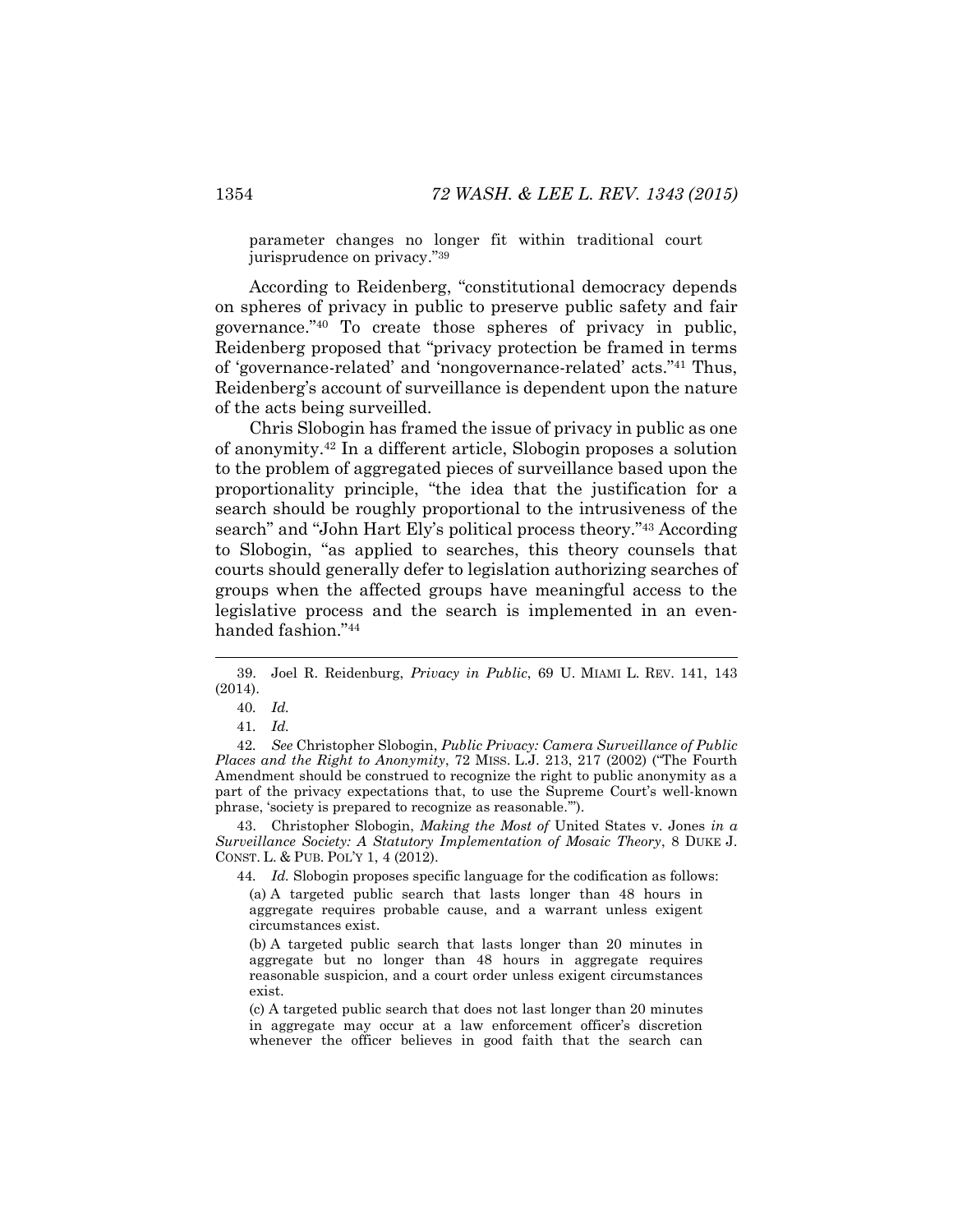Jeffrey Skopek also couches the surveillance debate and proposed resolutions in terms of anonymity. Skopek argued that the failure of the law to protect privacy in public is the result of confusion between anonymity and privacy.<sup>45</sup> These scholars are just a few of the many voices in surveillance law, policy, and theory with diverse views on when and why surveillance is a problem and what we should do about it.

But this diversity makes it hard for courts and lawmakers to create coherent surveillance jurisprudence. Often, they must adhere to one account or another. A common ground for the modern surveillance debate would be useful. But first we must talk about "privacy" in a different way. Instead of focusing on traditional notions of "private" and "public," we propose that the concept of obscurity, which deals with the difficulty and probability of discovering or understanding information, is more effective than traditional frames for the surveillance debate. Obscurity sits along a continuum. Appeals to the concept can mitigate the atomistic nature of modern surveillance policy and discourse and can help resolve our tendency to fall back into the public privacy divide.

#### *III. An Obscurity Primer*

In this Part, we develop our theory of surveillance as loss of obscurity. According to the *Oxford English Dictionary*, the word "obscurity" has been in circulation for quite some time.<sup>46</sup> Its original meaning, the "quality or condition of not being clearly known or understood," dates back to 1474, and by 1495 it also

accomplish a legitimate law enforcement objective.

*Id.* at 24.

<sup>45.</sup> See Jeffrey M. Skopek, *Reasonable Expectations of Anonymity*, 101 VA. L. REV. (forthcoming 2015), *available at* http://papers.ssrn.com/sol3/papers.cfm? abstract\_id=2523393&download=yes ("The problem with the public exposure and third party doctrines is not only that they fail to recognize that a piece of personal information can be protected in varying degrees . . . . In addition, and more fundamentally, they conflate two distinct forms that this protection can take: privacy and anonymity.").

<sup>46</sup>*. See* OXFORD ENG. DICTIONARY (3d ed. 2004) (defining "obscurity"), *available at* www.oed.com/view/Entry/129848?redirectedFrom=obscurity#eid34 119781.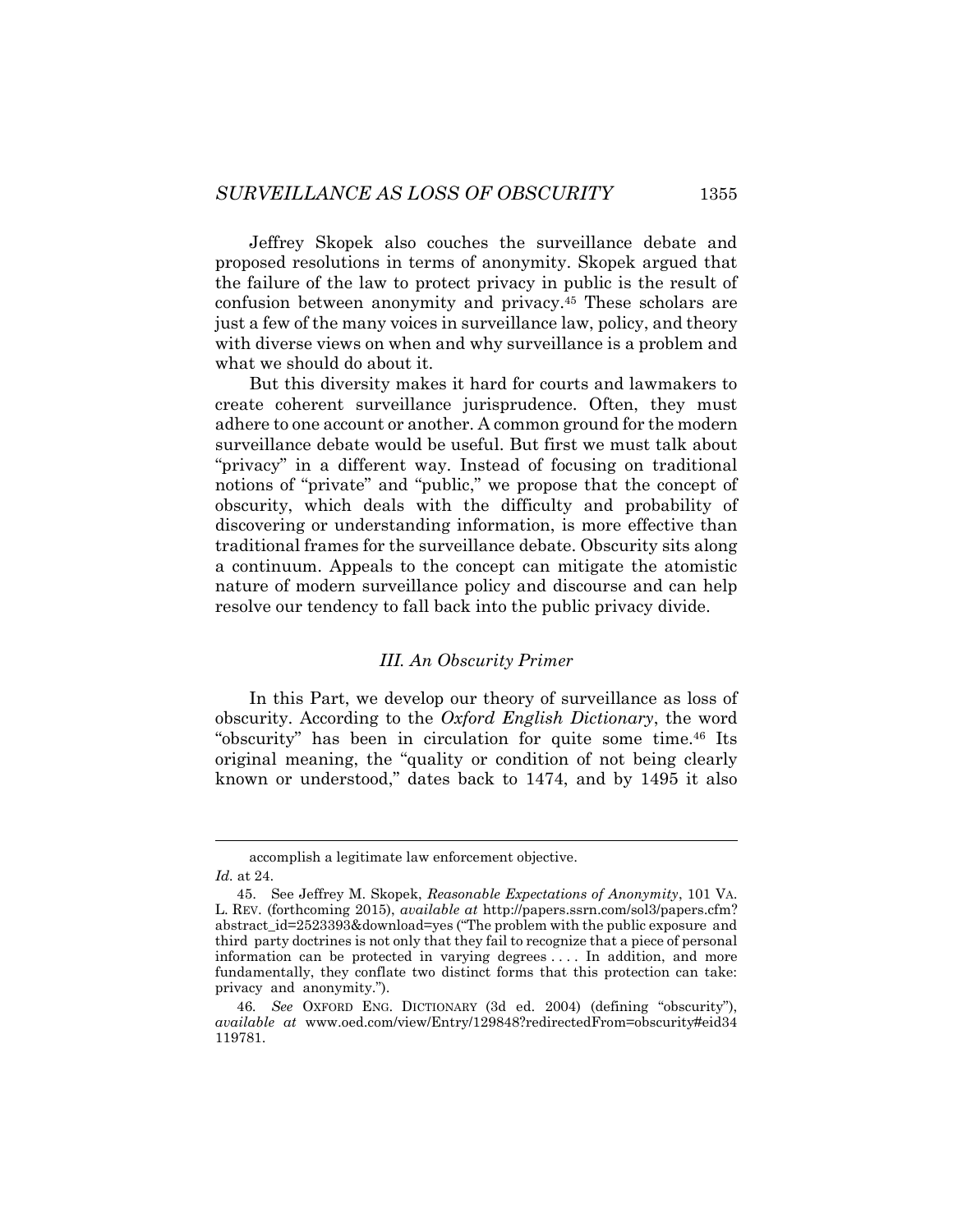meant "a wholly or partially unintelligible expression." <sup>47</sup> In the early part of the 16th century, when Gavin Douglas famously translated Virgil's *The Aeneid*, obscurity became associated with "uncertainty of meaning."<sup>48</sup> And while members of our contemporary fame-obsessed society use obscurity to refer to "the quality or condition of being unknown" and an "unknown person" or "unknown thing," their etymologies respectively begin in 1578 and 1822.<sup>49</sup>

The law, however, has its own specialized lexicon for obscurity. The canonical starting point for explicit debate about "practical obscurity" in the American judicial system is the 1989 ruling of U.S. Department of Justice v. Reporters Committee for Freedom of *the Press*. <sup>50</sup> There the Supreme Court recognized a privacy interest in information that is publicly available, but nevertheless difficult to obtain.<sup>51</sup>

Specifically, the Court determined that the Freedom of Information Act requirements do not compel the federal government to use its criminal records database to expedite access to rap sheets so that inquirers are spared effort and expense; justice is not violated if they have to seek out the information from inconveniently located places, such as courthouses' files.<sup>52</sup> In delivering the Court's opinion, Justice John Paul Stevens writes:

In sum, the fact that 'an event is not wholly 'private' does not mean that an individual has no interests in limiting disclosure or dissemination of the information' . . . the substantial character of that interest is affected by the fact that in today's

51*. See United States v. Reporters Comm.*, 489 U.S. 749, 750 (1989) (recognizing a strong privacy interest in maintaining the "practical obscurity" of a rap sheet).

52*. See id.* ("[T]he privacy interest in maintaining the rap sheet's 'practical obscurity' is always at its apex while the FOIA-based public interest in disclosure is at its nadir.").

<sup>47</sup>*. Id.*

<sup>48</sup>*. Id.*

<sup>49</sup>*. Id.*

<sup>50.</sup> 489 U.S. 749 (1989). In the domain of cybersecurity, obscurity has a technical meaning as well. There it involves "hiding information": concealing vulnerabilities, so that others cannot take advantage of those weaknesses, and "deliberately suppressing general information about a system to make things more difficult for adversaries, hackers, and third parties to discover flaws in a system." EDWARD AMOROSO, CYBER ATTACKS: PROTECTING NATIONAL INFRASTRUCTURE 171 (2012).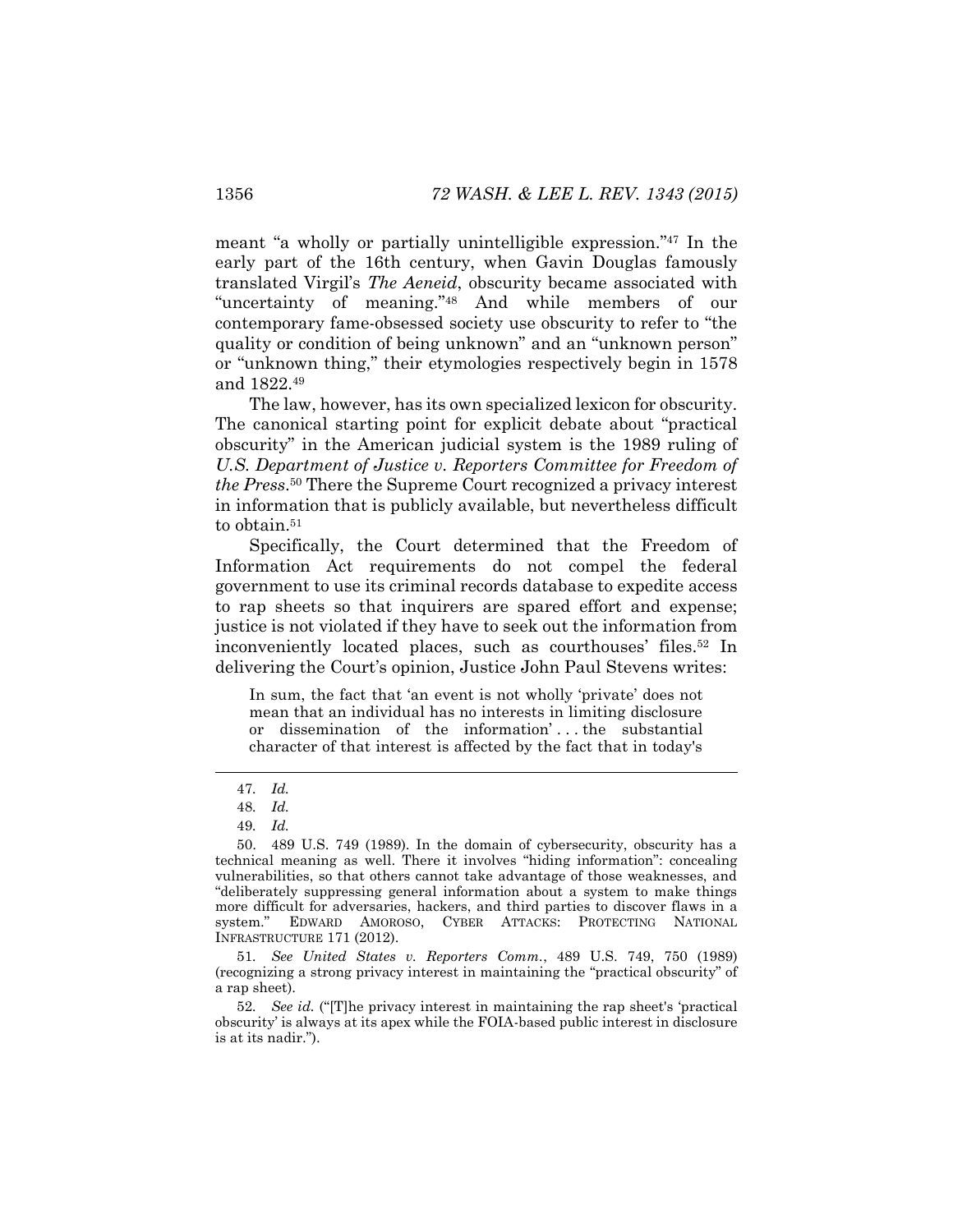<span id="page-15-0"></span>society the computer can accumulate and store information that would otherwise have surely been forgotten long before a person attains age 80, when the FBI's rap sheets are discarded.<sup>53</sup>

Unfortunately, *Reporters Committee* turned out to be, thus far, the legal apex for obscurity argumentation.<sup>54</sup> In subsequent years, there has been only intermittent case law acknowledgement that the logic underlying the decision is valid and has broader applicability.<sup>55</sup>

For example, although the term "obscurity" is not used in the Supreme Court of New York case *Bursac v. Suozzi*,<sup>56</sup> the ruling does cite privacy interests acknowledged in *Reporters Committee*. 57 In this instance, the court determined that while DWI arrests are a matter of public record, Nassau County Executive Thomas Suozzi went too far in creating an online "Wall of Shame," containing mugshots and names of people who were arrested in his country for the offense.<sup>58</sup>

According to Judge William R. LaMarca:

It is the scope and permanency of public disclosure on the Internet by a governmental agency that distinguishes the County's "Wall of Shame" from traditional and regular forms of reporting and publication such as print media. The County Executive's campaign of publicizing DWI arrests serves a legitimate purpose but the use of specific identifying information on the Internet, with its endless implications, is of concern to the court.<sup>59</sup>

Simply put, because publishing DWI arrests online can lead to "limitless and eternal notoriety, without any controls," the court

<sup>53</sup>*. Id.* at 770.

<sup>54</sup>*. See, e.g.*, Woodrow Hartzog & Frederic D. Stutzman, *The Case for Online Obscurity*, 101 CAL. L. REV. 1, 21–24 (2012) (discussing the reluctance of courts to expand upon the "practical obscurity" concept articulated in *Reporters Committee*).

<sup>55</sup>*. See id.* at 21–22 ("Beyond a general sense that shared or available information does not always constitute public information, courts have had a difficult time expanding on the concept.").

<sup>56.</sup> 868 N.Y.S.2d 470 (N.Y. Sup. Ct. 2008).

<sup>57.</sup> *See id.* at 479 ("The Internet has no sunset and postings on it will last and be available until some person purges the Web site, perhaps in decades to come.").

<sup>58</sup>*. Id.* at 473–74.

<sup>59</sup>*. Id*. at 480.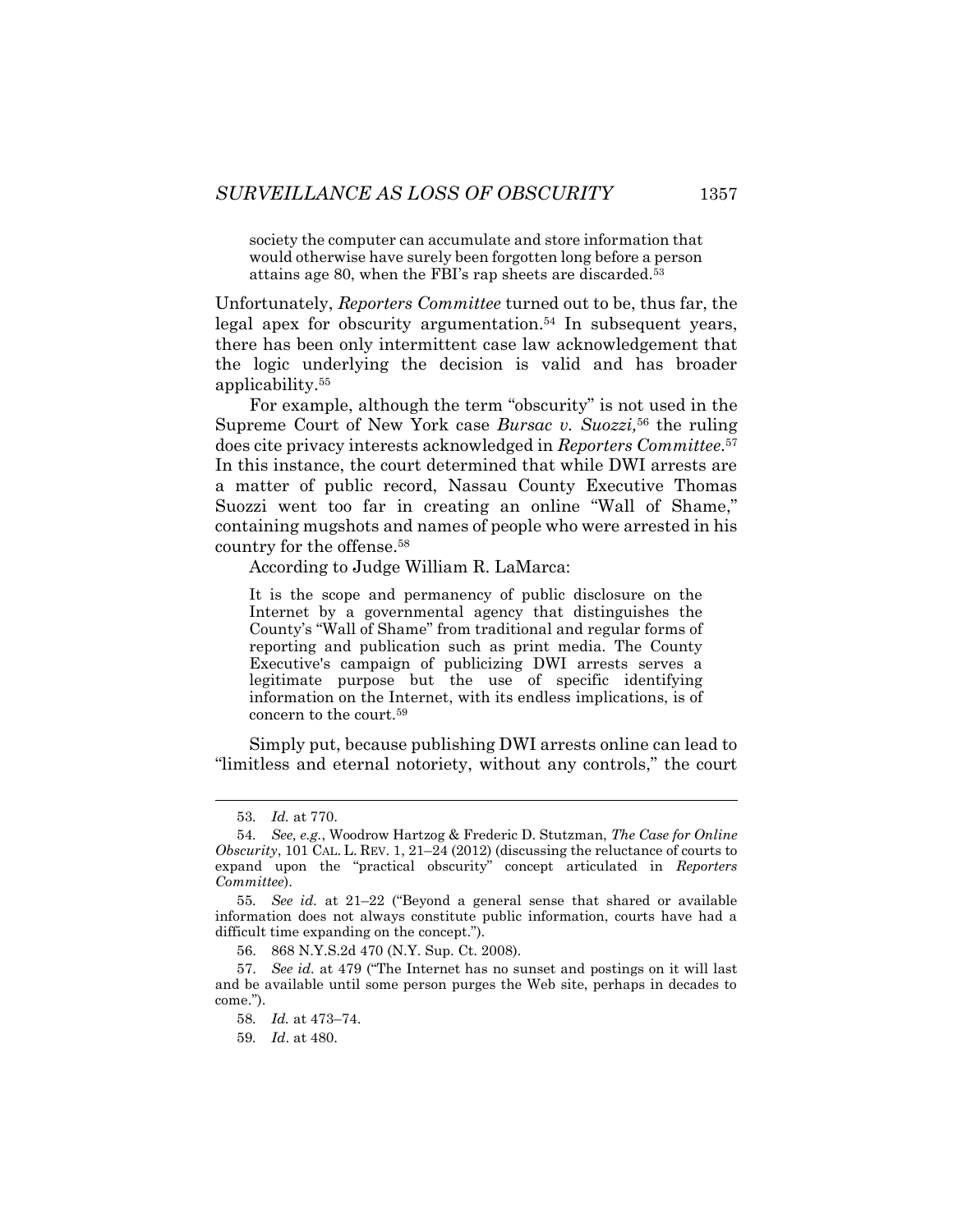concluded that the risk is too great that unfair harms will come to those listed on the digital wall.<sup>60</sup> Beyond undermining the constitutionally protected due process that should be afforded to those profiled (by presenting potential members of a jury with incriminating portraits), the information too easily induces bias and can tempt potential employers and landlords to abuse their power in perpetuity.<sup>61</sup>

<span id="page-16-0"></span>With cases like these in mind, we have proposed our own definition of obscurity that is privacy-oriented: "Obscurity is the idea that when information is hard to obtain or understand, it is, to some degree, safe."<sup>62</sup> Obscurity considerations can play a role in protecting all forms of communication, and "online obscurity" exists when at least one of the four "key factors" is missing that play a crucial role in discovering or comprehending information: "(1) search visibility, (2) unprotected access, (3) identification, and (4) clarity."<sup>63</sup> Because there are many ways to manipulate these factors, different strategies can make online disclosures more obscure. For example:

[S]haring ideas on platforms that are invisible to search engines; using privacy settings and other access controls; withholding your real name and speaking anonymously or identifying yourself with a pseudonym; disclosing information in coded ways that only a limited audience will grasp; or transmitting content that is encrypted or temporarily accessible through an ephemeral conduit, like Snapchat, the photo

<sup>60</sup>*. Id.* at 481.

<sup>61</sup>*. See id.* at 480 ("It is the scope and permanence of public disclosure on the Internet by a government agency that distinguishes the County's 'Wall of Shame' from traditional and regular forms of reporting and publication such as print media.").

<sup>62.</sup> Woodrow Hartzog & Evan Selinger, *Obscurity: A Better Way to Think About Your Data Than "Privacy*,*"* THE ATLANTIC (Jan. 17 2013), http://www.theatlantic.com/technology/archive/2013/01/obscurity-a-better-wayto-think-about-your-data-than-privacy/267283/ (last visited June 12, 2015) (on file with the Washington and Lee Law Review); s*ee also* Evan Selinger & Woodrow Hartzog, *Obscurity and Privacy*, *in* ROUTELEDGE COMPANION TO PHILOSOPHY OF TECHNOLOGY (Joseph Pitt & Ashley Shew eds., 2014), ("Obscurity is the idea that information is safe—at least to some degree—when it is hard to obtain or understand.").

<sup>63.</sup> Hartzog & Stutzman, *supra* note [54,](#page-15-0) at 2.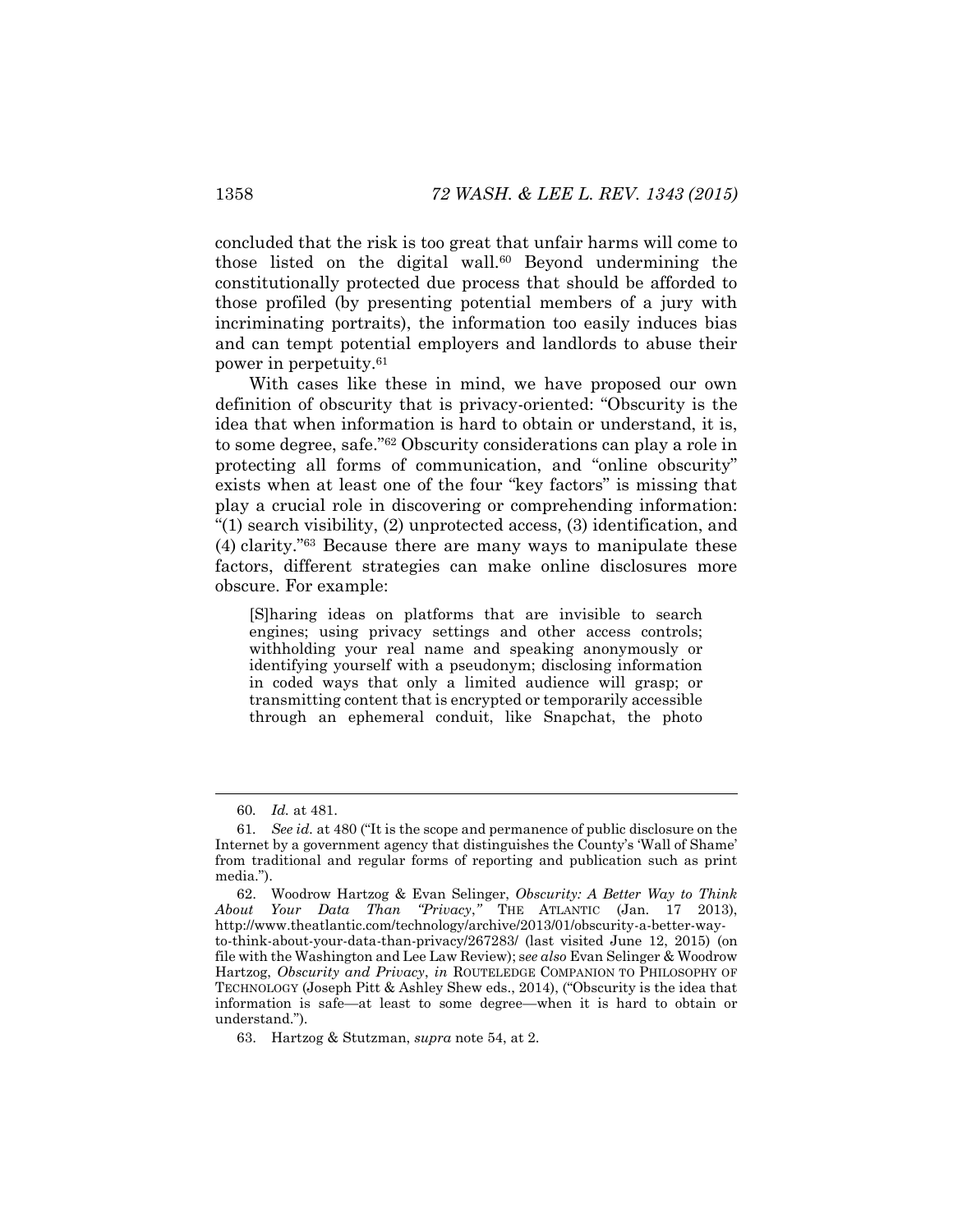messaging application that can delete information within seconds after the recipient views it.<sup>64</sup>

While anyone can use these strategies and related ones, discrete individual action is not the only scale for adding obscurity to the online information ecology. Consider the recent policy debate over Europe's so-called "right to be forgotten" and America's socalled "erasure" laws.<sup>65</sup> We believe that some of the discussions have gotten derailed when partisans insist that the ability to delete links to information stored on Google or to remove information minors previously posted on websites is tantamount to historical revisionism—a prohibition that prevents others from noticing that someone once wrote something or had something written about him or her.

To correct these exaggerated interpretations, we have argued the endeavors should be fundamentally construed as obscuritypromoting initiatives that make it hard (or harder), but not impossible, to discover irrelevant, inadequate, and embarrassing details.<sup>66</sup> After all, in the former case, original source material is

<sup>64.</sup> Selinger & Hartzog*, supra* not[e 62.](#page-16-0)

<sup>65</sup>*. See, e.g.*, Woodrow Hartzog, *A Stronger Online Eraser Law Would Be a Mistake*, NEW SCIENTIST (Nov. 12, 2013), http://www.newscientist.com/article/mg 22029420.200-a-stronger-online-eraser-law-would-be-a-mistake.html#.VQyHa47 F\_E8 (last visited June 12, 2015) ("So I firmly believe the goal of erasing unremarkable self-disclosures is more palatable than the broad 'right to be forgotten' proposals by the EU and France. California's effort is closer to a 'right to hide.'") (on file with the Washington and Lee Law Review); Eric Posner, *We All Have a Right To Be Forgotten*, SLATE (May 14, 2014), http://www. slate.com/articles/news\_and\_politics/view\_from\_chicago/2014/05/the\_european\_r ight to be forgotten is just what the internet needs.html (last visited June 12, 2015) ("It's not a right to be purged from the memory of people who know you, but rather to control how information about you appears online.") (on file with the Washington and Lee Law Review); Jonathan Zittrain, *Don't Force Google to "Forget"*, N.Y. TIMES (May 14, 2014), http://www.nytimes.com/2014 /05/15/opinion/dont-force-google-to-forget.html?\_r=2 (last visited June 12, 2015) (arguing the Europe's "right to be forgotten" is both too broad in that it "allows individuals to impede access to facts about themselves found in public documents" and too narrow in that it "doesn't require that unwanted information be removed from the web") (on file with the Washington and Lee Law Review).

<sup>66.</sup> *See* Hartzog & Selinger, *supra* note [62](#page-16-0) ("Safety, here, doesn't mean inaccessible. Competent and determined data hunters armed with the right tools can always find a way to get it. Less committed folks, however, experience great effort as a deterrent."); Selinger & Hartzog, *supra* note [62](#page-16-0) ("When information is hard to come by, the only people who will seize upon it are those with sufficient motivation to expend the necessary effort and resources.").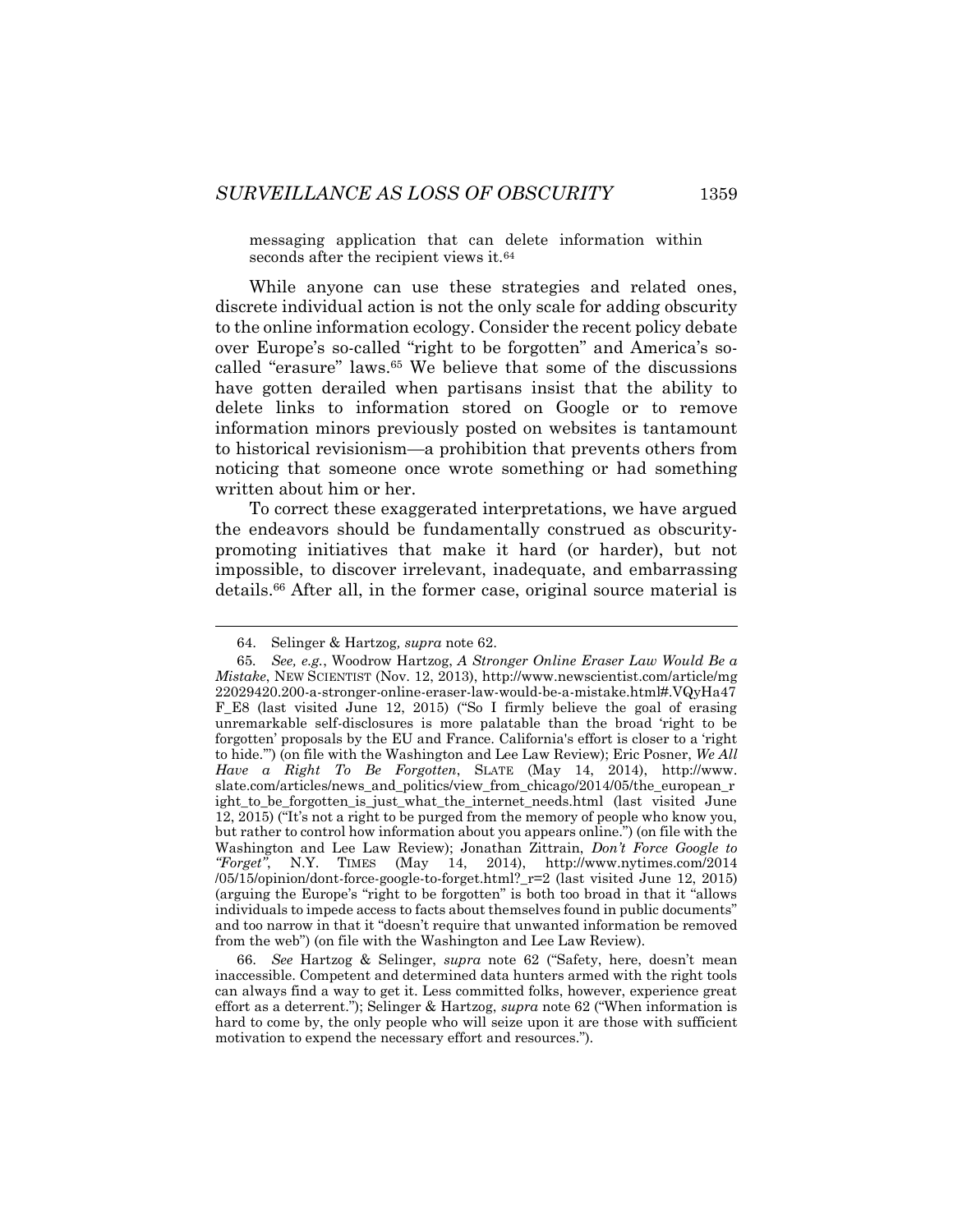left intact, while the latter instance does not obliterate third party re-posts.<sup>67</sup> Although appeals to authority have questionable evidentiary weight, it is still worth noting that Federal Trade Commissioner Julie Brill has used similar framing.<sup>68</sup>

At its core, our account of obscurity is predicated upon a causal view of human behavior: people are routinely deterred from pursuing goals that require expending effort or assets when they lack the requisite motivation or resources. The main causal claim at the heart of obscurity theory, therefore, is that when information is difficult to acquire or burdensome to interpret, the only people who will be inclined to do the detective work are those who deem the expense an acceptable cost.

Because many factors can go into determining when a person judges the expense of obscurity-minimizing measures as reasonable to incur, calculations about who will be thwarted by obscurity-enhancing techniques are always probabilistic in nature. Creating restraints by adding transaction costs can never provide the peace of mind offered by absolute safeguards that guarantee competent and determined parties—including busybodies, enemies, aggrieved members of a community, hackers, and government agencies—are definitively unable to obtain or decipher disclosures we wish to selectively share. But then again, it is doubtful that such foolproof safeguards actually exist. As Paul Ohm rightly notes, "No technology is perfect, and advocates who

<sup>67</sup>*. See* Evan Selinger & Woodrow Hartzog, *Google Can't Forget You, But It Should Make You Hard to Find*, WIRED (May 20, 2014), http://www.wired. com/2014/05/google-cant-forget-you-but-it-should-make-you-hard-to-find/ (last visited June 13, 2015) ("This debate is not and should not be about forgetting or disappearing in the traditional sense. Instead, let's recognize that the talk about forgetting and disappearing is really concern about the concept of obscurity in the protection of our personal information.") (on file with the Washington and Lee Law Review).

<sup>68</sup>*. See* JULIE BRILL,PRIVACY IN THE AGE OF OMNISCIENCE: APPROACHES IN THE UNITED STATES AND EUROPE 2 (2014) ("Here, we can all agree that as the Age of Omniscience descends upon us, we can and will find ways to protect individual privacy."); *see also* Evan Selinger & Woodrow Hartzog, *Why You Have the Right to Obscurity*, CHRISTIAN SCI. MONITOR (Apr. 15, 2015), http://www.csmonitor.com/World/Passcode/Passcode-Voices/2015/0415/Why-youhave-the-right-to-obscurity (last visited Sept. 6, 2015) (interviewing Commissioner Brill) (on file with the Washington and Lee Law Review).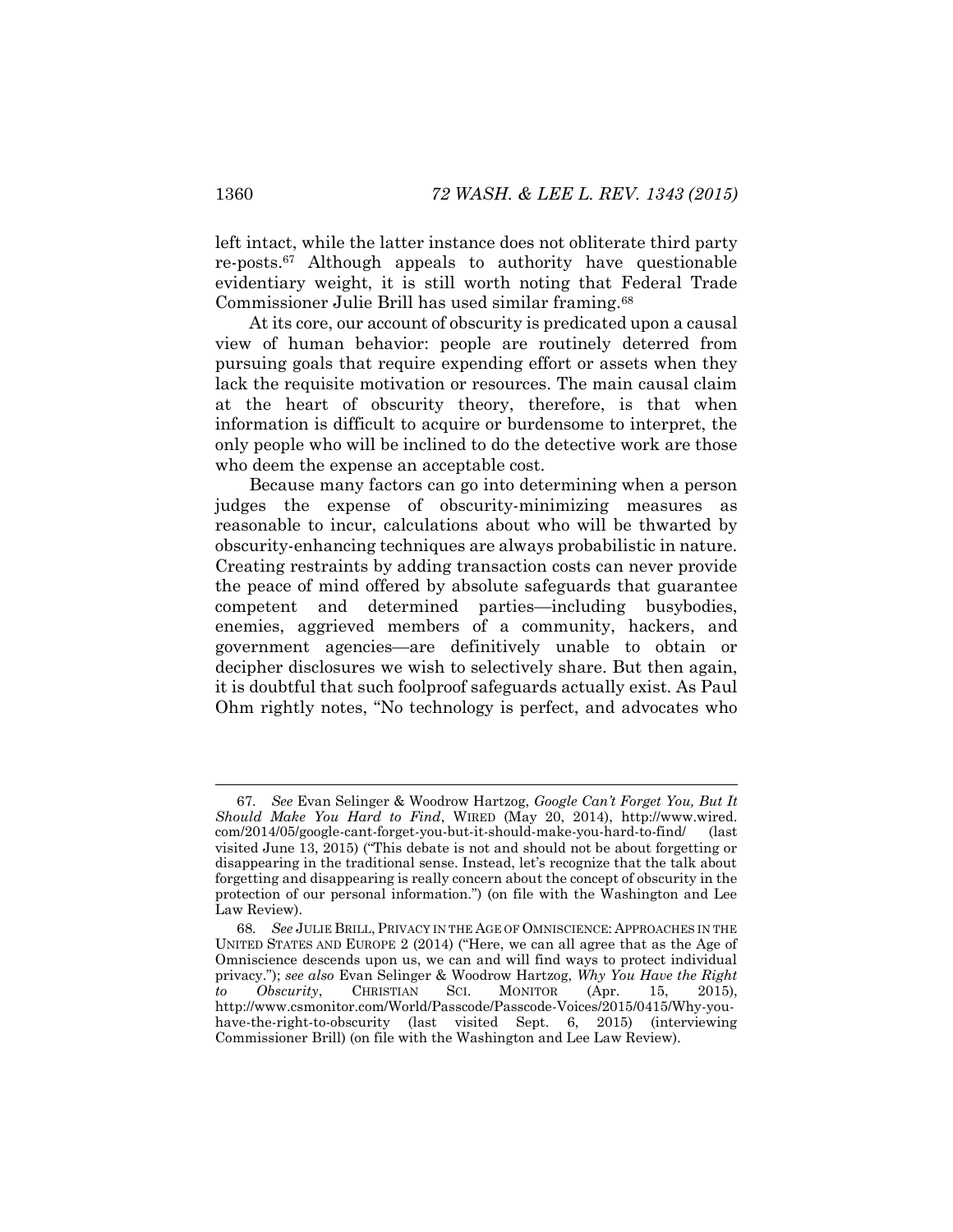comment on privacy and technology in truth almost never advocate for perfect privacy . . . . "<sup>69</sup>

Research across the disciplines, both old and new, supports our causal intuitions. Modern scholarship critiques the recent obsession over "frictionless sharing" via social media.<sup>70</sup> But as far back as antiquity, people testified that expediency is a seductive temptation. Take Plato's famous discussion of the story Gyges in *The Republic* (360 B.C.E.), a parable that is presented so we can consider why a mythical shepherd behaved badly by using a ring of invisibility to effortlessly kill a king and seduce his wife, the queen.<sup>71</sup> Plato was not simply articulating why moral deliberation is required to reject egoism and the realist doctrine that justice is the advantage of the stronger. He also was identifying frictionless experience as a corruptive force.<sup>72</sup>

<span id="page-19-0"></span>Contemporary discussion about the ethics of using consumer technology often revolves around concern about diminished effort diminishing our experiences. For example, Albert Borgmann, a preeminent philosopher of technology, argues that the prevalence of cheap consumer devices designed to disburden us from hard work by providing safe, easy, and instantaneous opportunities for satisfaction significantly impedes our desire to develop the type of robust character needed to pursue a truly meaningful life: the availability of fast food and microwave dinners disinclines families from preparing meals from scratch; and the ease of being entertained by televisual media incentivizes us to avoid more taxing activities, like reading.<sup>73</sup> In the same spirit, one of us has

<sup>69.</sup> Paul Ohm, *Good Enough Privacy*, 2008 U. CHI. LEGAL F. 1 (2008).

<sup>70</sup>*. See, e.g.*, Neil Richards, *The Perils of Social Reading*, 101 GEO. L.J. 689, 713 (2013) ("There are just three problems with making frictionless sharing of reader records our default: Frictionless sharing isn't frictionless, it isn't really sharing, and it's corrosive of intellectual privacy and intellectual freedom."); William McGeveran, *The Law of Friction*, 2013 U. CHI. LEGAL F. 15, 15–17 (2013) ("[T]he word 'friction' has another meaning: it describes the forces that impede individuals from disclosing personal information when they use online services. . . . [M]any implementations of frictionless architecture have gone too far, potentially invading privacy and drowning useful information in a tide of meaningless spam.").

<sup>71.</sup> *See* JOHN KAAG & SARAH KREPS, DRONE WARFARE 110 (2014) (recounting the story of Gyges).

<sup>72</sup>*. See id.* at 109–10 ("Even when it is incredibly easy, expediency is not necessarily a virtue.").

<sup>73</sup>*. See generally* ALBERT BORGMANN, TECHNOLOGY AND CHARACTER OF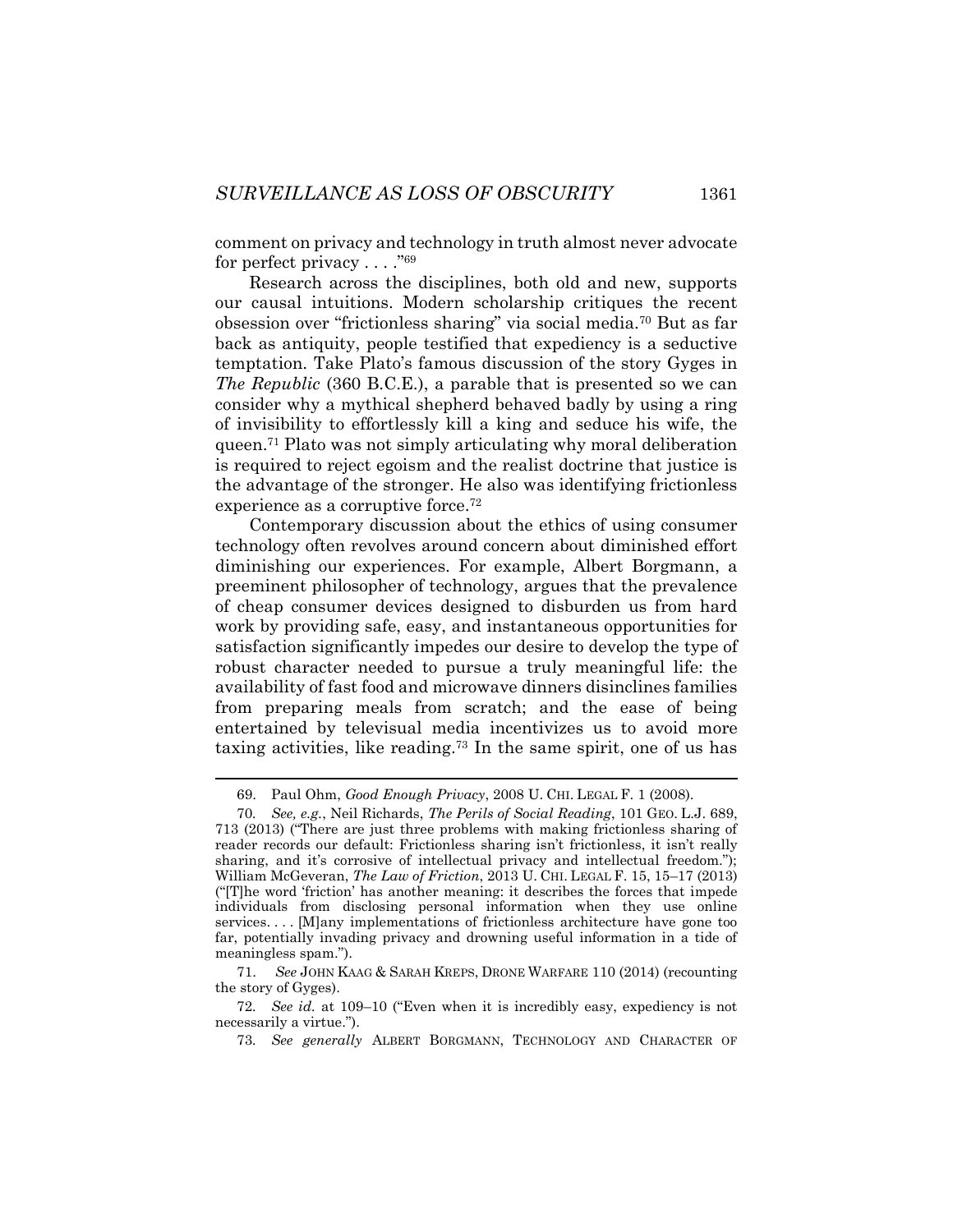argued that technological norms that demonize inefficient communication undermine the care and respect that etiquette is meant to inspire, and automated forms of communication that appreciably lessen thought and intentionality can diminish both autonomy and conscientiousness.<sup>74</sup>

The ethical stakes of altering effort are not limited to the effects of using commodities. They also extend to a vast range of policy issues. For example, in their account of "nudging," behavioral economist Richard Thaler and legal scholar Cass Sunstein argue that because humans are prone to being influenced by the cognitive bias of inertia, it is incumbent upon designers to help us avoid doing self-sabotaging things by creating sticky defaults that capitalize on our laziness.<sup>75</sup>

For example, providing small plates in cafeterias will make it easier for people to avoid overeating because many will not bother to wait in line for seconds. Retirement plans that automatically enroll employees will minimize the regret that people come to experience after realizing that being deterred by having to fill out an opt-in form and submitting it to human resources and resulting in them being financially unprepared to retire. Requiring driver's license applicants to decide whether or not to be organ donors will

CONTEMPORARY LIFE: A PHILOSOPHICAL INQUIRY (1984) (arguing that overreliance on technology leads to a life dominated by effortless and thoughtless consumption).

<sup>74</sup>*. See* Evan Selinger, *We're Turning Digital Natives into Etiquette Sociopaths*, WIRED (Mar. 26, 2014), http://www.wired.com/2013/03/digitalnatives-etiquette-be-damned/ (last visited June 13, 2015) ("[W]hile living according to the gospel of technological efficiency and frictionless sharing is fine as a Silicon Valley innovation ethos, it makes for a downright depressing social ethic.") (on file with the Washington and Lee Law Review); Evan Selinger, *Will Autocomplete Make You Too Predictable?*, BBC FUTURE (Jan. 15, 2015), http://www.bbc.com/future/story/20150115-is-autocorrect-making-you-boring (last visited June 13, 2015) ("[B]y encouraging us not to think too deeply about our words, predictive technology may subtly change how we interact with one another. As communication becomes less of an intentional act, we give others more algorithm and less of ourselves.") (on file with the Washington and Lee Law Review).

<sup>75</sup>*. See generally* RICHARD H. THALER & CASS R. SUNSTEIN, NUDGE: IMPROVING DECISIONS ABOUT HEALTH, WEALTH, AND HAPPINESS (2008) (offering advice on preventing common mistakes based on research from fields of behavioral science and economics).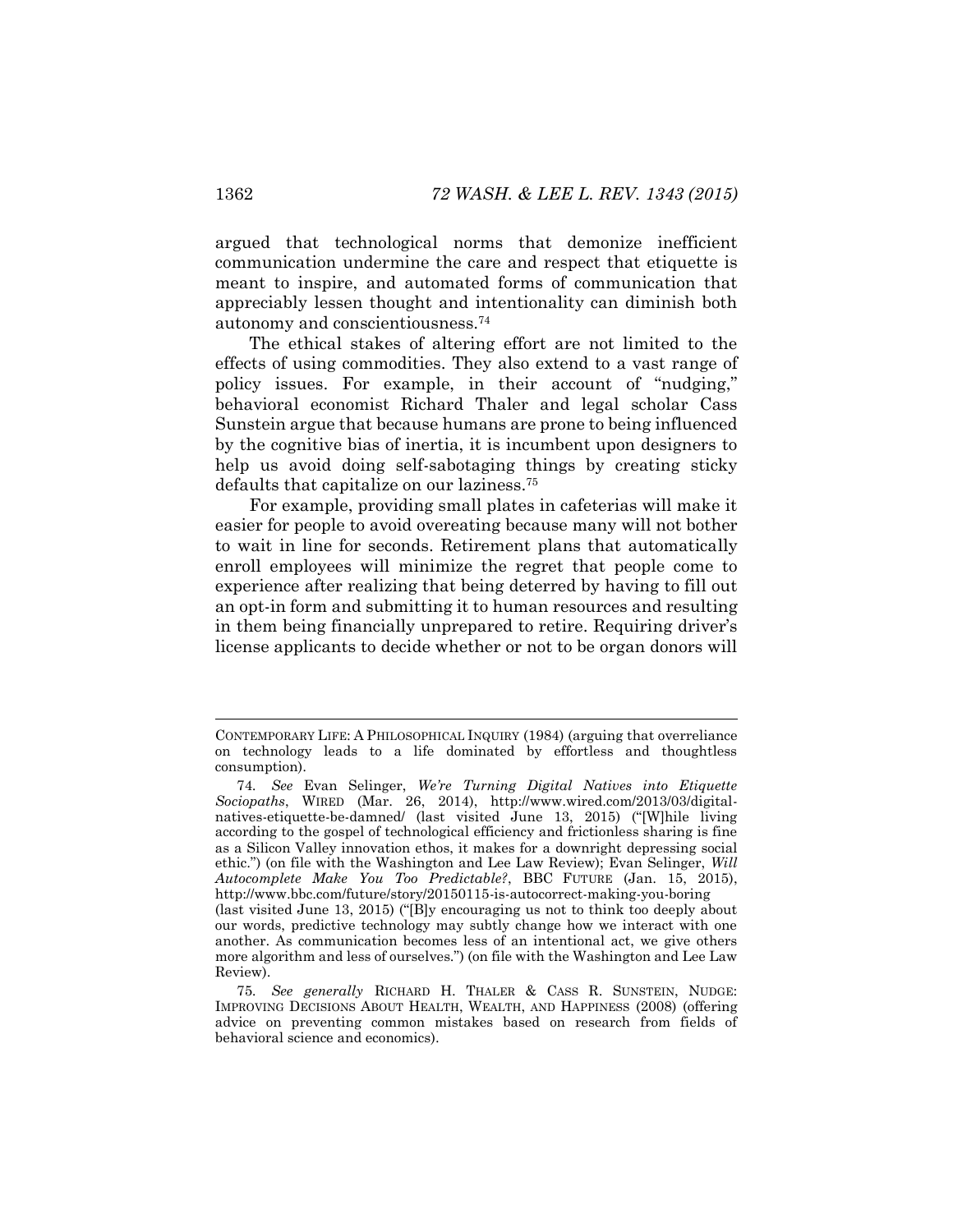help them more readily actualize their altruistic intentions than if they faced opt-in schemes.<sup>76</sup>

And in their attempt to move debates about warfare beyond the concerns typically expressed over international law and local political processes, philosopher John Kaag and political scientist Sarah Kreps insist that drone strikes can minimize so many expenses for the United States—not just economic costs, but also in terms of potentially saving many soldiers' lives—that the country is at risk of embracing a moral hazard whereby the problem of "dirty hands" gets magnified, while citizens are shielded from its reality and consequences.<sup>77</sup>

One of the most important things to keep in mind when seeing situations as calling for obscurity-enhancing strategies is that obscurity is not an all-or-nothing state of affairs. Rather, obscure statements exist on a nuanced continuum of disclosure wherein we enter into public and semi-public settings, but aim to limit our communication to select audiences. Because these are instances where we volunteer thoughts, beliefs, and feelings, pursuing obscurity clearly cannot be the same thing as aiming for total secrecy.

And yet, at the same time, when obscurity considerations are in play we are not inviting everyone in the world to know our business, nor are we demonstrating allegiance to the ideal of a totally transparent life. Hence, one of us has argued that "[o]bscurity explains why we are comfortable talking about personal information in a crowded restaurant and posting personal information to a restricted number of people within online communities."<sup>78</sup> Indeed, "[a] significant portion of our everyday interaction places us into a zone of obscurity, where our identity

<sup>76.</sup> One of us has contested Thaler and Sunstein's approach to organ donation. *See generally* Kyle Powys Whyte, Evan Selinger, Arthur L. Caplan & Jathan Sadowski, *Nudge, Nudge or Shove, Shove—the Right Way for Nudges to Increase the Supply of Donated Cadaver Organs*, 12:2 AM. J. BIOETHICS 32 (2012) (arguing that Thaler and Sunstein's approach fails to appreciate how perceptions of meaning can influence people's responses to nudges).

<sup>77</sup>*. See* KAAG & KREPS, *supra* note [72,](#page-19-0) at 109–10 ("[B]ut the story also suggests that it is difficult to blame a person whom you can't see, and even harder to bring them to justice. In these disturbing cases, a wicked act can go unexamined and therefore unpunished.").

<sup>78.</sup> Woodrow Hartzog, *The Fight to Frame Privacy*, 111 MICH. L. REV. 1021, 1038 (2013).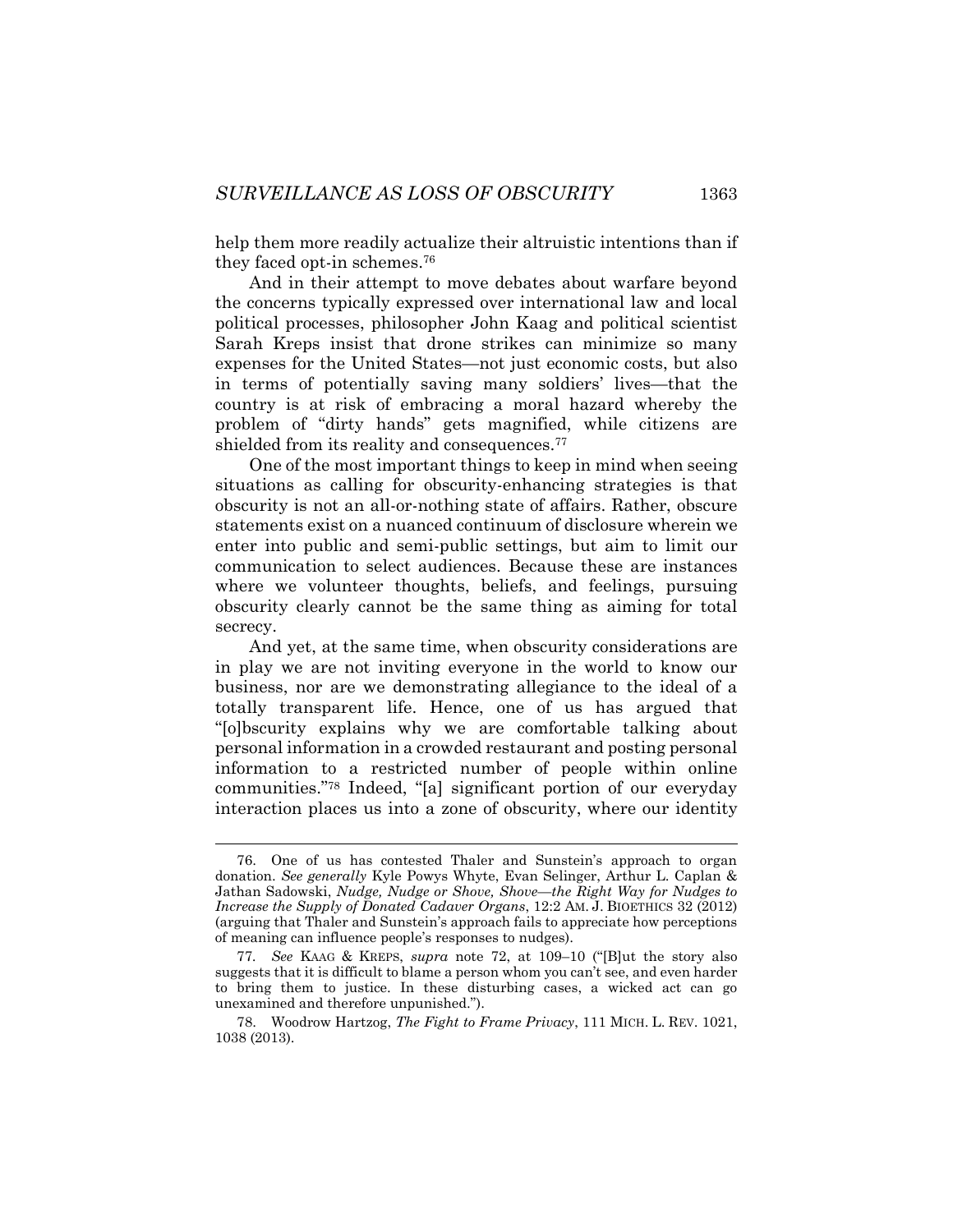and personal context are unknown to those we interact with or share common space."<sup>79</sup> Socialization typically depends on some ability to manage the accessibility and comprehension of social exchanges by outsiders, the loss of which can be quite harmful.<sup>80</sup>

Obscurity is not a contemporary phenomenon. Indeed, social norms have historically developed around it. Jim Harper correctly notes:

Practical obscurity has long ensured that even nonprivate information is not widely shared. An endless array of social, legal, and economic practices has developed around the assumption that the information collected about people will remain practically obscure. The things we wear, the places we go, the people we see, the things we say, and the things we buy have all been chosen in the best under the umbrella of practical obscurity.<sup>81</sup>

While Harper makes descriptive observations about what has been the case, Harry Surden has gone a step further and argued that the practical limitations that make obscurity possible—including the "latent structural constraints" of transaction costs—have historically created a psychological sense that citizens are protected by "structural rights."<sup>82</sup>

81. JIM HARPER, IDENTITY CRISIS: HOW IDENTIFICATION IS OVERUSED AND MISUNDERSTOOD 162 (2006).

82*. See* Harry Surden, *Structural Rights in Privacy*, 60 SMU L. REV. 1605, 1607 (2007) ("In the privacy context, society implicitly relies upon non-legal

<sup>79</sup>*. Id.* Consider how many unidentified people interact with each other in restaurants, office buildings, public transportation, and the like.

<sup>80</sup>*. See generally* IRWIN ALTMAN, THE ENVIRONMENT AND SOCIAL BEHAVIOR (1975) (analyzing the concepts of privacy, crowding, territory, and personal space, with regard to human behavior); ERVING GOFFMAN, THE PRESENTATION OF SELF IN EVERYDAY LIFE (1959) (studying human behavior in social situations and the way we appear to others); ERVING GOFFMAN, BEHAVIOR IN PUBLIC PLACES: NOTES ON THE SOCIAL ORGANIZATION OF GATHERINGS (1966) (discussing social psychology research in social settings); SANDRA PETRONIO, BOUNDARIES OF PRIVACY: DIALECTICS OF DISCOURSE (2002) (offering a practical theory for why people make decisions about revealing and concealing private information); Erving Goffman, *Felicity's Condition*, 89 AM. J. SOC. 1, 51 (1983) (reviewing work in sociolinguistics, pragmatics, and conversational analysis in the sociological study of social interaction); Geoffrey A. Fowler, *When the Most Personal Secrets Get Outed on Facebook*, WALL ST. J. (Oct. 13, 2012), http://online.wsj.com/article/SB1000087239639044416580457800874057820022 4.html (last visited June 12, 2015) (describing the harmful effects of inadvertently disclosing information known only to a small group on the social network site Facebook) (on file with the Washington and Lee Law Review).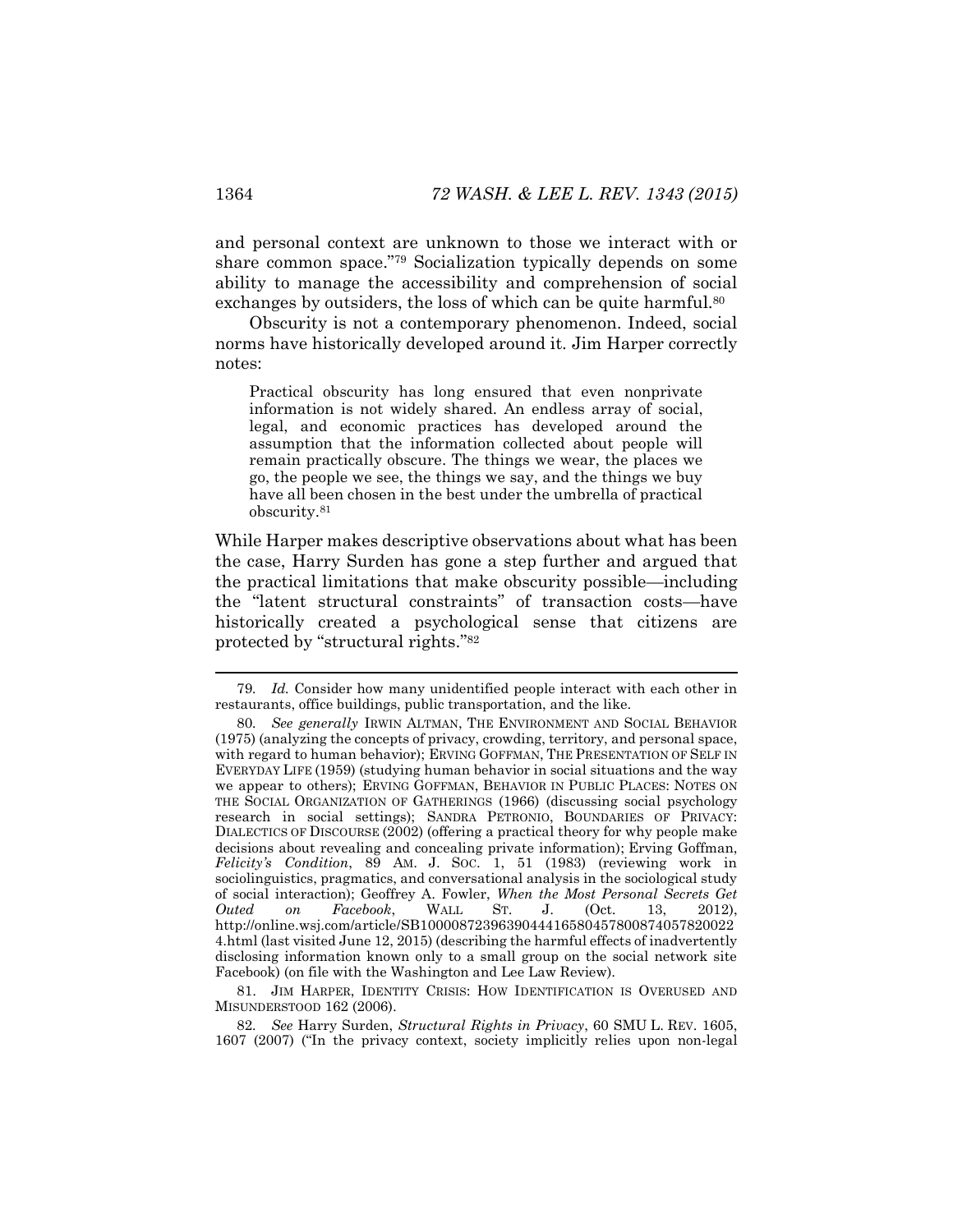This special class of rights is a matter of legally codified, positive entitlements. Instead, structural rights are pervasive social expectations about how information can be accessed, interpreted, and shared. The crucial thing, Surden insists, is that when structural rights are sufficiently strong and reliably present, they can contribute to a climate where it seems unnecessary for society to take further legal steps to protect our interests.<sup>83</sup> Consequently, lawmakers need to avoid succumbing to the reductionist temptation of believing that all of the protections citizens expect to be in place have been formally assigned legal rights.

Given the nuance and historical depth of obscurity, appeals to the concept can shed new light on a range of privacy debates that have been theoretically limited by seemingly intractable binary terms. In normative discourse, as well as privacy law and policy, there is a tendency to consider information as either public or private. <sup>84</sup> "This maligned on/off approach to privacy has been called the 'public-private dichotomy' or 'secrecy paradigm.'" 85

<span id="page-23-0"></span>Daniel Solove describes the secrecy paradigm as an understanding of privacy based on concealment preventing others from invading one's hidden world.<sup>86</sup> Under this conception, disclosed information is no longer concealed and thus, no longer private. Sharon Sandeen notes that this "vision of privacy makes it difficult for individuals to protect personal information once it has been shared with others."<sup>87</sup> Solove argued that the secrecy

regulators to prevent a large number of unwanted behaviors.").

<sup>83</sup>*. See id.* at 1609 ("To the extent that society depends upon the presence of these costs to reliably inhibit a potential privacy-violating activity, their dissipation results in a sudden regulatory shift, leaving these interests unprotected.").

<sup>84</sup>*. See* Hartzog & Stutzman, *supra* not[e 54](#page-15-0), at 17 ("[M]any conflicts seem to stem from one problem—individuals have complex notions of privacy in regard to personal information but the law tends to treat that information only two ways: public or private.").

<sup>85</sup>*. Id.*

<sup>86</sup>*. See* DANIEL J. SOLOVE, THE DIGITAL PERSON: TECHNOLOGY AND PRIVACY IN THE INFORMATION AGE 42 (2004) ("Privacy is about concealment, and it is invaded by watching and by public disclosure of confidential information.").

<sup>87.</sup> Sharon K. Sandeen, *Relative Privacy: What Privacy Advocates Can Learn from Trade Secret Law*, 6 MICH. ST. L. REV. 667, 694 (2006).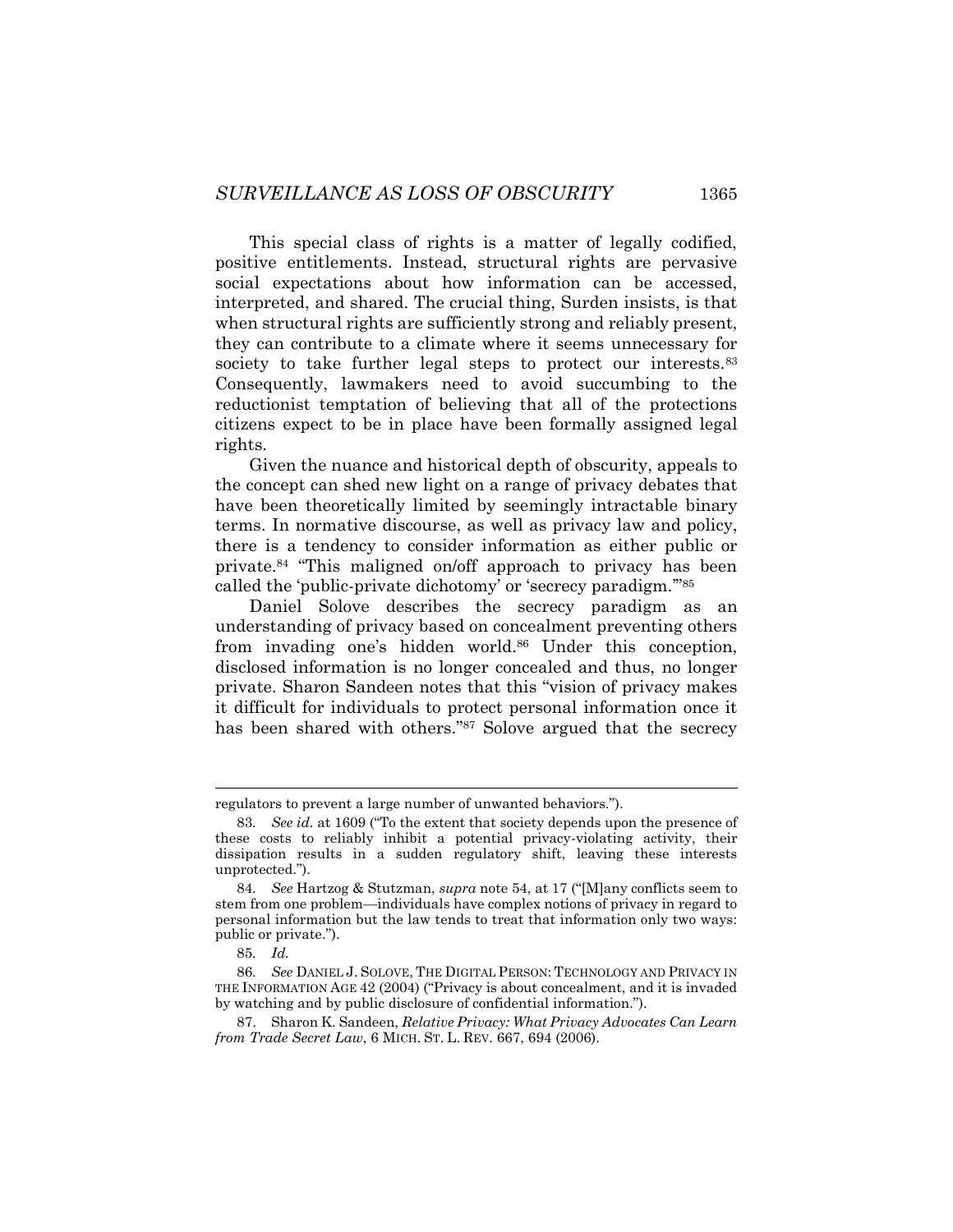paradigm "fails to recognize that individuals want to keep things private from some people but not others."<sup>88</sup>

Disclosing information to some, but not all, is a difficult task. Solove asserts that not all private activities are pure secrets

in the sense that they occur in isolation and in hidden corners. When we talk in a restaurant, we do not expect to be listened to. A person may buy condoms or hemorrhoid medication in a store open to the public, but certainly expects these purchases to be private activities. 89

Solove holds that, contrary to the notion that information in public records cannot be private, "there is a considerable loss of privacy by plucking inaccessible facts buried in some obscure [public] document and broadcasting them to the world on the evening news. Privacy can be infringed even if no secrets are revealed and even if nobody is watching us."<sup>90</sup>

It is worth asking whether complete secrecy is even possible in a networked world. Solove posits that life in the information age "often involves exchanging information with third parties, such as phone companies, Internet service providers, cable companies, merchants, and so on. Thus, clinging to the notion of privacy as total secrecy would mean the practical extinction of privacy in today's world."<sup>91</sup>

Other scholars have advocated similar obscurity-related pursuits. For example, Rebecca Green expressed concern that digital-age citizens who sign petitions and contribute to political causes by donating small amounts of money are at heightened risk of having undesired parties monitor their views.<sup>92</sup> While those of us who are comfortable proclaiming our political beliefs to anyone who will listen will not be deterred by this possibility, others who prefer to be discrete may become less willing to participate in basic

<sup>88.</sup> SOLOVE, *supra* note [86,](#page-23-0) at 44.

<sup>89</sup>*. Id.*

<sup>90</sup>*. Id.*

<sup>91.</sup> Daniel Solove, *Conceptualizing Privacy*, 90 CAL. L. REV. 1087, 1152 (2002).

<sup>92.</sup> *See* Rebecca Green, *Petitions, Privacy, and Political Obscurity*, 85 TEMP. L. REV. 367, 367 (2013) ("But if political privacy does matter, if the reaction to amplified exposure in petition signing does dissuade people from signing petitions, a basic part of our political process will be threatened.").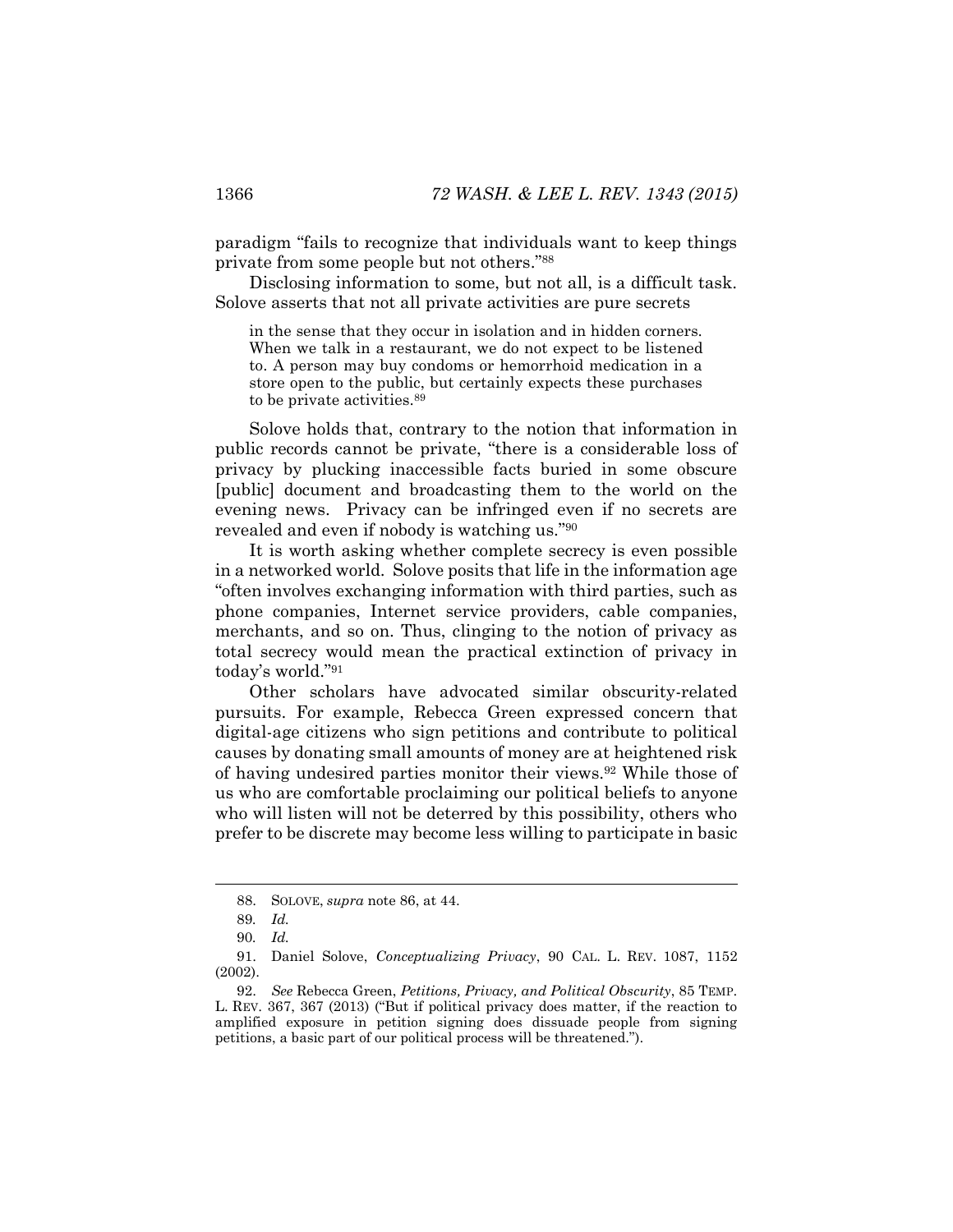political processes—especially when troubling outcomes can arise if the wrong crowd gets wind of where our sympathies lie.<sup>93</sup>

As Green points out, groups who are opposed to certain ideas or outcomes can target supporters for harassment.<sup>94</sup> Among other things, politically motivated groups can circulate lists that reveal who signed petitions alongside other publically available information, such as the signatories' addresses, phone numbers, and even links to online maps that give directions to their homes.<sup>95</sup>

Ultimately, Green contends that if we reach undesirable levels of concern, society will need to acknowledge that a threat to "political privacy" has arisen from lost "political obscurity." On a descriptive level, she defines the term as follows:

Political obscurity refers to the state of one's political preferences being shrouded or otherwise difficult to discern or distinguish by others. A person enjoys political obscurity when she can go about her day as she so chooses without others perceiving or otherwise determining the nature of her political views. The politically obscure person is able to control and manage the extent of disassociation from the political views she holds (or once held) or political actions taken in the present and in the past.<sup>96</sup>

Prescriptively, then, if political obscurity were viewed as a right, it would be understood as "the fundamental right to exist without one's political preferences being continuously recorded."<sup>97</sup>

At the other end of the spectrum, there is skepticism about the possibility of preventing the death of obscurity, as well as concern that proposals for protecting obscurity are misguided. Some insist that technological development makes appeals to obscurity antiquated. Anita Allen writes:

The *Reporter's Committee* case . . . is also significant today as a kind of swan song, maybe a dirge. Thanks to electronic records,

<sup>93</sup>*. See id.* at 386 ("Growing empirical evidence suggests that waning political obscurity threatens petitioning.").

<sup>94</sup>*. See, e.g.*, *id.* ("The plaintiffs feared this targeted Internet dissemination would effectively become a blueprint for harassment and discrimination." (internal quotation marks omitted)).

<sup>95</sup>*. See id.* at 400 (describing the ability of political organizers to purchase targeted lists of likely petition signers).

<sup>96</sup>*. Id.* at 373.

<sup>97</sup>*. Id.*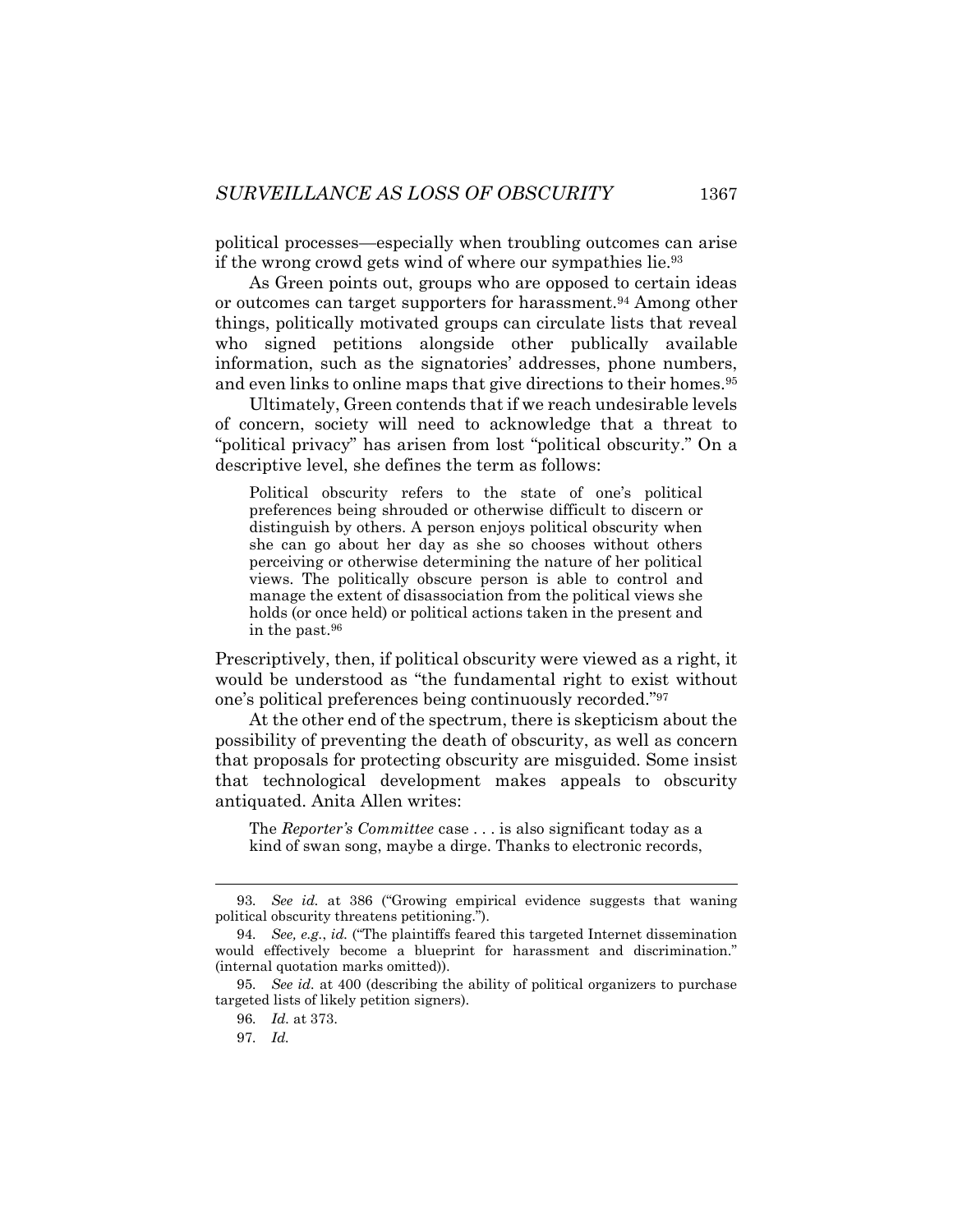the Internet and search engines, the vaunted "practical obscurity" of data is soon to be a memory. Data once resigned to the dustbin of history is now at anyone's fingertips . . . . Bad behavior today, or unwise or inadvertent disclosures, are not forgotten; they will never become practically obscure.<sup>98</sup>

Others acknowledge that the concept of "obscurity" adds nuance to the privacy lexicon but doubt its legal relevance. Brian Wassom claims, "It is difficult to envision how obscurity could be lawfully enforced in a legal framework that forbids government restrictions on speech."<sup>99</sup>

<span id="page-26-0"></span>Others still explicitly reject appeals to obscurity to justify the law-restricting endeavors for collecting and reporting truthful disclosures "to prevent a perceived, potential harm to someone's privacy interests."<sup>100</sup> In this context, it has been asserted that obscurity claims depart too strongly from established precedent, including the third-party doctrine, the logic underlying the Supreme Court's interpretation of the privacy of the home in its discussions of the Fourth Amendment's exclusionary rule, and the Supreme Court's rejection of privacy interests existing for things done in "plain view" or "open fields."<sup>101</sup> It has also been argued that obscurity claims suffer from the twin maladies of overstating harms and understating the value of transparency.<sup>102</sup>

There also are issue-specific rejections of proposals that are grounded in obscurity ideals. For example, it has been argued that

101*. See supra* note [100](#page-26-0) and accompanying text (presenting doctrinal arguments against calls for a right to obscurity).

<sup>98.</sup> ANITA ALLEN, UNPOPULAR PRIVACY: WHAT MUST WE HIDE? 162 (2011).

<sup>99.</sup> BRIAN WASSOM, AUGMENTED REALITY LAW, PRIVACY, AND ETHICS: LAW, SOCIETY, AND EMERGING AR TECHNOLOGIES 46 (2014).

<sup>100.</sup> Heidi Reamer Anderson, *The Mythical Right to Obscurity: A Pragmatic Defense of No Privacy in Public*, 7 I/S: J.L. & POL'Y FOR INFO. SOC'Y 543, 549 (2011); *see also* Robert G. Larson III, *Forgetting the First Amendment: How Obscurity-Based Privacy and a Right to Be Forgotten Are Incompatible with Free Speech*, 18 COMM. L. & POL'Y 91, 119–20 (2013) ("The concept of a privacy interest arising out of the obscurity of information . . . [is] fundamentally at odds with the established theories that undergird the American First Amendment right of freedom of speech.").

<sup>102</sup>*. See* Anderson, *supra* note [100](#page-26-0), at 550 ("[T]hese scholars' demand for a right to obscurity is misplaced because they (i) overstate the potential harms linked to more technologically-advanced and democratized exposure, and (ii) inadequately account for the many benefits of exposure that would be blocked should their quest for a tight to obscurity succeed.").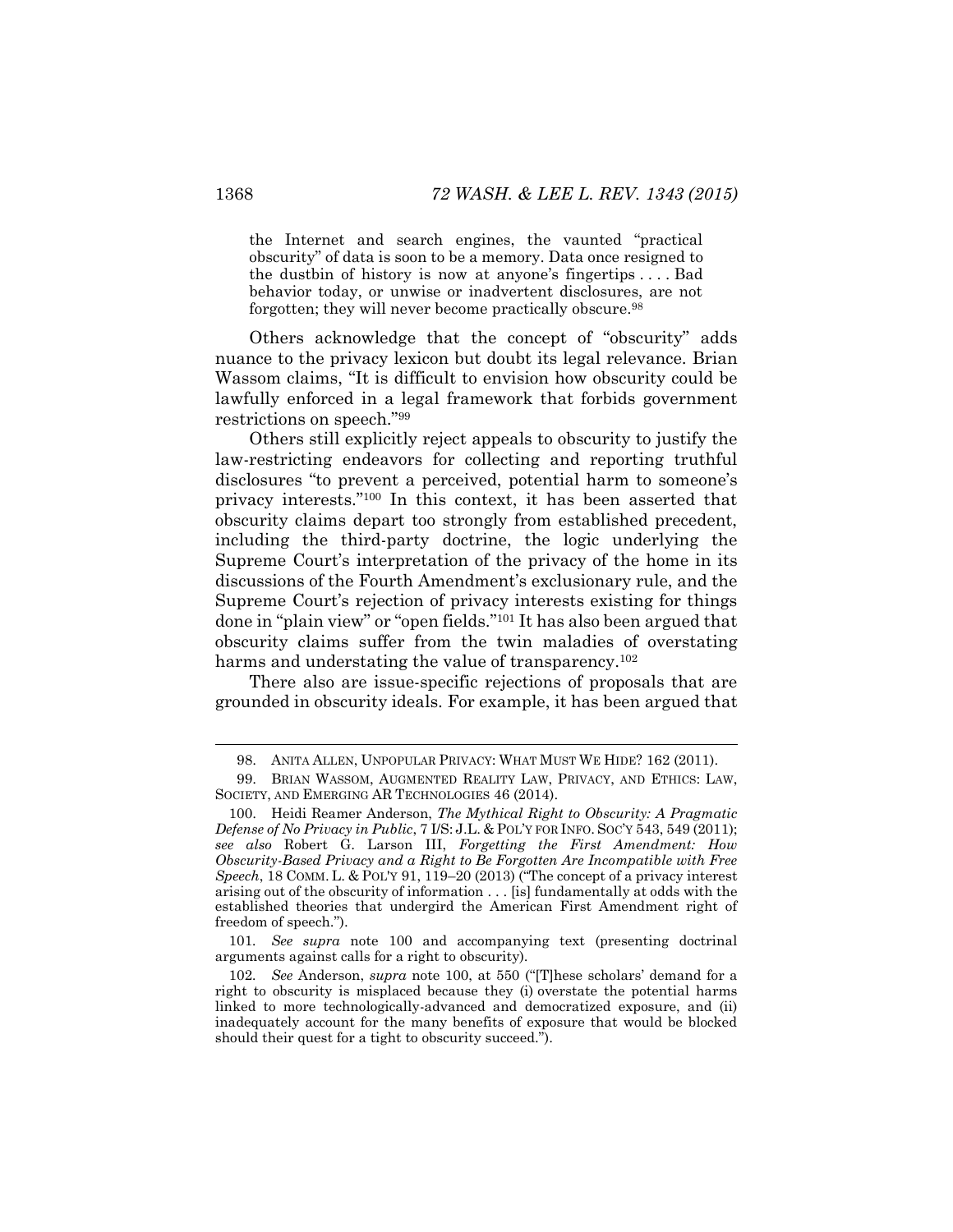<span id="page-27-0"></span>the Supreme Court reached the wrong decision in *Los Angeles Police Department v. United Reporting Company.*<sup>103</sup> That case concerned a California statute that prevented people from receiving access to government records of arrestees if they were going to use the information for commercial purposes like selling products or services.<sup>104</sup> The supposed problem with this decision is that the discrimination imposes "unwarranted" expense on the barred groups, risks creating a false sense of security that a privacy problem has been solved, and erroneously crafts policy based on the form information is stored in, rather than the "nature of the information" itself.<sup>105</sup>

Yet despite such criticism, we propose that obscurity can be the key to unifying the diaspora of modern surveillance theory and policy because of its utility and broad applicability due to its fundamental reliance on transaction costs and probabilities. As we discuss below, it is easier to explain why certain surveillance is problematic when surveillance is understood as loss of obscurity. A focus on obscurity can accommodate multiple interests in reforming surveillance law, making consensus more likely.

# *IV. Obscurity Should Be at the Center of the Government Surveillance Debate*

Diverse theories inform how the law regulates surveillance and how scholars determine which ideals and principles should guide surveillance law reform. Key components of leading theories can be rephrased into obscurity terms. We believe that talking about surveillance as a loss of obscurity can render both policy and contemporary conversation about surveillance less fragmented. By outlining a conceptual center of gravity that underlies and connects different surveillance theories, we aim to create a new

<sup>103.</sup> 528 U.S. 32 (1999); *see also* ALAN CHARLES RAUL, PRIVACY AND THE DIGITAL STATE: BALANCING PUBLIC INFORMATION AND PERSONAL PRIVACY 60 (2002) ("Imposing additional expense on particular businesses to acquire the same information that is available to other parties, like journalists or advocacy groups, seems unwarranted.").

<sup>104</sup>*. United Reporting*, 528 U.S. at 34–36.

<sup>105</sup>*. See* RAUL, *supra* note [103,](#page-27-0) at 60 ("Moreover, differential denial of public access to public information may lull government agencies into believing they have solved a problem.").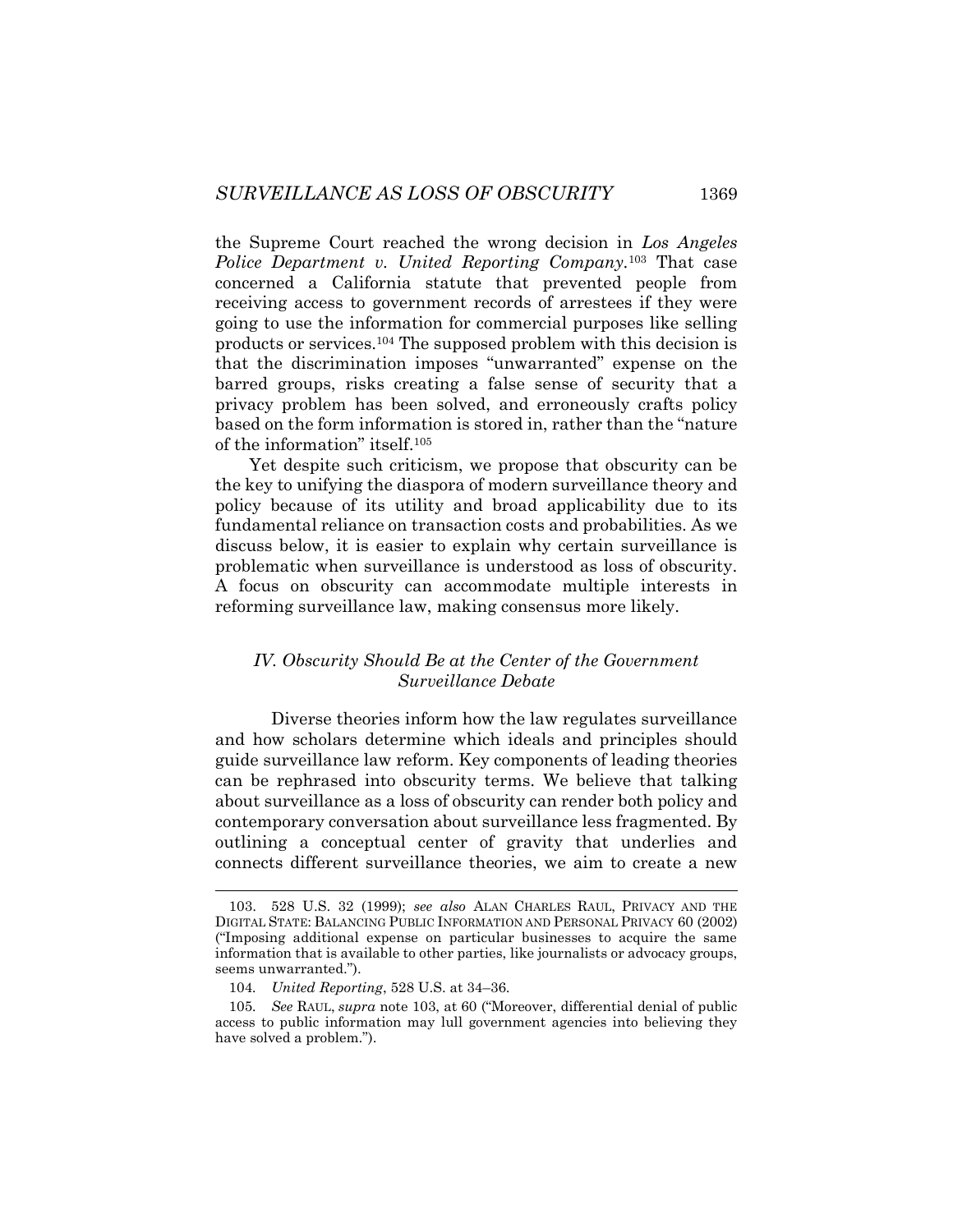and useful vantage point for assessing how far surveillance creep extends and determining how best to address the expansion.<sup>106</sup> In this Part, we will use Fourth Amendment jurisprudence and Neil Richard's theory of intellectual privacy as exemplars of how embracing obscurity can improve the state of surveillance law and theory, respectively.

#### *A. Obscurity and the Fourth Amendment*

Although the Fourth Amendment is the *locus classicus* of juridical approaches to surveillance, debate rages over unanswered questions and conflicting interpretations.<sup>107</sup> According to Andrew Guthrie Ferguson, there are structural reasons why discord has come to plague views about protections and permissions: tension exists between principles articulated before the digital age began and the new opportunities for surveillance that innovation has made possible; a patchwork approach to resolving cases has resulted in "doctrinal gaps," rather than a unified paradigm of surveillance theory; the guiding analytic concepts, including "probable cause" and "reasonable expectation of privacy," are overdetermined and require inherently contestable judgment to operationalize; and dispute exists over what basic value (or values) the Fourth Amendment is supposed to safeguard.<sup>108</sup>

<sup>106</sup>*. See infra* Part IV.B (discussing the link between surveillance theory and obscurity).

<sup>107</sup>*. See* Andrew Guthrie Ferguson, *Personal Curtilage: Fourth Amendment Security in Public*, 55 WM. & MARY L. REV. 1283, 1305–06 (2014) ("Scholars have debated the textual meaning of its clauses as well as the core purpose of the Amendment." (citations omitted)).

<sup>108</sup>*. See id.*

<sup>[</sup>T]he method of surveillance should be irrelevant, and the results of the surveillance are all that should matter in determining whether an individual's reasonable expectation of privacy has been infringed. Thus, in applying the *Katz* test, courts should look only to the characteristics of the item or information being observed—its location, its nature, and/or the actions taken by the defendant to conceal it.

<sup>(</sup>citing Ric Simmons, *From Katz to Kyllo, A Blueprint for Adapting the Fourth Amendment to Twenty-First Century Technologies*, 53 HASTINGS L.J. 1303, 1321– 22 (2002)); Christopher Slobogin & Joseph E. Schumacher, *Reasonable Expectations of Privacy and Autonomy in Fourth Amendment Cases: An Empirical Look at "Understandings Recognized and Permitted by Society*," 42 DUKE L.J. 727,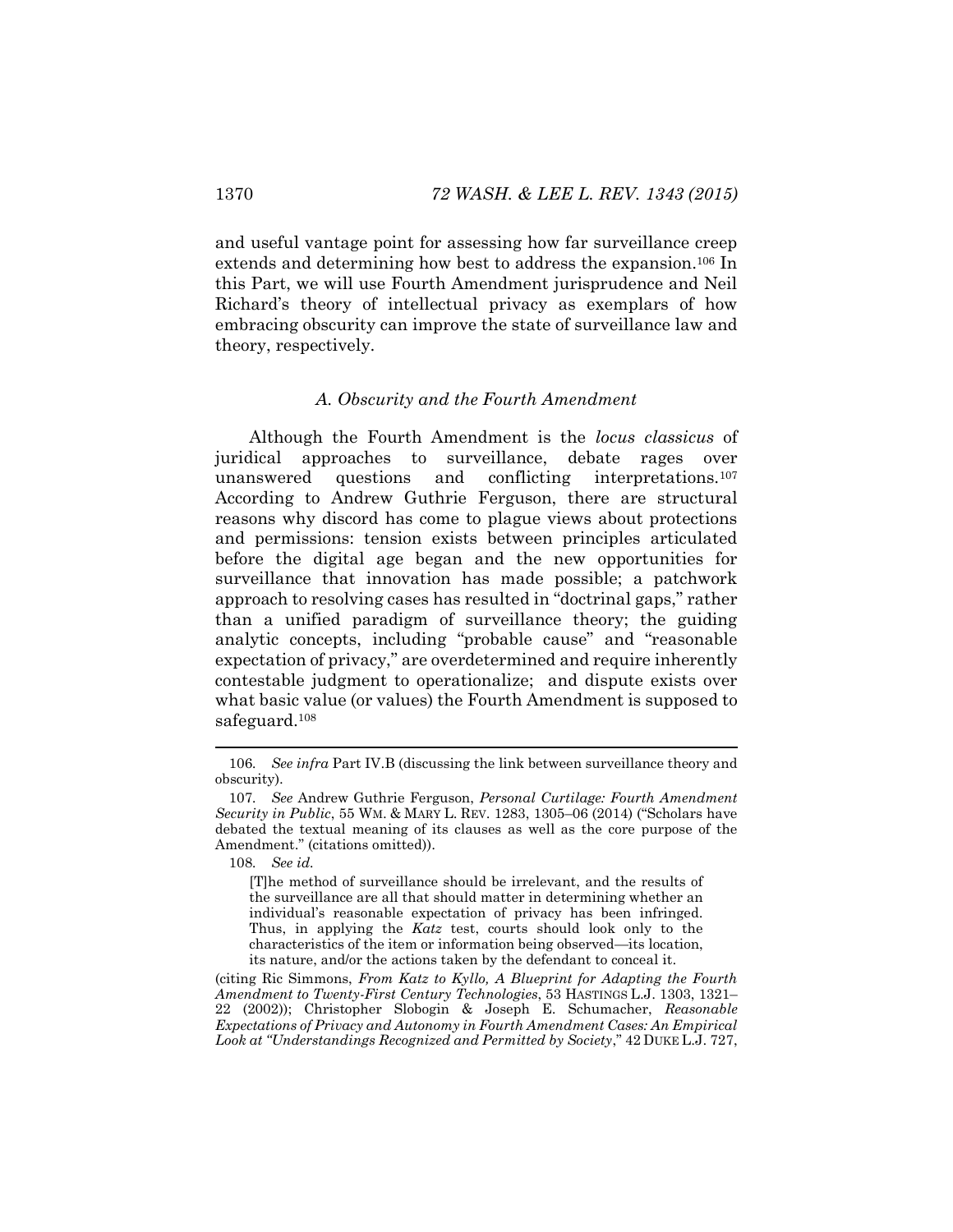732 (1993) (discussing the intrusiveness theory); Christopher Slobogin, *Let's Not Bury* Terry*: A Call for Rejuvenation of the Proportionality Principle*, 72 ST. JOHN'S L. REV. 1053, 1053 (1998) (claiming that the Terry principle needs to be rejuvenated because later case law is too vague); Christopher Slobogin, *The World Without a Fourth Amendment*, 39 UCLA L. REV. 1, 4 (1991) (providing an overview of how searches and seizures should be handled without the Fourth Amendment); Daniel J. Solove, *Fourth Amendment Pragmatism*, 51 B.C. L. REV. 1511, 1511 (2010) ("[T]he Fourth Amendment should provide protection whenever a problem of reasonable significance can be identified with a particular form of government information gathering."); Orin S. Kerr, *An Equilibrium-Adjustment Theory of the Fourth Amendment*, 125 HARV. L. REV. 476, 479 (2011)

When changing technology or social practice makes evidence substantially harder for the government to obtain, the Supreme Court generally adopts lower Fourth Amendment protections for these new circumstances to help restore the status quo ante level of government power. On the other hand, when changing technology or social practice makes evidence substantially easier for the government to obtain, the Supreme Court often embraces higher protections to help restore the prior level of privacy protection.

James J. Tomkovicz, *Technology and the Threshold of the Fourth Amendment: A Tale of Two Futures*, 72 MISS. L.J. 317, 322–23 (2002)

Official exploitation of a scientific or technological device should be considered a Fourth Amendment search at least when the effect is to enhance, augment or supplement human sensory abilities or other capacities in ways that have made it possible for the authorities to gain access to any information that otherwise would have been, or is highly likely to have been, imperceptible or inaccessible or would only have been, or is highly likely only to have been, perceived or acquired by means that are governed by the Fourth Amendment.

Christopher Slobogin, *Public Privacy: Camera Surveillance of Public Places and the Right to Anonymity*, 72 MISS. L.J. 213, 217 (2002)

Continuous, repeated or recorded government surveillance of our innocent public activities that are not meant for public consumption is neither expected nor to be condoned, for it ignores the fundamental fact that we express private thoughts through conduct as well as through words. The Fourth Amendment should be construed to recognize the right to public anonymity as a part of the privacy expectations that, to use the Supreme Court's well-known phrase, "society is prepared to recognize as reasonable."

Raymond Shih Ray Ku, *The Founders' Privacy: The Fourth Amendment and the Power of Technological Surveillance*, 86 MINN. L. REV. 1325, 1326 (2002) ("The Fourth Amendment protects power not privacy."); Jeremy M. Miller, *Dignity as a New Framework, Replacing the Right to Privacy*, 30 T. JEFFERSON L. REV. 1, 20 (2007)

For example, were "search" defined as a violation of intrinsic human dignity, it is likely the Court would recognize aerial surveillance into one's backyard, without warrant, as a violation of the home dweller's dignity. Stop and frisk, based on less than probable cause, would similarly violate reasonable standards of dignity. And, for the motorist,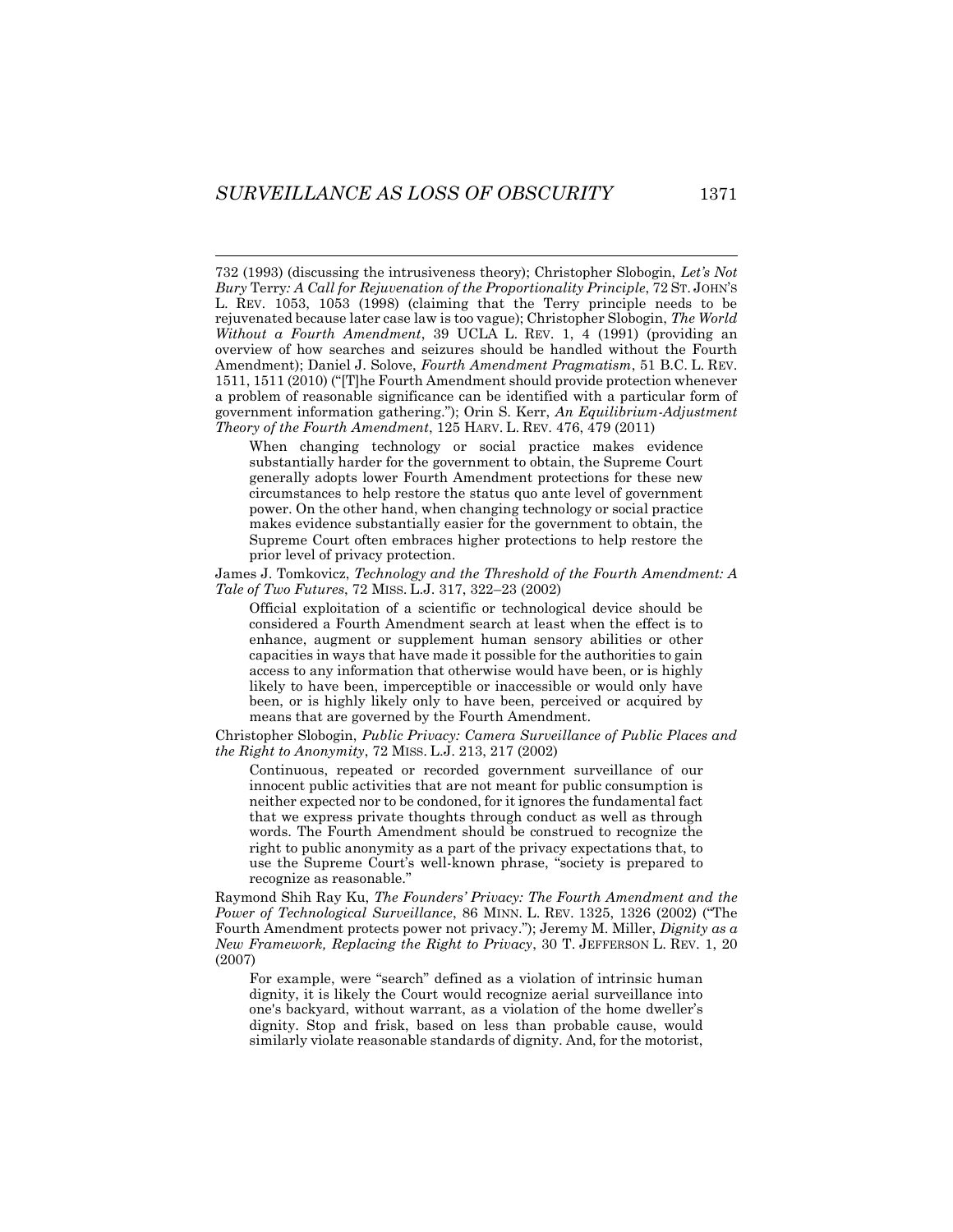Perhaps the most important recent case to cause controversy over how to interpret the Fourth Amendment is *United States v.*  Jones.<sup>109</sup> There, the Justices unanimously ruled that police performed a constitutionally prohibited search when, one day after their warrant expired, they installed a GPS device to a car's undercarriage that suspected narcotics dealer Antoine Jones drove with the intent of keeping tabs on his activity.<sup>110</sup> For twenty-eight days, the government unrelentingly tracked and recorded where the vehicle went, amassing over  $2,000$  pages of location data.<sup>111</sup>

The majority opinion focused on the act of physical intrusion that had transpired.<sup>112</sup> But concurring opinions from Justices Sotomayor and Alito clarified why this narrow approach leaves deep problems on the horizon.<sup>113</sup> Eighteenth-century trespass law rooted in property-rights theory might suffice to resolve the matter

whose car might in fact be his or her most cherished place, arbitrary police intrusion might preclude much that happens today, since under present law, if one steps into his or her car, he or she surrenders the "right to be let alone."

Privacy is, however, more a matter of affect than cognition. Privacy is a set of metaphorical boundaries that enables each of us to safeguard a sense of self. Privacy enables us to decide which aspects of ourselves to reveal and to whom. That control matters deeply, because overly selective exposure of ourselves to others will lead to their misjudging our nature.

Andrew E. Taslitz, *Respect and the Fourth Amendment*, 94 J. CRIM. L. & CRIMINOLOGY 15, 98 (2003) ("The Fourth Amendment protects core interests essential to human flourishing, interests in privacy, property, and freedom of movement."); Scott E. Sundby, *"Everyman's" Fourth Amendment: Privacy or Mutual Trust Between Government and Citizen?*, 94 COLUM. L. REV. 1751, 1775 (1994) (claiming that government surveillance has reduced "the right to be left alone").

109. 132 S. Ct. 945 (2011).

110*. See id*. at 948 (explaining that the government used the tracking device for twenty-eight days).

111*. See id*. (charging the defendant based on the information obtained from the tracking device).

112*. See id*. at 949–52 (explaining that the *Katz* reasonable expectation of privacy test did not replace the Fourth Amendment trespassory test).

113*. See id*. at 954–64 ("[B]ecause GPS monitoring is cheap in comparison to conventional surveillance techniques and, by design, proceeds surreptitiously, it evades the ordinary checks that constrain abusive law enforcement practices . . . .").

Andrew E. Taslitz, *The Fourth Amendment in the Twenty-First Century: Technology, Privacy, and Human Emotions*, 65 LAW & CONTEMP. PROBS. 125, 169 (2002)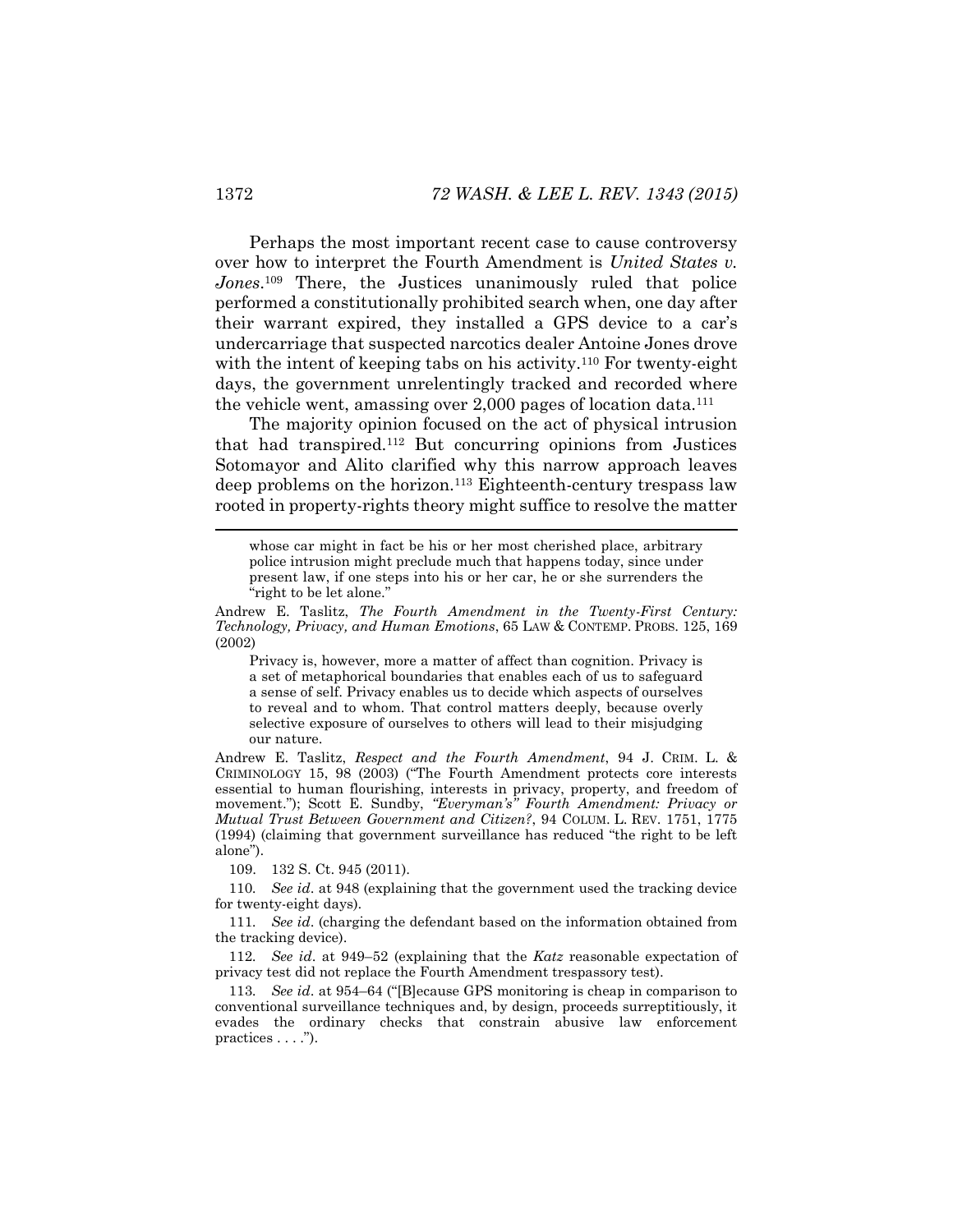at hand, given the contingent circumstances involved, but it is inadequate for resolving the broader twenty-first century privacy problems that occur when the use of powerful and ubiquitous surveillance technologies clash with the privacy interests people often claim to have while being in public.<sup>114</sup> Simply put, while the Court ruled that Jones's Fourth Amendment rights were violated, it did not clarify whether warrantless surveillance that yields the type of scrutiny Jones was subjected to—consider, for example, the possibility of the government monitoring smart phone GPS coordinates—should be deemed unreasonable, in principle, under the Fourth Amendment.<sup>115</sup>

While Justices Alito and Sotomayor did not explicitly adopt obscurity terminology, their remarks clearly convey appreciation for the logic of obscurity theory. Indeed, they essentially frame lingering privacy concerns as obscurity issues, and in so doing hint at the radical possibility that the Fourth Amendment stands to lose much of its social value if its interpretation fails to better address the problems that obscurity theory renders salient.

Justice Sotomayor stated that "it may be necessary to reconsider the premise that an individual has no reasonable expectation of privacy in information voluntarily disclosed to third parties."<sup>116</sup> She further maintained that she "would not assume that all information voluntarily disclosed to some member of the public for a limited purpose is, for that reason alone, disentitled to Fourth Amendment protection."<sup>117</sup> We see this as a clear appeal to consider additional constitutional protections for obscurity interests—to acknowledge that when citizens communicate with select audiences, it may still be reasonable for them to expect protections from forms of surveillance that bring heightened publicity to their disclosures.

Justice Sotomayor suggests that such protections are especially relevant to consider in cases where the government

<sup>114</sup>*. See id.* at 956 ("Awareness that the Government may be watching chills associational and expressive freedoms.").

<sup>115</sup>*. See id*. at 955 (explaining that physical intrusion is no longer necessary for surveillance in many instances).

<sup>116</sup>*. See id*. at 956–57 (noting that the premise "is ill suited to the digital age").

<sup>117</sup>*. See id*. at 957 (emphasizing that she believes telling a third party information for a limited use does not erase the person's expectation of privacy).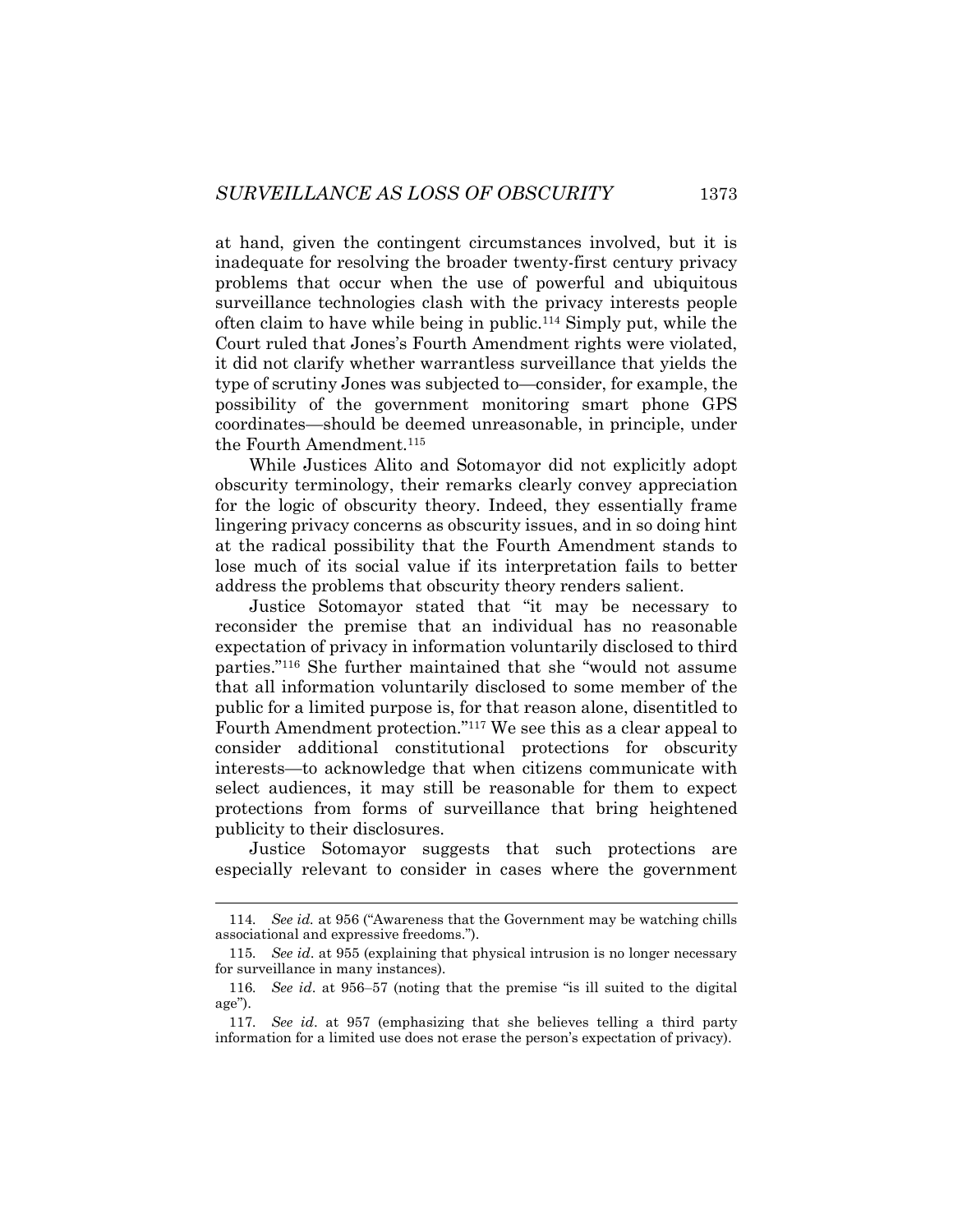easily can use efficient aggregation technology to transform otherwise discrete and comparatively obscure forms of information into integrated portraits that are conveniently available in a single location. Clear pictures of patterned behavior impinge on privacy interests because they can reveal intimate dispositions and preferences. Accordingly, Justice Sotomayor writes:

I would take these attributes of GPS monitoring into account when considering the existence of a reasonable societal expectation of privacy in the sum of one's public movements. I would ask whether people reasonably expect that their movements will be recorded and aggregated in a manner that enables the Government to ascertain, more or less at will, their political and religious beliefs, sexual habits, and so on.<sup>118</sup>

Justice Alito's remarks about long-term surveillance undermining privacy protections echo two of the views that we highlighted in Part III of this Article: Harper's historical sense of how privacy expectations developed alongside the practical limits that transaction costs impose and Surden's view of structural rights.<sup>119</sup> Regarding Harper's concerns of practical limitations, Justice Alito contends that "[i]n the pre-computer age, the greatest protections of privacy were neither constitutional nor statutory, but practical. Traditional surveillance for any extended period of time was difficult and costly and therefore rarely undertaken."<sup>120</sup> Regarding Surden's theory of structural protections, he claims that "society's expectation has been that law enforcement agents and others would not—and indeed, in the main, simply could not secretly monitor and catalogue every single movement of an individual's car for a very long period." 121

Both Justice Sotomayor and Justice Alito espouse ideas associated with what many have referred to as the "mosaic theory" of surveillance, which came to prominence in the case *United States v. Maynard.*<sup>122</sup> Orin Kerr has summarized the theory as requiring "courts to apply the Fourth Amendment search doctrine to government conduct as a collective whole rather than in isolated

<sup>118</sup>*. Id.*

<sup>119</sup>*. See supra* Part III (providing background on the obscurity theory).

<sup>120.</sup> United States v. Jones, 132 S. Ct. 945, 963 (2011).

<sup>121</sup>*. See id*. at 964 (highlighting the practical implications of the holding).

<sup>122.</sup> 615 F.3d 544 (D.C. Cir. 2010).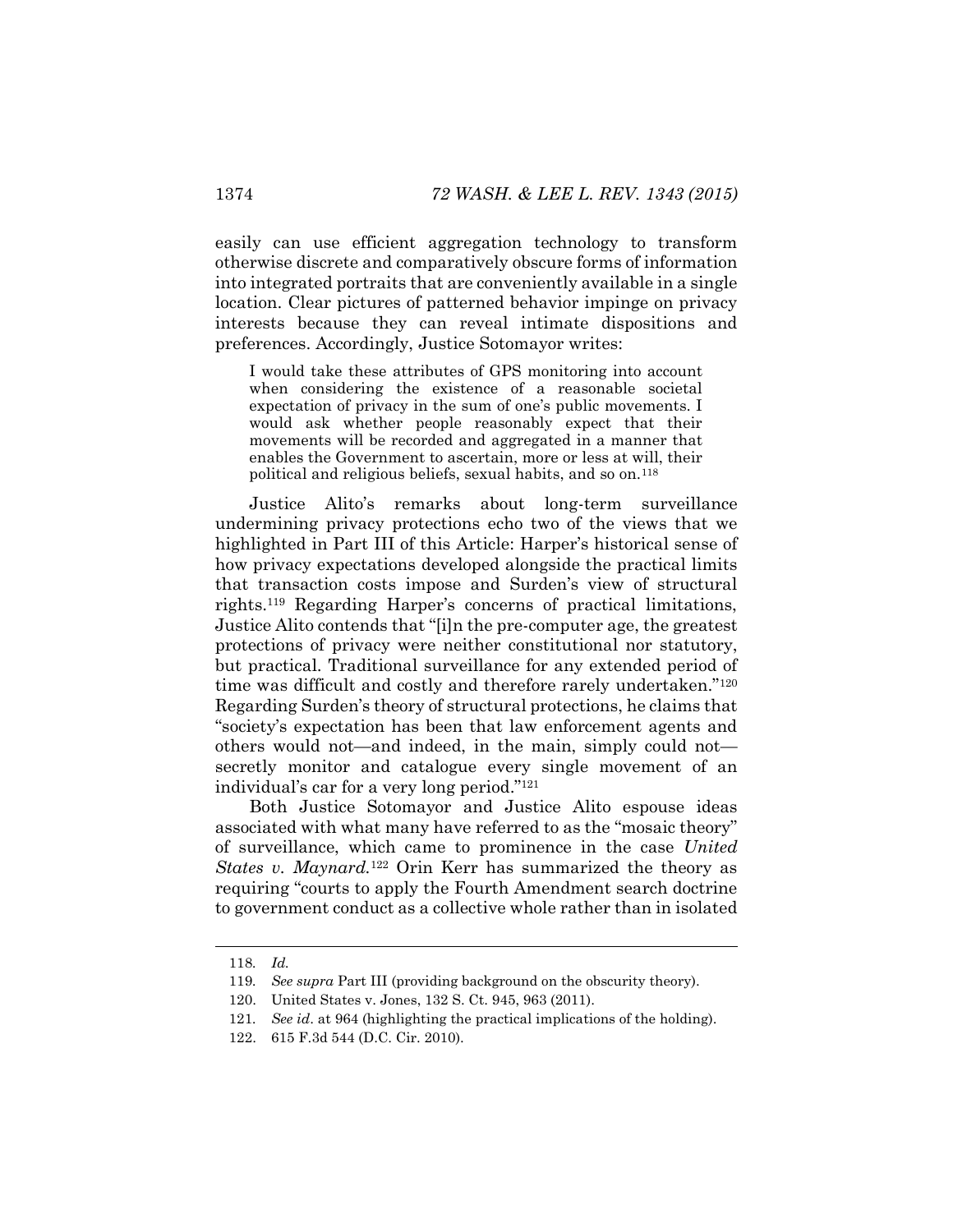<span id="page-33-1"></span><span id="page-33-0"></span>steps."<sup>123</sup> Kerr clarifies that "[i]nstead of asking if a particular act is a search, the mosaic theory asks whether a series of acts that are not searches in isolation amount to searches when conducted in a group."<sup>124</sup> A hypothetical application of mosaic theory, therefore, would be allowing government agents to engage in warrantless GPS tracking for a delimited period of time, but insisting that they obtain a warrant to continue on past this point.

Kerr acknowledges that legitimate concerns for "equilibrium-adjustment" motivate mosaic theory.<sup>125</sup> But he squarely recommends that the courts reject the mosaic theory, which he categorized as a "major departure" from traditional, sequential interpretations of what constitutes a search under the Fourth Amendment.<sup>126</sup> According to Kerr, if the courts were to make the mistake of adopting mosaic theory, they would need to solve highly complex and overly burdensome puzzles, such as setting appropriate standards for determining when a mosaic is completed and determining which approaches to data aggregation fall under the mosaic purview.<sup>127</sup>

<span id="page-33-2"></span>Kerr is a leading critic of mosaic theory, but not everyone shares his pessimism about the costs of embracing it.<sup>128</sup> After all, if technology can eviscerate obscurity, perhaps it also can be used as a tool to pinpoint when too much obscurity evisceration takes place. In this spirit, Steven Bellovin, Renée Hutchins, Tony Jebara, and Sebastian Zimmeck have contended that advances in the computer-science approach to machine learning make it possible in some domains to determine when an agreed upon

<sup>123</sup>*. See* Orin S. Kerr, *The Mosaic Theory of the Fourth Amendment*, 111 MICH. L. REV. 311, 320 (2012) [hereinafter *Mosaic Theory*] (meaning that together the events can constitute a search even if the individual steps do not).

<sup>124</sup>*. See id.* (explaining the mechanics of the mosaic theory).

<sup>125</sup>*. See* Orin S. Kerr, *An Equilibrium-Adjustment Theory of the Fourth Amendment*, 125 HARV. L. REV. 476, 479–82 (2012) (elaborating more fully on what equilibrium-adjustment is and why he believes it should be defended).

<sup>126</sup>*. See Mosaic Theory*, *supra* note [123,](#page-33-0) at 314–15 (highlighting how the mosaic theory is disjointed from traditional case law).

<sup>127</sup>*. See id*. at 314 (emphasizing the practical concerns associated with the mosaic theory).

<sup>128</sup>*. See, e.g.*, Steven Bellovin, Renée Hutchins, Tony Jebara & Sebastian Zimmeck, *When Enough is Enough: Location Tracking, Mosaic Theory, and Machine Learning*, 8 NYU J.L. & LIBERTY 556, 556–628 (2014) (supporting the mosaic theory).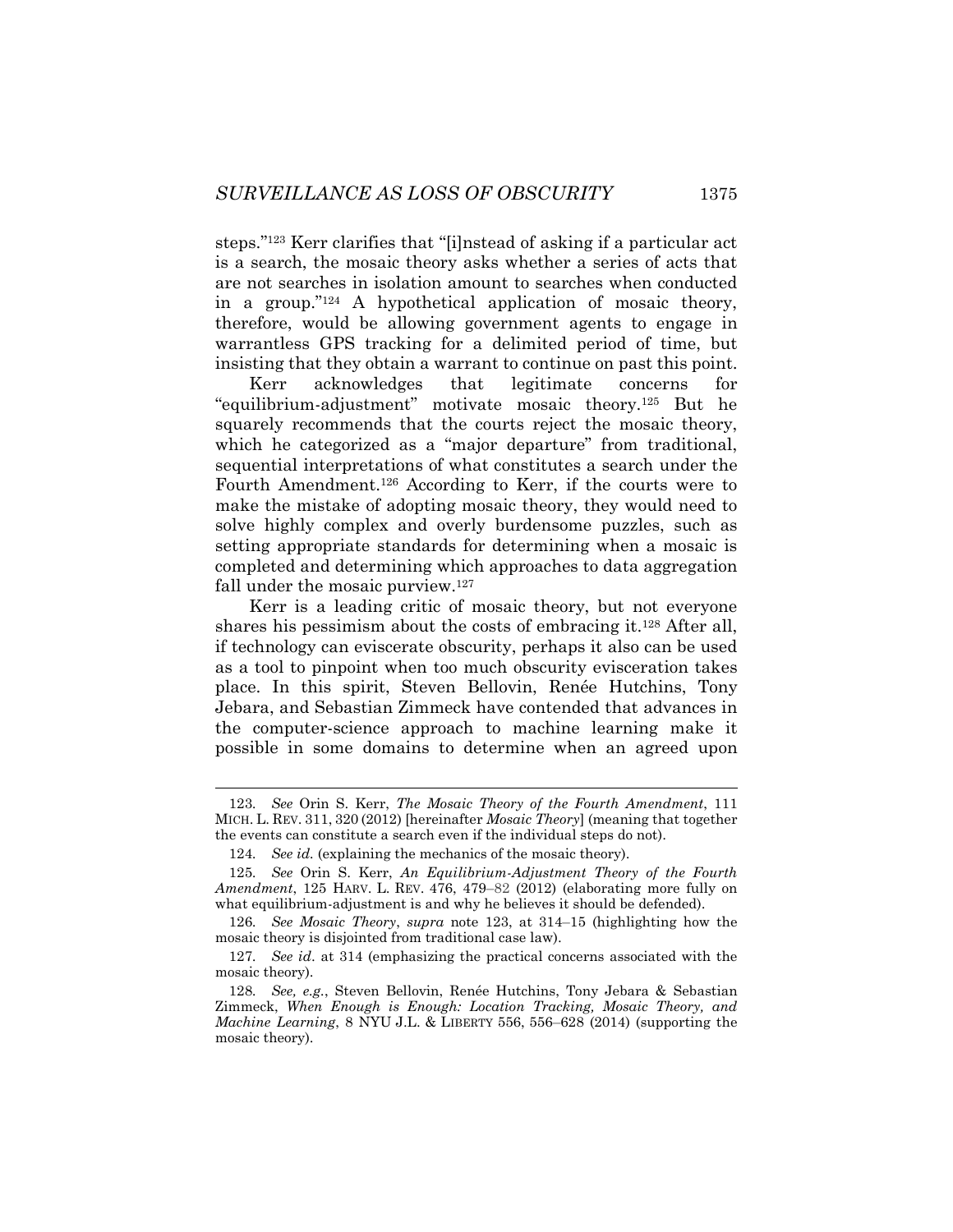threshold of overly invasive search has been breached.<sup>129</sup> Under current algorithmic constraints, they argue that an approximate tipping point can be specified for going too far for warrantless geolocation tracking.<sup>130</sup> The demarcation, they speculate, is exceeding a week.<sup>131</sup>

*Jones* is just one example of how obscurity is already embedded as a concept in surveillance law, yet courts have not adequately conceptualized it. This leads to splintered theories regarding theories of duration, information sensitivity, and trespass with no real locus for moving forward. By focusing on obscurity and transaction costs, courts would be able to isolate the operative factors concerning when an expectation of privacy is reasonable and a search is thus unreasonable.

# *B. Obscurity and Surveillance Theory*

In addition to courts and policy-makers, surveillance theorists can also benefit from appeals to obscurity. To say that something is obscure is to describe it. As a descriptive concept, obscurity can be utilized by other theories of surveillance to explain when and why surveillance is problematic. In this way, obscurity can serve as a common thread for surveillance theorists. In this Part, we will demonstrate how the language of obscurity can supplement privacy theory by exploring, among other theories, the intersection between obscurity and the concept of "intellectual privacy" that Neil Richards developed.<sup>132</sup>

<span id="page-34-0"></span>Richards draws the line against government and corporate surveillance when agents, agencies, and corporations intrude too deeply upon "intellectual privacy"—the right for citizens in a free society to be granted a great deal of latitude to learn and express themselves without experiencing the behavior-altering chill that

<sup>129.</sup> *See id*. (focusing on the importance of the use of technological advances on the benefits of the mosaic theory).

<sup>130</sup>*. See id*. (providing an example of how the technology could be utilized).

<sup>131</sup>*. See id.* at 625 (explaining the use of data sets in more detail).

<sup>132</sup>*. See generally* NEIL RICHARDS, INTELLECTUAL PRIVACY: RETHINKING CIVIL LIBERTIES IN THE DIGITAL AGE (2015) (discussing the complexities of corporate and government surveillance and the freedom of speech).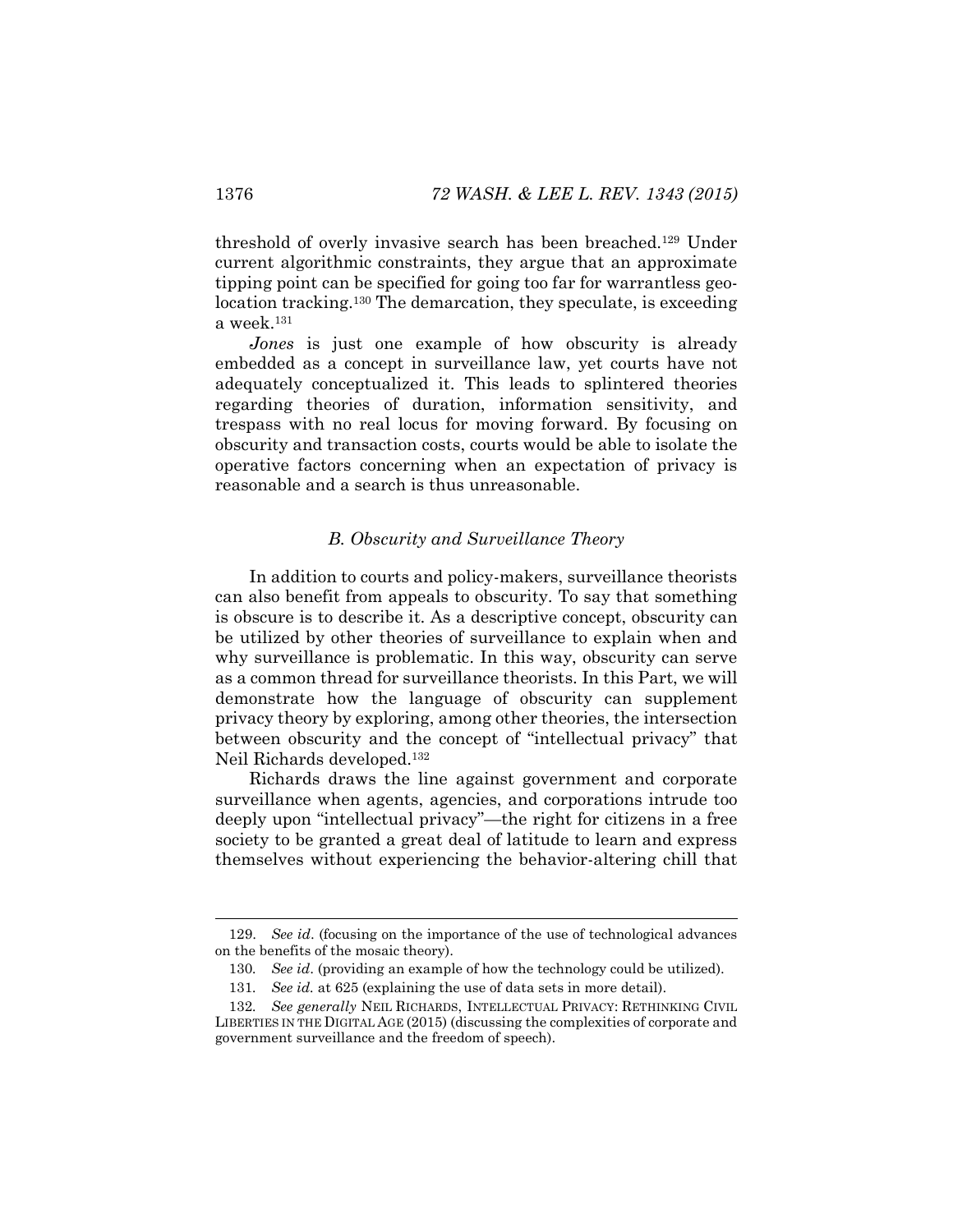comes from suspecting intimate, belief-forming, and belief-sharing activities are being monitored, such as reading and debating.<sup>133</sup>

A pressing challenge for intellectual privacy is the diminishing obscurity of public activity. Although public places are readily associated with heightened expectations of visibility, the fact remains that people engage with controversial ideas that expand their political and moral imaginations in public places all the time because they anticipate that what they say and do will only be observed by limited, local audiences.<sup>134</sup> In other words, people routinely speak their minds publicly without presupposing that they are entering into full-blown public debate.<sup>135</sup> They even view exchanges occurring in public as preparatory work for acquiring the psychological confidence and justificatory arguments needed to subsequently offer interesting remarks for more of the general public to consider. These behaviors and attitudes exist because free-flowing social interaction is a crucial component of developing and maintaining a mature and responsible consciousness.

There is ample evidence that Richards's view of intellectual privacy is widely maintained, even though the average person does not use such technical vocabulary to describe why it is possible to leave the house without becoming paranoid. For example, when people dine at restaurants, they are willing to engage in passionate arguments about contentious subjects rather than fearfully sticking to bland topics, like the weather. Folks are also comfortable marching in parades for social causes they are committed to, but do not necessarily want everyone who knows them to be aware of the cause they support. People are often even okay consuming media about unpopular and risqué topics while travelling on public transportation and sitting at cafes. But these attitudes can change. Surveillance technologies that dramatically minimize the transaction costs required for others to record and share information featuring or about us performing these and related activities can undermine our willingness to pursue them. According to Richards, such a blow to what we call obscurity would be potent enough to damage the fabric of democracy.<sup>136</sup>

<sup>133</sup>*. See id*. at 5 (emphasizing the problems of intellectual privacy).

<sup>134</sup>*. Id.* at 157.

<sup>135</sup>*. Id.*

<sup>136</sup>*. See id*. at 3 ("[W]e need to be clearer by what we mean by both 'privacy'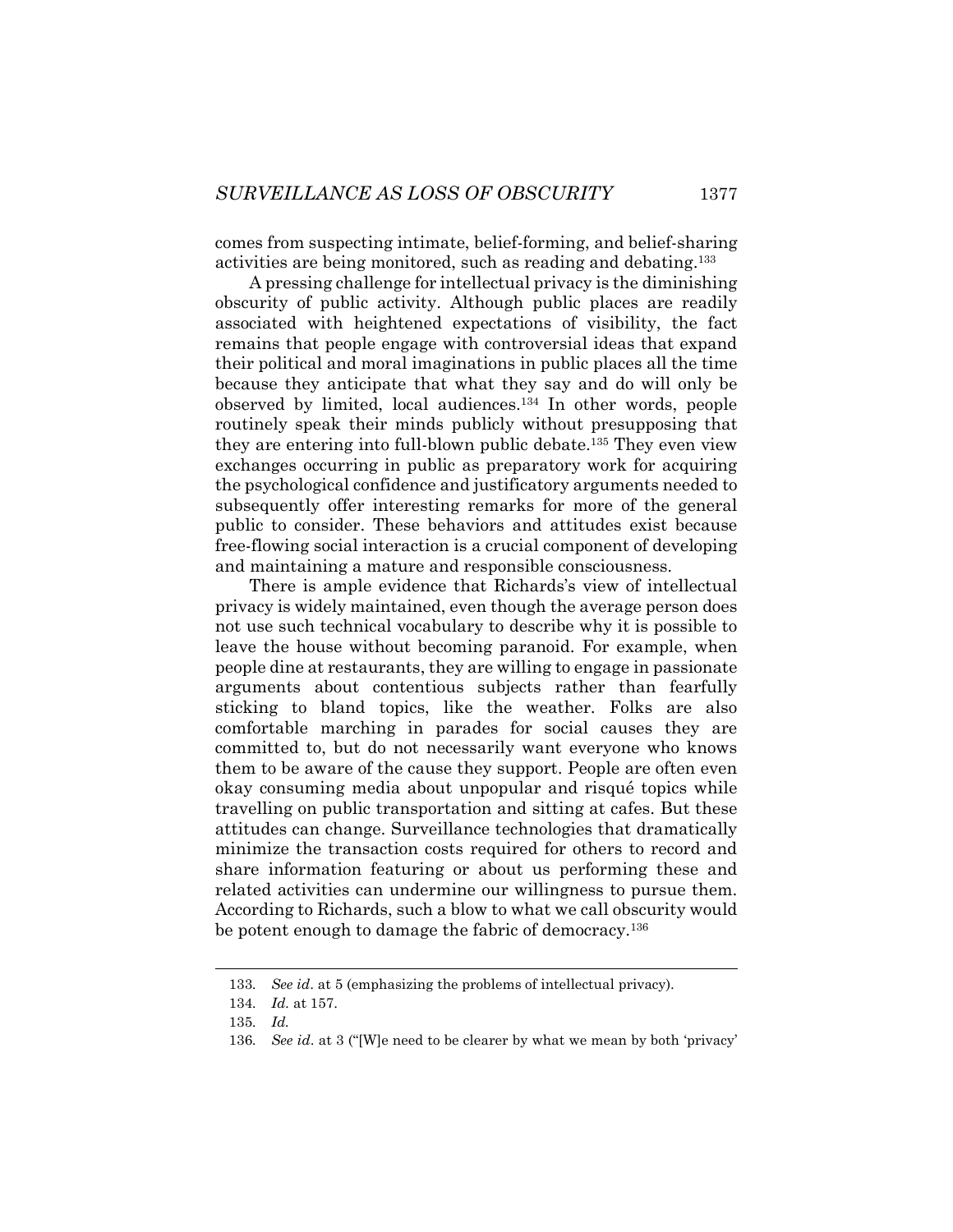<span id="page-36-0"></span>Another reason that the right to intellectual privacy is important in the digital age is that so much of what we disclose and peruse occurs over media connected to the Internet. Richards and others thus express concern over technologies that promote socalled "frictionless" modes of social reading that minimize the control we can exert over what companies and other people know about our literary habits.<sup>137</sup> "Under current law," Richards writes, the electronic commerce company Amazon.com "is free to sell all of its sensitive data however it wants to."<sup>138</sup> This discretionary latitude is disconcerting because, by default, Amazon's popular e-reader, the Kindle, "keeps detailed records of what we buy, browse, how long our mouse rests over a word and our eyes linger over a page, what pages we underline and what the most underlined pages are, whether we finish a book, whether we re-read a book, and what passages we re-read."<sup>139</sup> By emphasizing technologically induced, diminished transaction costs, Richards again effectively identifies decreased obscurity as the root of problematic surveillance.<sup>140</sup>

<span id="page-36-1"></span>Obscurity problems are also related to Richards's worries that government surveillance is endangering intellectual privacy.<sup>141</sup> Consider, for example, his stance on the encryption debate that was going strong during the fall of 2014 and which persisted well

and 'speech.' We need to think more deeply about the complexity of these two values, what they mean, what they do for us, and the surprising, mutually reinforcing relationships between them.")

<sup>137</sup>*. See* Neil Richards, *The Perils of Social Reading*, 101 GEO. L.J. 689, 690– 724 (2013) (warning about the information individuals give to corporations and their loss of control over the information); William McGeveran, *The Law of Friction*, U. CHI. L. REV. 15, 15 (2013) (noting that frictionless sharing discloses individual's data immediately).

<sup>138.</sup> *See* Evan Selinger, *What Is Intellectual Property, and How Yours Is Being Violated*, CHRISTIAN SCI. MONITOR (Feb. 25, 2015), http://www.csmonitor. com/World/Passcode/Passcode-Voices/2015/0225/What-is-intellectual-privacyand-how-yours-is-being-violated (last visited June 18, 2015) (claiming that there are real political ramifications stemming from our intellectual data) (on file with the Washington and Lee Law Review).

<sup>139</sup>*. See id*. (focusing on the fact that librarians have ethical confidentiality obligations, but corporations like Kindle do not).

<sup>140</sup>*. See id*. (acknowledging that one avenue this problem shows up in is internet advertising).

<sup>141</sup>*. See id*. (explaining that intellectual privacy affects everyone—not just the scholars).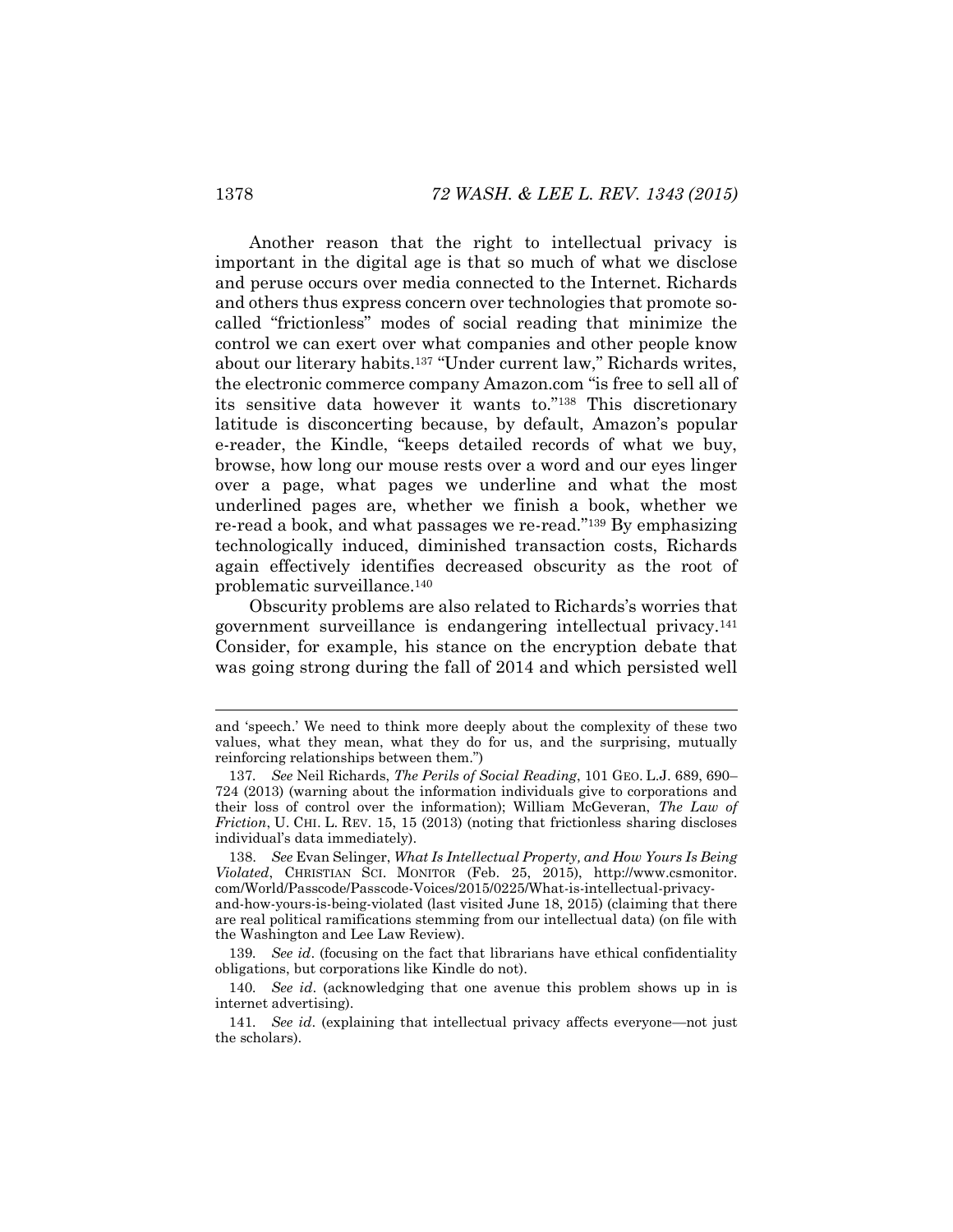into the following year.<sup>142</sup> Companies like Apple offered consumers products with strong encryption: the iOS 8 operating system, for example, provides encryption by default, and this means that the data stored on up-to-date iPhones cannot be accessed without breaking this encryption—an act that requires using the owner's password or key.<sup>143</sup> Security experts like Kevin Poulsen depicted manufacturing and distributing these products as gestures that distance Silicon Valley companies from being branded as "NSA collaborators."<sup>144</sup> But President Obama was so dismayed over the absence of backdoors that he decried designs that lock out government agents.<sup>145</sup>

Richards is not persuaded by the logic of the President's opposition.<sup>146</sup> Appealing to intellectual privacy, Richards states, "Encryption provides necessary safeguards by securing what we're thinking until we're ready to enter public debate."<sup>147</sup> When pressed further about why due process does not assuage his worries about how the government will use backdoors, Richards justifies his position by stating that civil rights are protected when transaction costs prevent the government from conducting over-zealous

146*. See* Selinger, *supra* note [138](#page-36-0) (explaining the strength of encryption compared to frictionless information sources).

147*. Id*.

<sup>142</sup>*. See* Editorial Board, *Compromise Needed on Smart Phone Encryption*, WASH. POST (Oct. 3, 2014), http://www.washingtonpost.com/opinions/compromiseneeded-on-smartphone-encryption/2014/10/03/96680bf8-4a77-11e4-891d-713f052086 a0\_story.html (last visited June 18, 2015) (analyzing the link between technology, legal, and privacy concerns) (on file with the Washington and Lee Law Review).

<sup>143</sup>*. See id*. (explaining that the encryption is so strong Apple cannot even break it for law enforcement).

<sup>144</sup>*. See* Kevin Poulsen, *Apple's iPhone Encryption is a Godsend, Even if Cops Hate It*, WIRED (Oct. 8, 2014, 6:30 A.M.), http://www.wired.com/ 2014/10/goldenkey/ (last visited June 18, 2015) (explaining that several large corporations were painted as "NSA Collaborators" by Edward Snowden) (on file with the Washington and Lee Law Review).

<sup>145</sup>*. See id*. ("With the release of iOS 8, Apple made a privacy improvement so dramatic that it should rightly wipe out the taint of these security failures. Instead, the company is bashed by the nation's top law enforcement official and the editorial board of one of the country's most prestigious newspapers."); *see also* Danny Yadron, *Obama Sides with Cameron in Encryption Fight*, WALL ST. J. (Jan. 16, 2015, 4:52 PM), http://blogs.wsj.com/digits/2015/01/16/obama-sides-withcameron-in-encryption-fight/ (last visited June 18, 2015) (discussing President Obama's stance on spy access to encrypted cell phones) (on file with the Washington and Lee School of Law).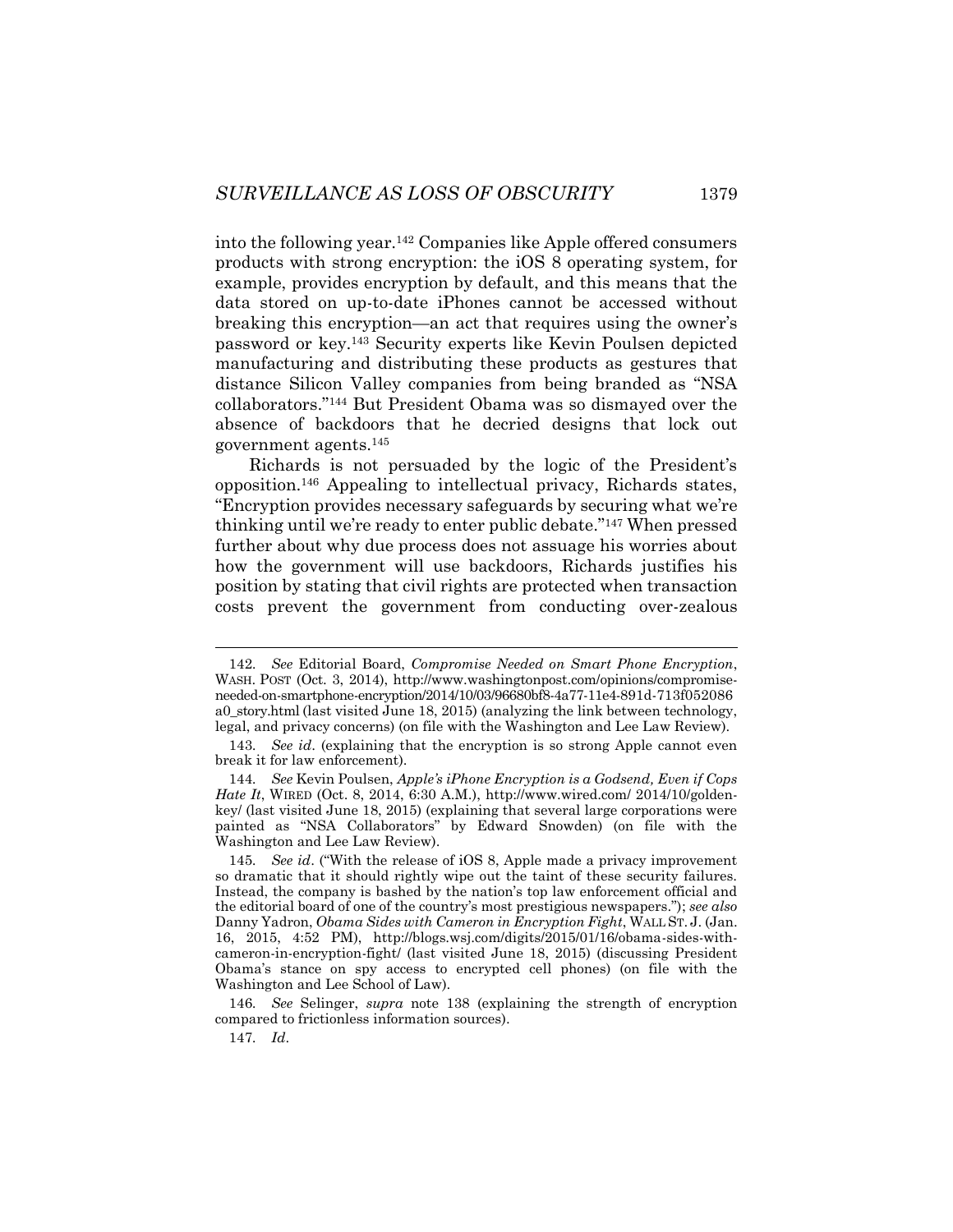searches.<sup>148</sup> Although, yet again, he does not make an explicit appeal to obscurity, the proffered argument presupposes the causal logic that lies at the heart of obscurity theory:

We know from Snowden and others that very often due process in national security cases is minimal to non-existent, and better checks need to be in place than the ones we currently have. Also, encryption doesn't mean that government can't ever get access to information, any more than putting locks on a door means that nobody can break into a house. The government's response to this retort is that encryption makes it harder for law enforcement to do its job. But that's exactly the point of civil liberties like intellectual privacy. They introduce inefficiencies.<sup>149</sup>

When Richards emphasizes that the government can still access data that a citizen has stored on his or phone even without a back door, he is referring to the range of legal options available.<sup>150</sup> For example, if the government is looking for e-mail, it can approach a service provider and follow the routes permitted under the ECPA; depending on factors like date and whether an e-mail has been opened, the possibilities range from obtaining a warrant, obtaining a subpoena and sending out notification, or simply obtaining a court order. Or, if the desired information is stored in the cloud (for example, in places like Google Drive or Dropbox), the government typically can get its way with only a court order. And while consensus does not exist about whether a warrant is sufficient to compel an individual to decrypt a device, that outcome has arisen in cases like *United States v. Fricosu*<sup>151</sup> and *Commonwealth v. Gelfgatt*. 152

This is not the first time Richards has called for limiting government surveillance by changing obscurity dynamics through the introduction of practical inefficiencies.<sup>153</sup> In 2013, he argued:

<sup>148</sup>*. See id*. at 717 (explaining that confidential rules should guide disclosures of sensitive information).

<sup>149</sup>*. Id*.

<sup>150</sup>*. See id*. (noting also that backdoors make it easier for malicious hackers to access as well).

<sup>151.</sup> 841 F. Supp. 2d 1232 (D. Colo. 2012).

<sup>152.</sup> *See* 468 Mass. 512 (2014) (dealing with a forgery that involved encryption).

<sup>153</sup>*. See* Neil Richards, *Don't Let U.S. Government Read Your E-mail*, CNN *(*Aug. 18, 2013 9:04 AM ET), http://www.cnn.com/2013/08/18/opinion/richards-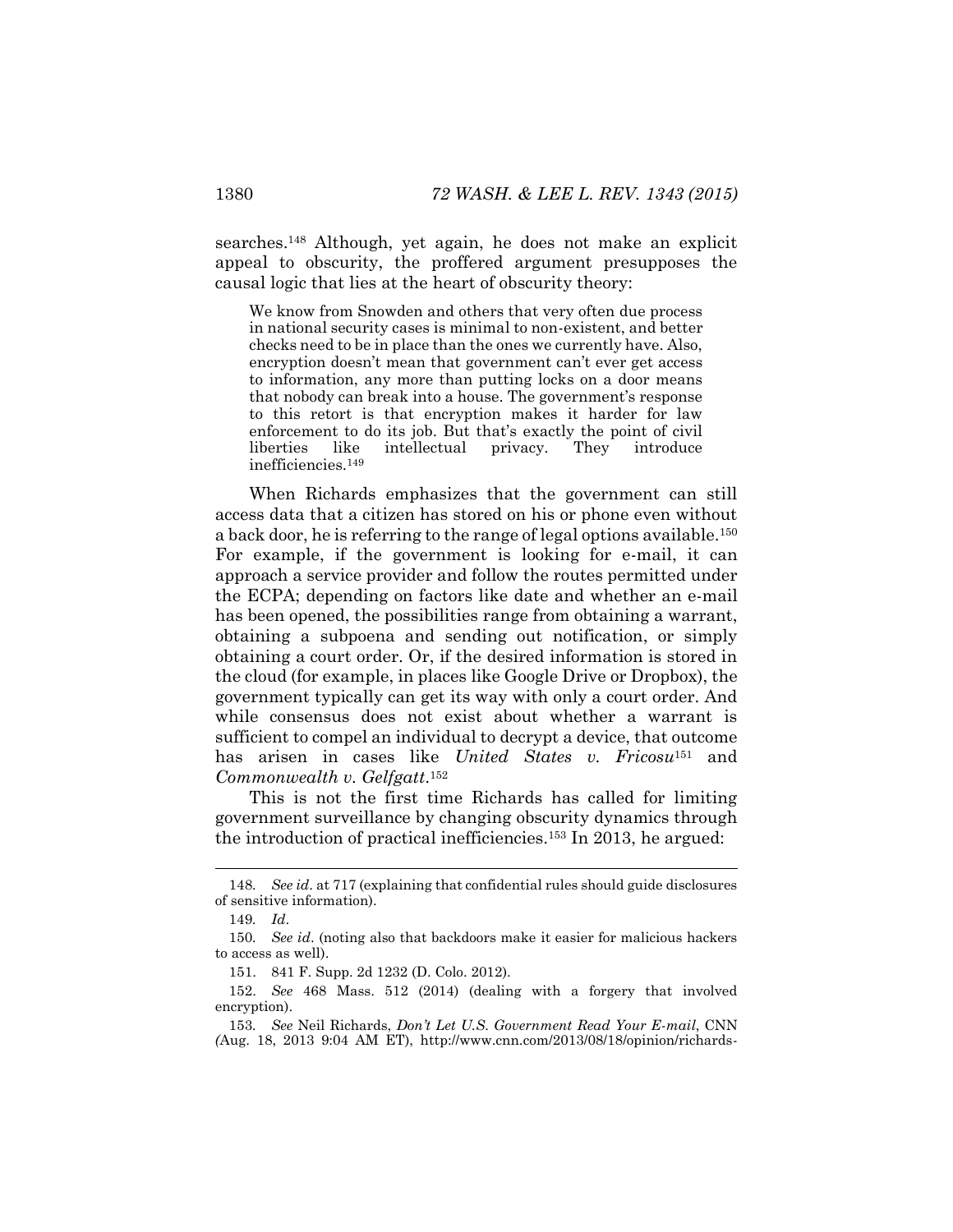We should presume the privacy of e-mail and other communications, and we should require the government to get warrants supported by probable cause before it can read our mail, track our movements and use our communications data to construct a map of everyone we know and when we talk to them.<sup>154</sup>

In this context, Richards laments that Lavabit and Silent Circle, companies that provided encrypted and secure e-mail services, were essentially forced to shut down due to government pressure.<sup>155</sup> Such disappointment can be described in obscurity terms, as Stefanie Pell's work demonstrates.<sup>156</sup>

When Pell discusses Silent Circle, she insists that the technology and others like it can play a special role in our post-*United States v. Jones* society.<sup>157</sup> The essence of her argument is that because it appears likely that time will need to pass before legislation is created that is in line with the concurring opinions of the Justices who are sympathetic to interpreting the Fourth Amendment in terms that reflect the mosaic theory, the power of code to function as what Lawrence Lessig calls a "regulator" should not be underestimated.<sup>158</sup> Accordingly, she writes:

While waiting for more definitive action from the courts and Congress, such "privacy enhancing" anonymization and encryption technologies can provide a temporary "fix" to the problem of ever-expanding police powers in the digital age, insofar as they make law enforcement investigations more difficult and expensive, thereby forcing law enforcement to prioritize some investigations and, perhaps, deemphasize or drop others.<sup>159</sup>

lavabit-surveillance/ (last visited June 19, 2015) (emphasizing that communication is at the heart of our political freedoms) (on file with the Washington and Lee Law Review).

<sup>154</sup>*. Id*.

<sup>155</sup>*. See id*. (explaining that the government was pressuring them to hand over Edward Snowden's records).

<sup>156</sup>*. See generally* Stefanie Pell, *Jonesing for a Privacy Mandate, Getting a Technology Fix—Doctrine to Follow*, 14 N.C. J. L. & TECH. 489 (2013).

<sup>157</sup>*. See id*. at 531 (explaining that Silent Circle is an encryption service offering encrypted texts and phone calls).

<sup>158</sup>*. See id*. at 489 (providing an overview of her article).

<sup>159</sup>*. Id.*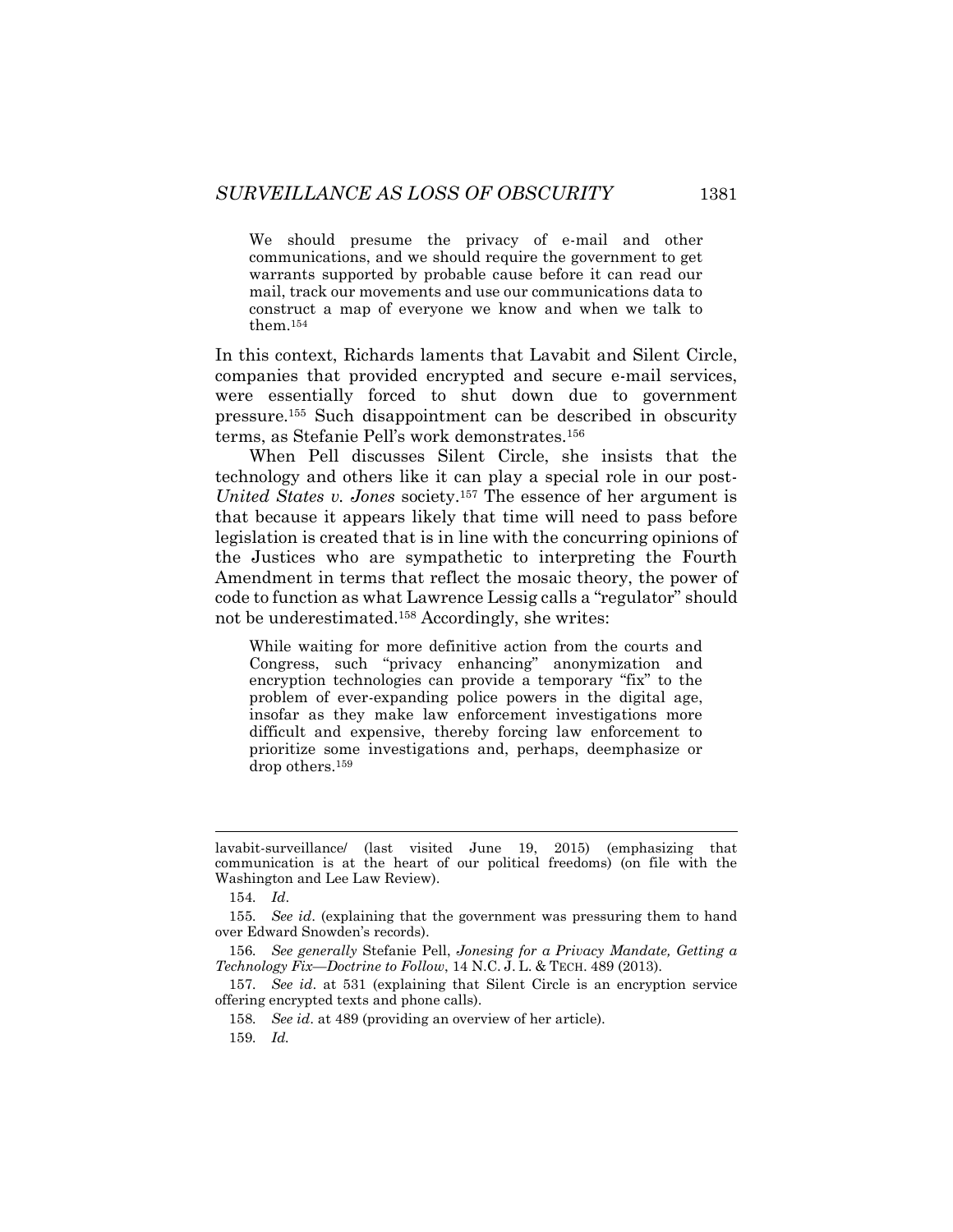Obscurity can also aid theories that describe why dragnet surveillance involving large quantities of information is dangerous. Because most of our lives are lived in obscurity, the specter of surveillance occurring "most of the time" threatens to jeopardize this important default—a state of affairs that protects people from having to scrutinize every move they make. In the big data age, where digital dossiers containing massive amounts of personal data are expanding at an alarming rate, an appeal to obscurity can provide support for what David Gray and Danielle Citron call a right to "quantitative privacy."<sup>160</sup>

<span id="page-40-0"></span>Gray and Citron begin their account of quantitative privacy by looking to the concurrences in *United States v. Jones*. <sup>161</sup> They note that "[t]hose Justices insisted that citizens possess a Fourth Amendment right to expect that certain quantities of information about them will remain private, even if they have no such expectations with respect to any of the discrete particulars of that information."<sup>162</sup> Under this theory, "even if the use of a GPSenabled tracking device to effect 'relatively short-term monitoring of a person's movements on public streets' does not implicate the Fourth Amendment, 'the use of longer term GPS monitoring in investigations of most offenses impinges on expectations of privacy.'"<sup>163</sup>

The scholars note this is a revolutionary theory with an unclear fit in standard Fourth Amendment pedigree.<sup>164</sup> According to Gray and Citron, "[a] quantitative approach to the Fourth Amendment appears to undercut well-established rules, including

<sup>160</sup>*. See generally* David C. Gray & Danielle Keats Citron, *A Technology-Centered Approach to Quantitative Privacy* (2012) [hereinafter *Quantitative Privacy*], *available at* http://papers.ssrn.com/sol3/papers.cfm? abstract\_id= 2129439; *see also* David C. Gray & Danielle Keats Citron, *The Right to Quantitative Privacy*, 98 MINN. L. REV. 62, 71 (2013) [hereinafter *Right to Quantitative Privacy*] (discussing quantitative privacy and the mosaic theory's dominance).

<sup>161</sup>*. See Quantitative Privacy*, *supra* note [160,](#page-40-0) at 12 (discussing Justice Sotomayor's opinion).

<sup>162</sup>*. See id.* at 68 (highlighting the difference between short term and long term surveillance).

<sup>163</sup>*. Id.*

<sup>164</sup>*. See id.* (claiming that it undercuts current doctrine, including third-party rules).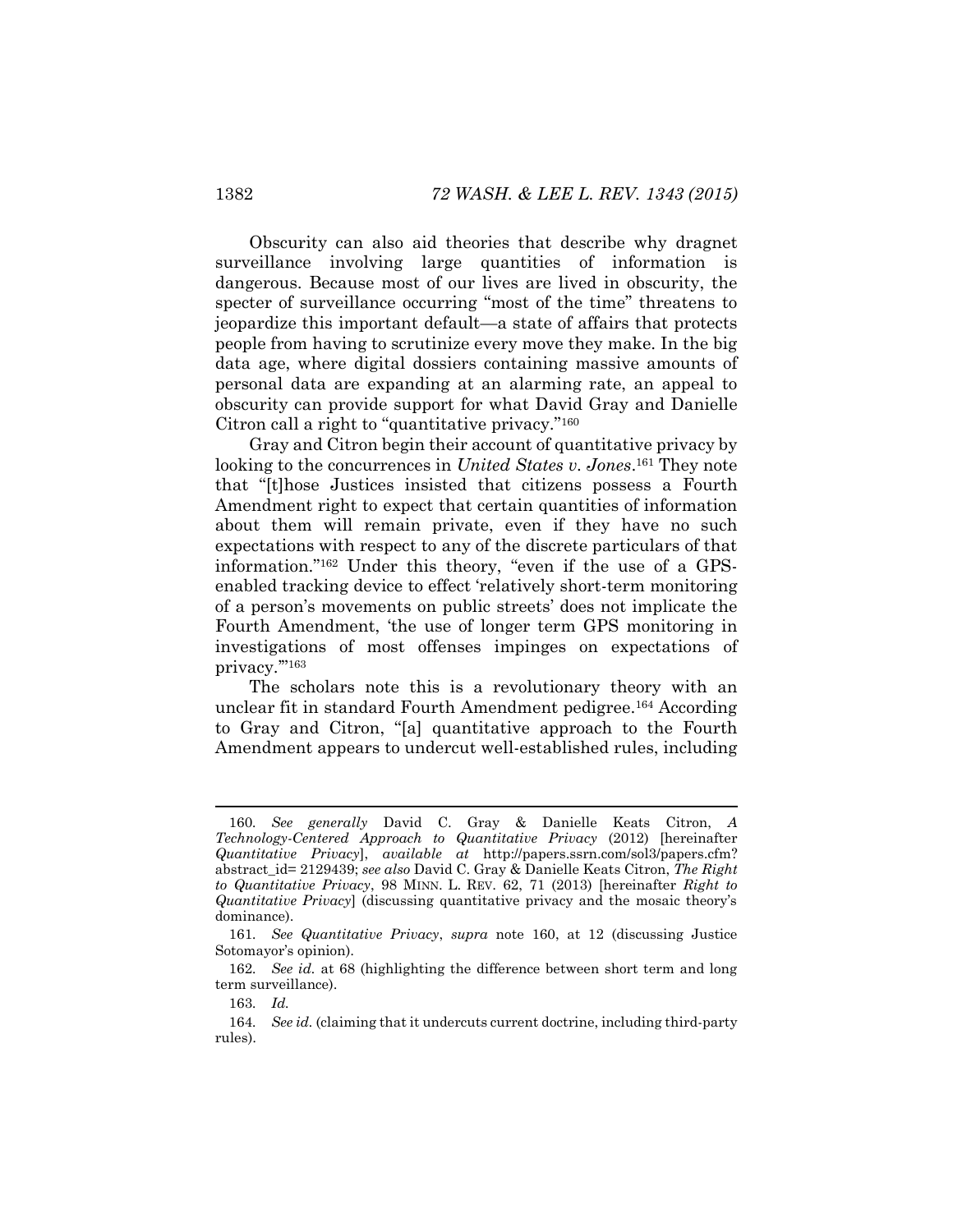the public observation doctrine and the third-party doctrine."<sup>165</sup> They note the theory's challenges, stating

Defenders of quantitative privacy must chart a conceptual link to these precedents or provide compelling reasons for changing course. Advocates also must provide a workable test that law enforcement and courts can employ in drawing the line between quantities of data that do and do not trigger the Fourth Amendment.<sup>166</sup>

The scholars propose a theory to do just that, stating, "Rather than asking how much information is gathered in a particular case, we argue here that Fourth Amendment interests in quantitative privacy demand that we focus on how information is gathered." 167 Gray and Citron argue that:

[T]he threshold Fourth Amendment question should be whether a technology has the capacity to facilitate broad and indiscriminate surveillance that intrudes upon reasonable expectations of quantitative privacy by raising the specter of a surveillance state if deployment and use of that technology is left to the unfettered discretion of law enforcement officers or other government agents.<sup>168</sup>

Note that this theory is, at base, reliant upon the notion of transaction costs for surveillance. High transaction costs for surveillance eliminate the specter of a surveillance state because it would be resource intensive. Gray and Citron explicitly recognize this, stating that factors to consider when determining the capacity for broad, indiscriminate surveillance include "(1) the inherent scope of a technology's surveillance capabilities, be they narrow or broad; (2) the technology's scale and scalability; and (3) the costs

<sup>165</sup>*. Id.*

<sup>166</sup>*. Id.* 

<sup>167</sup>*. Id.* at 71.

<sup>168</sup>*. See id.* at 71–72

If it does not, then the Fourth Amendment imposes no limitations on law enforcement's use of that technology, regardless of how much information officers gather against a particular target in a particular case. By contrast, if it does threaten reasonable expectations of quantitative privacy, then the government's use of that technology amounts to a "search," and must be subjected to the crucible of Fourth Amendment reasonableness, including judicially enforced constraints on law enforcement's discretion.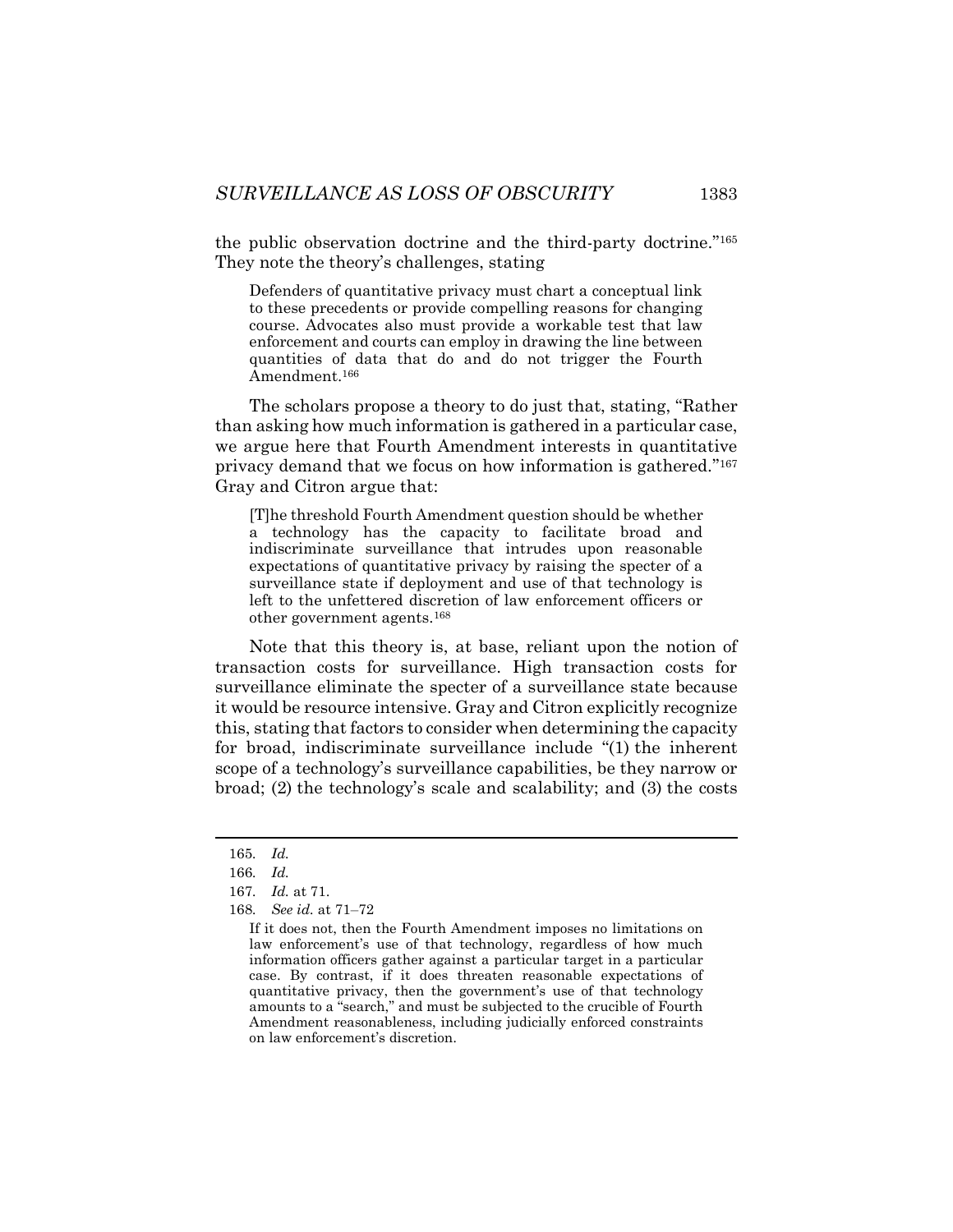associated with deploying and using the technology."<sup>169</sup> Looking at these factors,

[i]f a court finds that a challenged technology is capable of broad and indiscriminate surveillance by its nature, or is sufficiently inexpensive and scalable so as to present no practical barrier against its broad and indiscriminate use, then granting law enforcement unfettered access to that technology would violate reasonable expectations of quantitative privacy.<sup>170</sup>

One way to articulate when the right to quantitative privacy is threatened is when the obscurity is lost. When transaction costs fall, large amounts of previously obscure information are surveilled. Obscurity explains *when* and *why* quantitative privacy is triggered. Bulk quantities of information are important to protect, not because they are sensitive, but because people relied upon the obscurity of this, and indeed most, information. Gray and Citron even explicitly acknowledge the relationship between practical obscurity and quantitative privacy when they discuss the *Reporter's Committee* opinion.<sup>171</sup>

According to the scholars that developed the theories, quantitative privacy is distinct from intellectual privacy with respect to surveillance. In a response to Neil Richards's article *The Dangers of Surveillance*, <sup>172</sup> which articulated a theory of intellectual privacy for surveillance, Gray and Citron argue, "although Richards aptly captures the dangers to intellectual freedom posed by technologically enhanced surveillance, we fear his policy prescriptions are both too narrow and too broad because they focus on 'intellectual activities' as a necessary trigger and metric for judicial scrutiny of surveillance technologies."<sup>173</sup> According to Citron and Gray, "by focusing too much on what information is gathered rather than how it is gathered, efforts to

<sup>169</sup>*. See id.* at 102 (highlighting the high transactions costs associated with surveillance).

<sup>170</sup>*. Id.*

<sup>171</sup>*. See id.* at 113–14 (mentioning that the costs of mass surveillance has been dramatically reduced).

<sup>172</sup>*.* Neil Richards, *The Dangers of Surveillance*, 126 HARV. L. REV. F. 1934 (2013).

<sup>173.</sup> Danielle Citron and David Gray, *Addressing the Harm of Total Surveillance: A Reply to Professor Neil Richards*, 126 HARV. L. REV. F. 262, 266 (2013).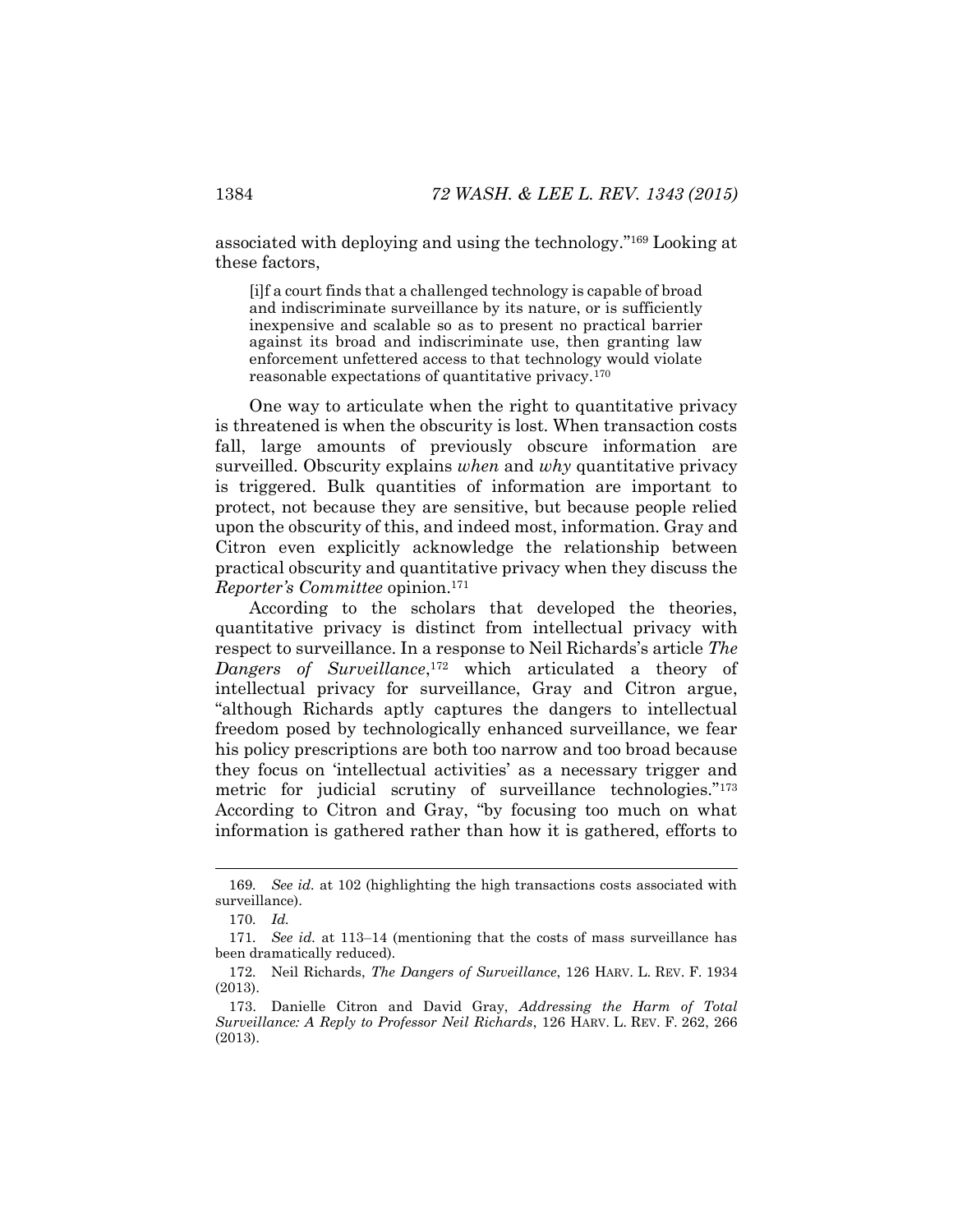protect reasonable expectations of privacy threatened by new and developing surveillance technologies will disserve the legitimate interests of both information aggregators and their subjects."<sup>174</sup>

They continue, "One reason we are troubled by Richards's focus on 'intellectual activities' as the primary trigger for regulating surveillance technology is that it dooms us to contests over which kinds of conduct, experiences, and spaces implicate intellectual engagement and which do not."<sup>175</sup> Gray and Citron propose an alternative: "Rather than assigning primary importance to 'intellectual activities' and presumably providing less protection against the acknowledged perils of broader types of surveillance, the law's focus should be on the dangers of totalizing surveillance."<sup>176</sup>

The concept of obscurity is thus useful for narrowing the gap between intellectual privacy and quantitative privacy theories. By recognizing that remedies focusing on transaction costs and preserving the obscurity of information can simultaneously foster intellectual privacy and quantitative privacy, it becomes easier to appreciate the common ground that Richards, Citron, and Gray share.<sup>177</sup> Not only can policy recommendations build upon this commonality to create outcomes that both theories would validate as just (albeit for different reasons), but it also becomes possible to see how the type of machine-learning research championed by Steven Bellovin, Renée Hutchins, Tony Jebara, and Sebastian Zimmeck has the potential to advance outcomes prized by both theories too.<sup>178</sup> Quantitative insights can illuminate when aggregation covers sufficient ground as to minimize the obscurity necessary for maintaining intellectual privacy and avoiding the threshold wherein indiscriminate surveillance occurs.

<sup>174</sup>*. Id.* at 267*.*

<sup>175</sup>*. Id.*

<sup>176</sup>*. See id.* at 270 ("The threat posed by contemporary surveillance technologies lies in how much and how often people are watched.").

<sup>177</sup>*. See generally* Richards, *supra* note [132;](#page-34-0) *Quantitative Privacy*, *supra* note [160.](#page-40-0)

<sup>178</sup>*. See generally* Bellovin, *supra* not[e 128.](#page-33-2)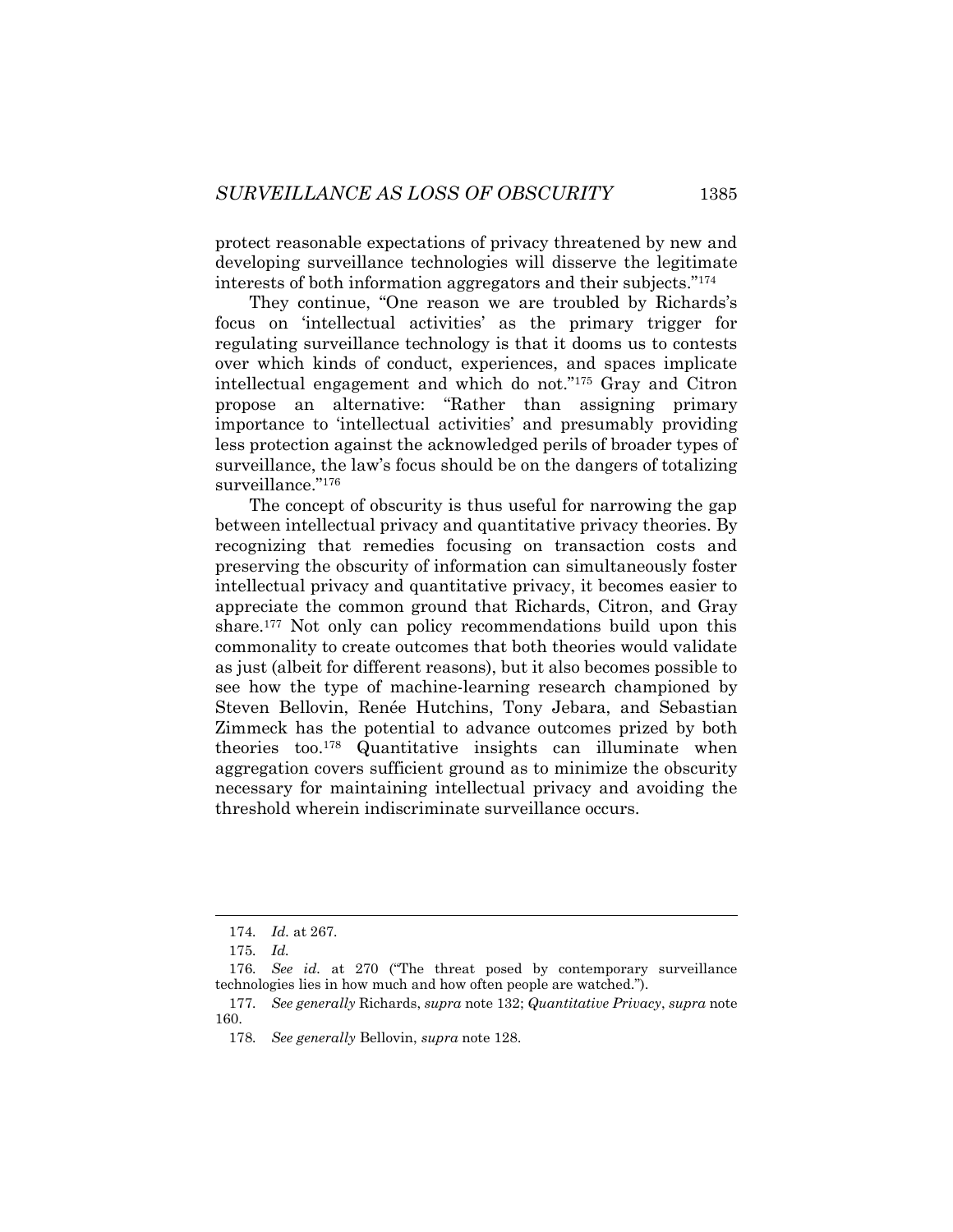#### *V. Conclusion*

When government surveillance is understood as a series of discrete problems that just happen to be occurring at the same time, conceptual bias hinders surveillance reform: the right approach for finding solutions appears to be proposing discrete remedies. The patchwork approach to U.S. privacy law and judicial concern about undue activist overreach entrenches this propensity. The fragmentation of surveillance law further limits many proposed surveillance protections to conservative gestures based on doctrines whose applicability is increasingly challenged by powerful and cheaply available technology that disrupts social and institutional norms.

Once it is clear that a common theoretical center of gravity underlies diverse surveillance problems and claims about why surveillance creep needs to be reined in, it becomes less challenging to imagine far-reaching and holistic approaches to progress. In this Article, we have argued that framing surveillance dilemmas as obscurity predicaments is a crucial step towards that goal.

Applying obscurity theory's two principle insights—the behavior-altering power of transaction costs and sociological explanation of why reasonable expectations for privacy can exist for public disclosures—is the key for identifying significant, common themes that have been communicated across forwardlooking surveillance literatures. The main conclusion that can be drawn under a unified obscurity-based approach to surveillance is that a *democratically accountable government should find it appropriately difficult to violate the privacy rights of its citizens*.

Of course, determining what the threshold should be for calibrating appropriate difficulty is a contentious normative endeavor. No analyst can determine it solely by appealing to obscurity theory; after all, the framework is inherently descriptive. Nevertheless, it would be a mistake to underestimate the explanatory value of seeing *undue expediency in obtaining or interpreting information as the fundamental problem plaguing government surveillance*. Keeping this issue in mind when analyzing the specifics involved with any particular surveillance case makes it easier to appreciate why pervasive surveillance anxiety exists, how that anxiety can magnify the practical stakes